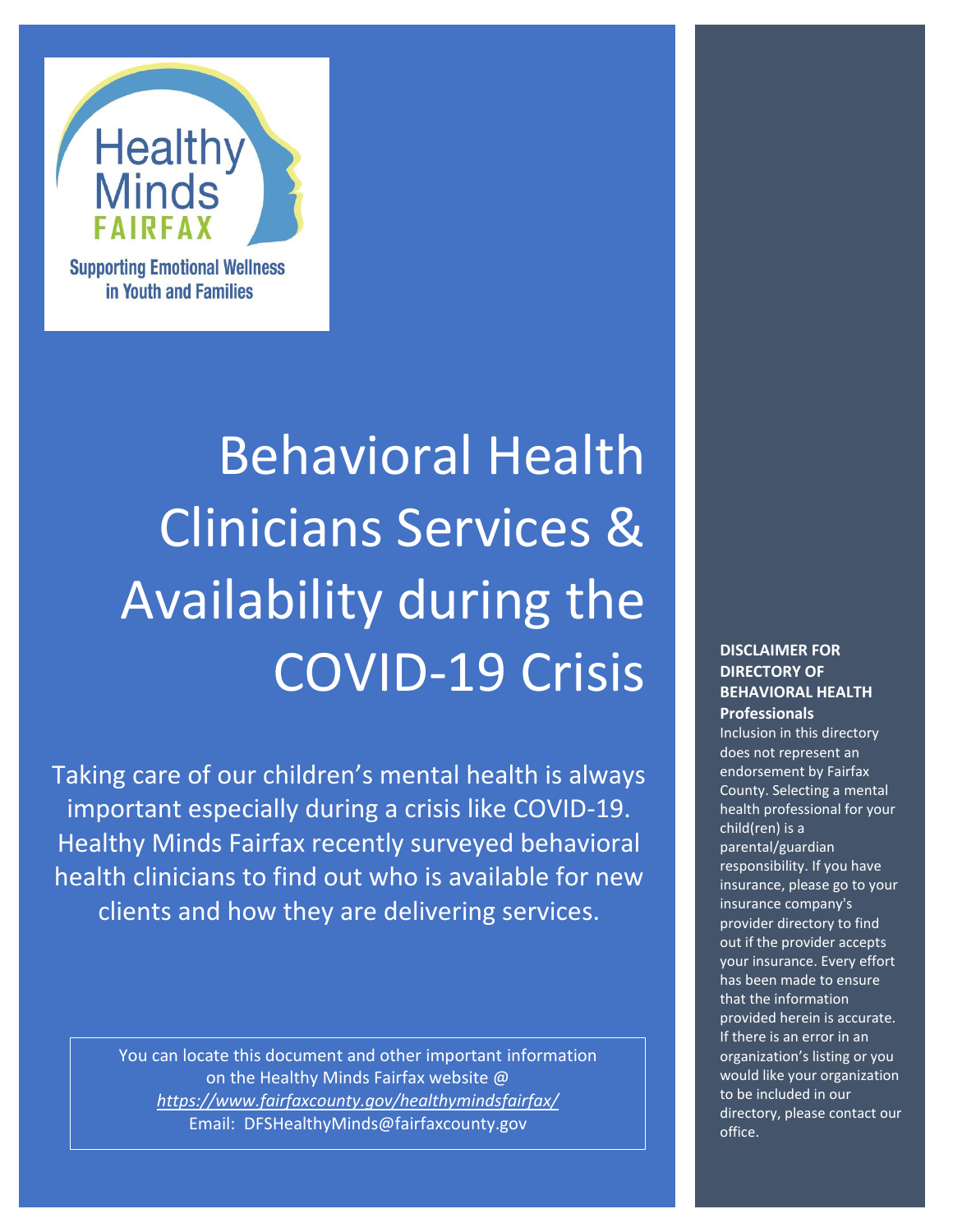# **A HARRIS CONSULTING**

| <b>Current Status:</b>     | Accepting new clients                                                       |
|----------------------------|-----------------------------------------------------------------------------|
| <b>Populations Served:</b> | Adolescents<br><b>Young Adults</b><br><b>Adults</b>                         |
| <b>Services Provided:</b>  | Individual Therapy - In-Person: Yes<br>Individual Therapy - Telehealth: Yes |
| <b>Payment Options:</b>    | Out of network                                                              |

 $\_$  , and the set of the set of the set of the set of the set of the set of the set of the set of the set of the set of the set of the set of the set of the set of the set of the set of the set of the set of the set of th

\_\_\_\_\_\_\_\_\_\_\_\_\_\_\_\_\_\_\_\_\_\_\_\_\_\_\_\_\_\_\_\_\_\_\_\_\_\_\_\_\_\_\_\_\_\_\_\_\_\_\_\_\_\_\_\_\_\_\_\_\_\_\_\_\_\_\_\_\_\_

#### **ANEW HOPE LLC**

*www.anew-hope.org*

| <b>Current Status:</b>     | Accepting new clients                                                                                       |
|----------------------------|-------------------------------------------------------------------------------------------------------------|
| <b>Populations Served:</b> | Children<br>Adolescents<br><b>Young Adults</b><br>Adults                                                    |
| <b>Services Provided:</b>  | Individual Therapy - Telehealth: Yes<br>Group Therapy - Telehealth: Yes<br>Support Groups - Telehealth: Yes |
| <b>Payment Options:</b>    | Out of Network                                                                                              |

# **ARBOR CENTER, THE**

*http://www.thearborcenter.com/index.html*

| <b>Current Status:</b>     | Accepting new clients                                                    |
|----------------------------|--------------------------------------------------------------------------|
| <b>Populations Served:</b> | Children<br>Adolescents<br><b>Young Adults</b><br>Adults                 |
| <b>Services Provided:</b>  | Individual Therapy - Telehealth: Yes<br>Support Groups - Telehealth: Yes |
| <b>Payment Options:</b>    | Private insurance                                                        |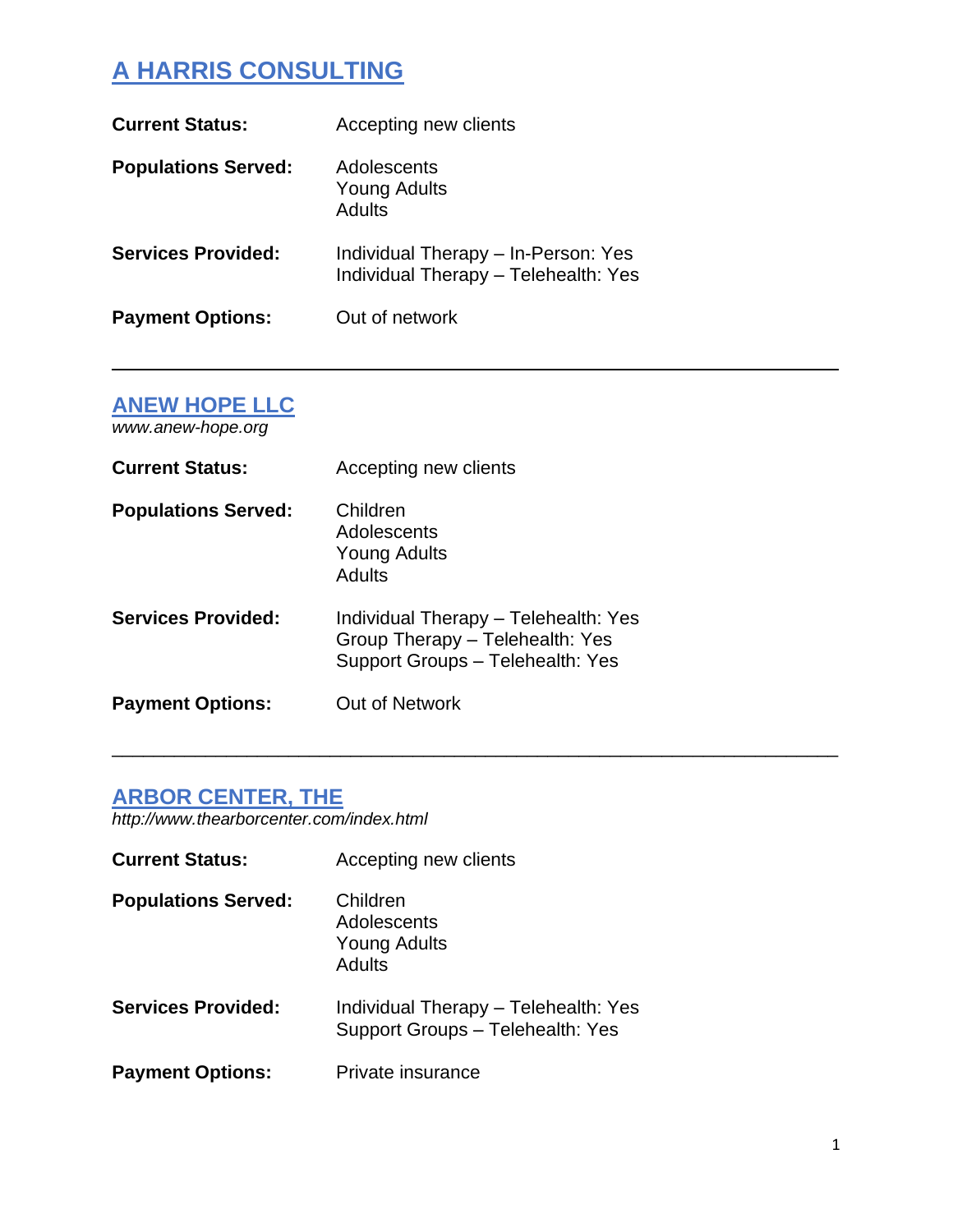**AUTUMNLEAF GROUP, INC.**

*[www.autumnleafgroup.com](http://www.autumnleafgroup.com/)*

| <b>Current Status:</b>     | Accepting referrals based on appropriateness for<br>telehealth/telemental health services              |
|----------------------------|--------------------------------------------------------------------------------------------------------|
| <b>Populations Served:</b> | Children<br>Adolescents<br><b>Young Adults</b><br><b>Adults</b>                                        |
| <b>Services Provided:</b>  | Individual Therapy - Telehealth: Yes<br>Other - Telehealth: Yes<br><b>Other Detail: Family Therapy</b> |
| <b>Payment Options:</b>    | Sliding fee scale/low or no-cost options<br><b>HSA/FSA, CSA/FAPT</b>                                   |

\_\_\_\_\_\_\_\_\_\_\_\_\_\_\_\_\_\_\_\_\_\_\_\_\_\_\_\_\_\_\_\_\_\_\_\_\_\_\_\_\_\_\_\_\_\_\_\_\_\_\_\_\_\_\_\_\_\_\_\_\_\_

#### **BEST LIFE THERAPEUTIC SERVICES, LLC**

*[www.bestlifetherapeeutics.com](http://www.bestlifetherapeeutics.com/)*

| <b>Current Status:</b>     | Accepting new clients                                                                                                                                                                                 |
|----------------------------|-------------------------------------------------------------------------------------------------------------------------------------------------------------------------------------------------------|
| <b>Populations Served:</b> | Children<br>Adolescents<br><b>Young Adults</b><br><b>Adults</b>                                                                                                                                       |
| <b>Services Provided:</b>  | Individual Therapy – In-Person: Yes<br>Individual Therapy - Telehealth: Yes<br>Group Therapy - In-Person: Yes<br>Support Groups - In-Person: Yes<br>Other - Telehealth: Yes<br>Other Detail: Webinars |
| <b>Payment Options:</b>    | Private insurance<br>Sliding fee scale/low or no-cost options                                                                                                                                         |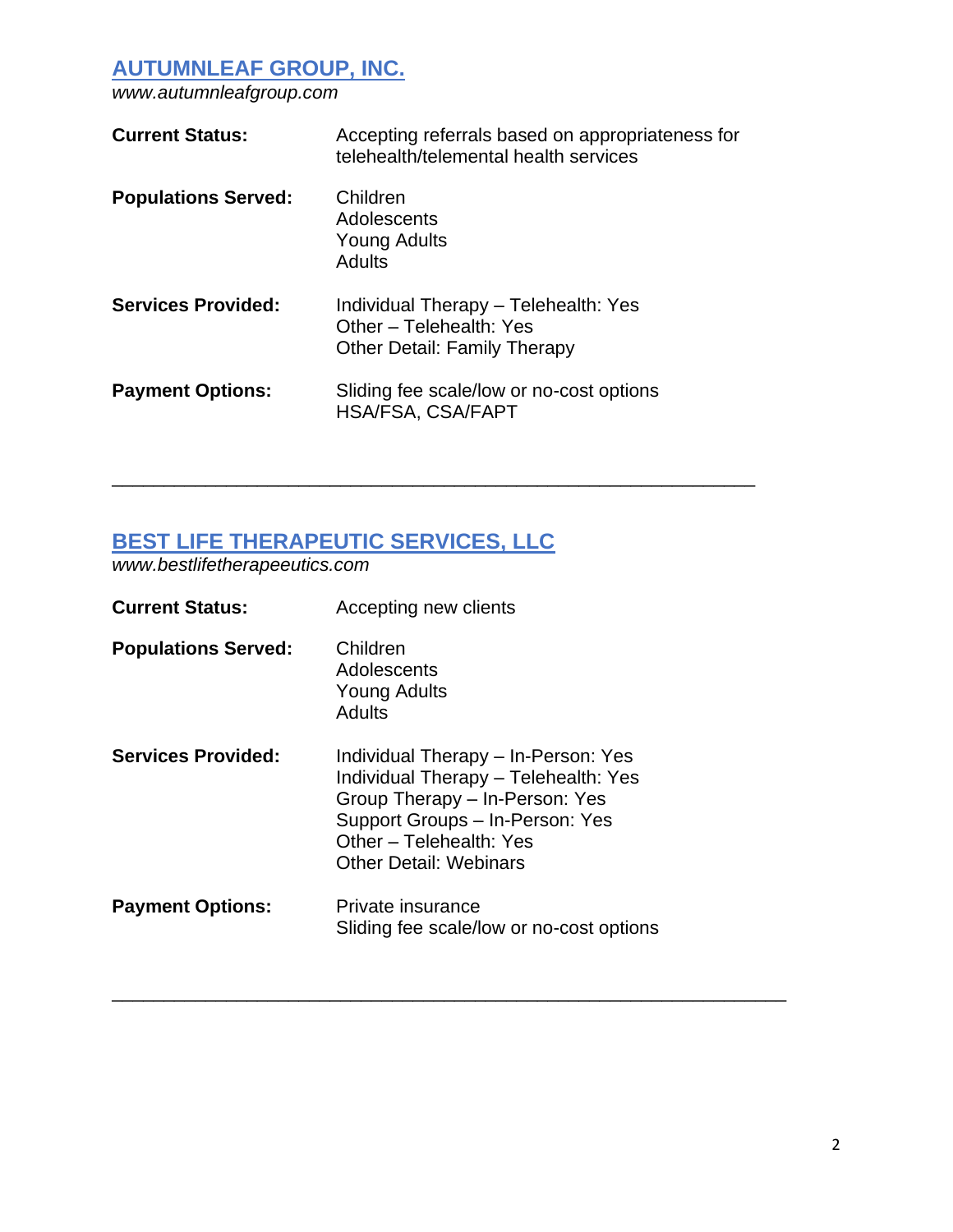# **BEST, LAURIE**

| <b>Current Status:</b>     | Accepting new clients                             |
|----------------------------|---------------------------------------------------|
| <b>Populations Served:</b> | Children<br>Adolescents<br>Young Adults<br>Adults |
| <b>Services Provided:</b>  | Individual Therapy - Telehealth: Yes              |
| <b>Payment Options:</b>    | Private insurance<br>Medicaid                     |

### **BIOFEEDBACKWORKS IN VIRGINA, PLLC**

*https://www.biofeedbackworksva.com/*

| <b>Current Status:</b>     | Accepting new clients                                                                                                                                |
|----------------------------|------------------------------------------------------------------------------------------------------------------------------------------------------|
| <b>Populations Served:</b> | Children<br>Adolescents<br><b>Young Adults</b><br>Adults                                                                                             |
| <b>Services Provided:</b>  | Individual Therapy - In-Person: Yes<br>Individual Therapy - Telehealth: Yes<br>Other - In-Person: Yes<br>Other Detail: Neurofeedback and biofeedback |
| <b>Payment Options:</b>    | Sliding fee scale/low or no-cost options<br>out of network                                                                                           |

\_\_\_\_\_\_\_\_\_\_\_\_\_\_\_\_\_\_\_\_\_\_\_\_\_\_\_\_\_\_\_\_\_\_\_\_\_\_\_\_\_\_\_\_\_\_\_\_\_\_\_\_\_\_\_\_\_\_\_\_\_\_\_\_\_\_\_\_\_\_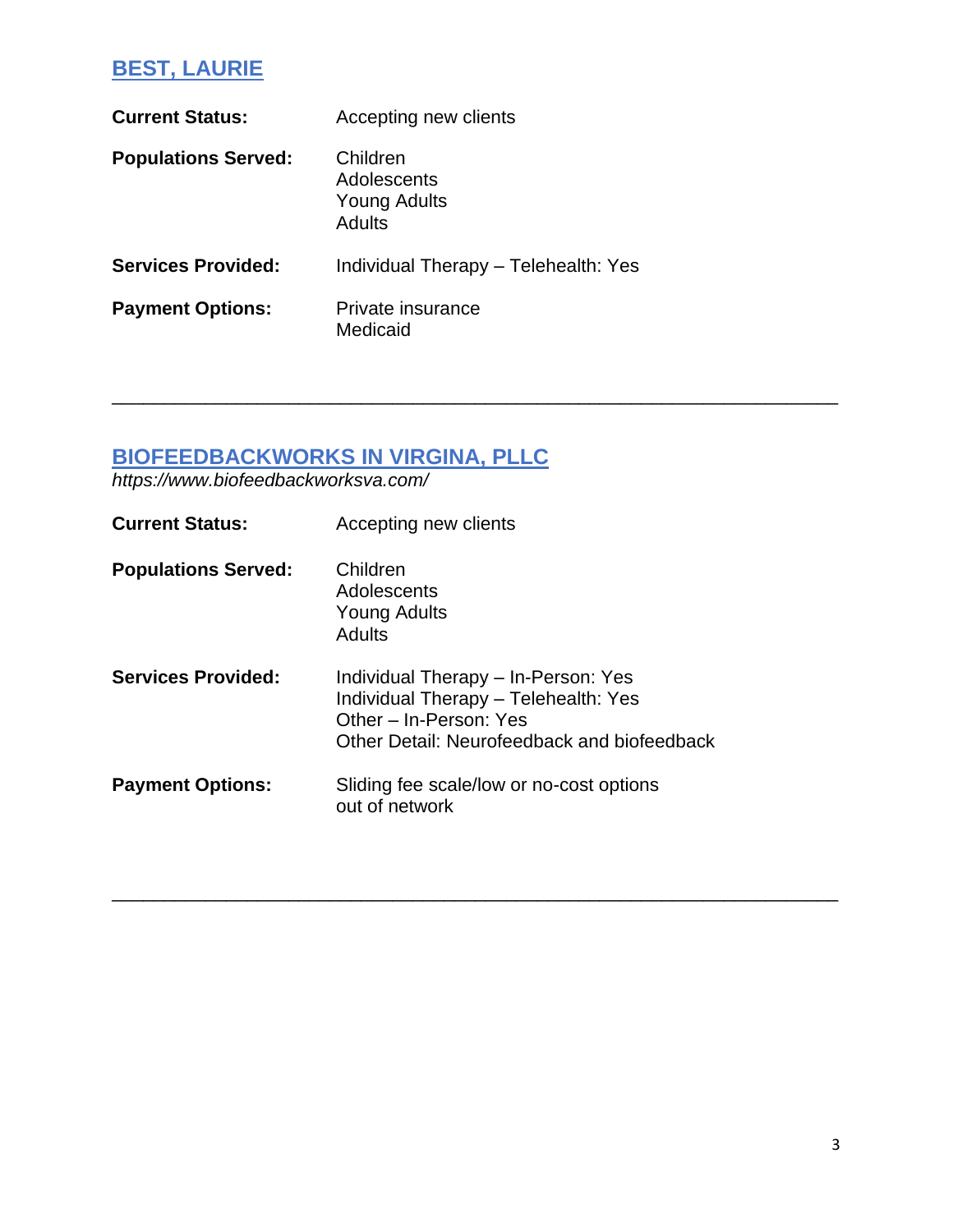## **BLUSPRING HEALTH**

*[www.bluspringhealth.com](http://www.bluspringhealth.com/)*

| <b>Current Status:</b>     | Accepting new clients                                                                                                                                                                                                                                                                                                                                       |
|----------------------------|-------------------------------------------------------------------------------------------------------------------------------------------------------------------------------------------------------------------------------------------------------------------------------------------------------------------------------------------------------------|
| <b>Populations Served:</b> | Children<br>Adolescents<br>Young Adults<br>Adults                                                                                                                                                                                                                                                                                                           |
| <b>Services Provided:</b>  | Individual Therapy – In-Person: Yes<br>Individual Therapy - Telehealth: Yes<br>Group Therapy - In-Person: Yes<br>Group Therapy - Telehealth: Yes<br>Support Groups - In-Person: Yes<br>Support Groups - Telehealth: Yes<br>Other - In-Person: Yes<br>Other - Telehealth: Yes<br>Other Detail: medication management for children,<br>adolescents and adults |
| <b>Payment Options:</b>    | Private insurance<br>Medicaid<br>self-pay                                                                                                                                                                                                                                                                                                                   |

#### **BRICKEL AND ASSOCIATES, LLC**

*www.BrickelandAssociates.com*

| <b>Current Status:</b>     | It depends. We are working to get comfortable with our new<br>teletherapy option and so there is a short wait time for new<br>patients                                                                                                                                     |
|----------------------------|----------------------------------------------------------------------------------------------------------------------------------------------------------------------------------------------------------------------------------------------------------------------------|
| <b>Populations Served:</b> | Adolescents<br><b>Young Adults</b><br>Adults                                                                                                                                                                                                                               |
| Services Provided:         | Individual Therapy - In-Person: Yes<br>Individual Therapy - Telehealth: Yes<br>Group Therapy - In-Person: Yes<br>Other - In-Person: Yes<br>Other - Telehealth: Yes<br>Other Detail: couples and family therapy - all telehealth<br>during this crisis and in person after! |
| <b>Payment Options:</b>    | Sliding fee scale/low or no-cost options<br>We are a self-pay practice but are offering no fee options for<br>some during the crisis and always do some sliding scale                                                                                                      |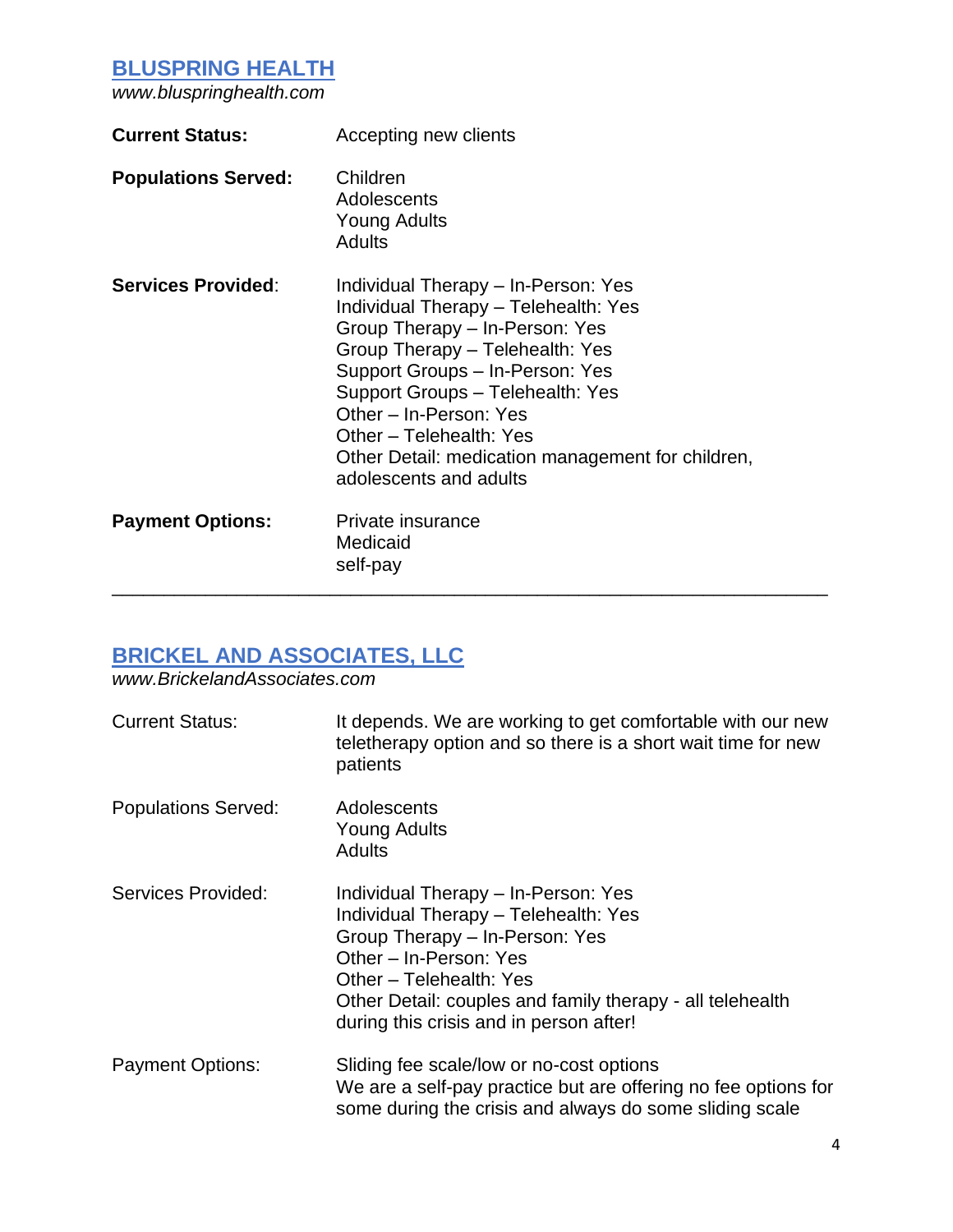## **BRIDGES THERAPY AND WELLNESS CENTER**

*[www.bridgestherapyandwellness.com](http://www.bridgestherapyandwellness.com/)*

| Accepting new clients                                                                                                               |
|-------------------------------------------------------------------------------------------------------------------------------------|
| Children<br>Adolescents<br><b>Young Adults</b><br>Adults                                                                            |
| Individual Therapy - Telehealth: Yes<br>Group Therapy - Telehealth: Yes<br>Support Groups - Telehealth: Yes<br><b>Other Detail:</b> |
| Sliding fee scale/low or no-cost options<br>self-pay                                                                                |
|                                                                                                                                     |

\_\_\_\_\_\_\_\_\_\_\_\_\_\_\_\_\_\_\_\_\_\_\_\_\_\_\_\_\_\_\_\_\_\_\_\_\_\_\_\_\_\_\_\_\_\_\_\_\_\_\_\_\_\_\_\_\_\_\_\_\_\_\_\_\_\_\_\_\_\_

\_\_\_\_\_\_\_\_\_\_\_\_\_\_\_\_\_\_\_\_\_\_\_\_\_\_\_\_\_\_\_\_\_\_\_\_\_\_\_\_\_\_\_\_\_\_\_\_\_\_\_\_\_\_\_\_\_\_\_\_\_\_\_\_\_\_\_\_\_\_

# **CABUSH, JOE & ASSOCIATES**

*cabush.com*

| <b>Current Status:</b>     | Accepting new clients                                                                                       |
|----------------------------|-------------------------------------------------------------------------------------------------------------|
| <b>Populations Served:</b> | Children<br>Adolescents<br><b>Young Adults</b><br>Adults                                                    |
| <b>Services Provided:</b>  | Individual Therapy - Telehealth: Yes<br>Group Therapy - Telehealth: Yes<br>Support Groups - Telehealth: Yes |
| <b>Payment Options:</b>    | Sliding fee scale/low or no-cost options                                                                    |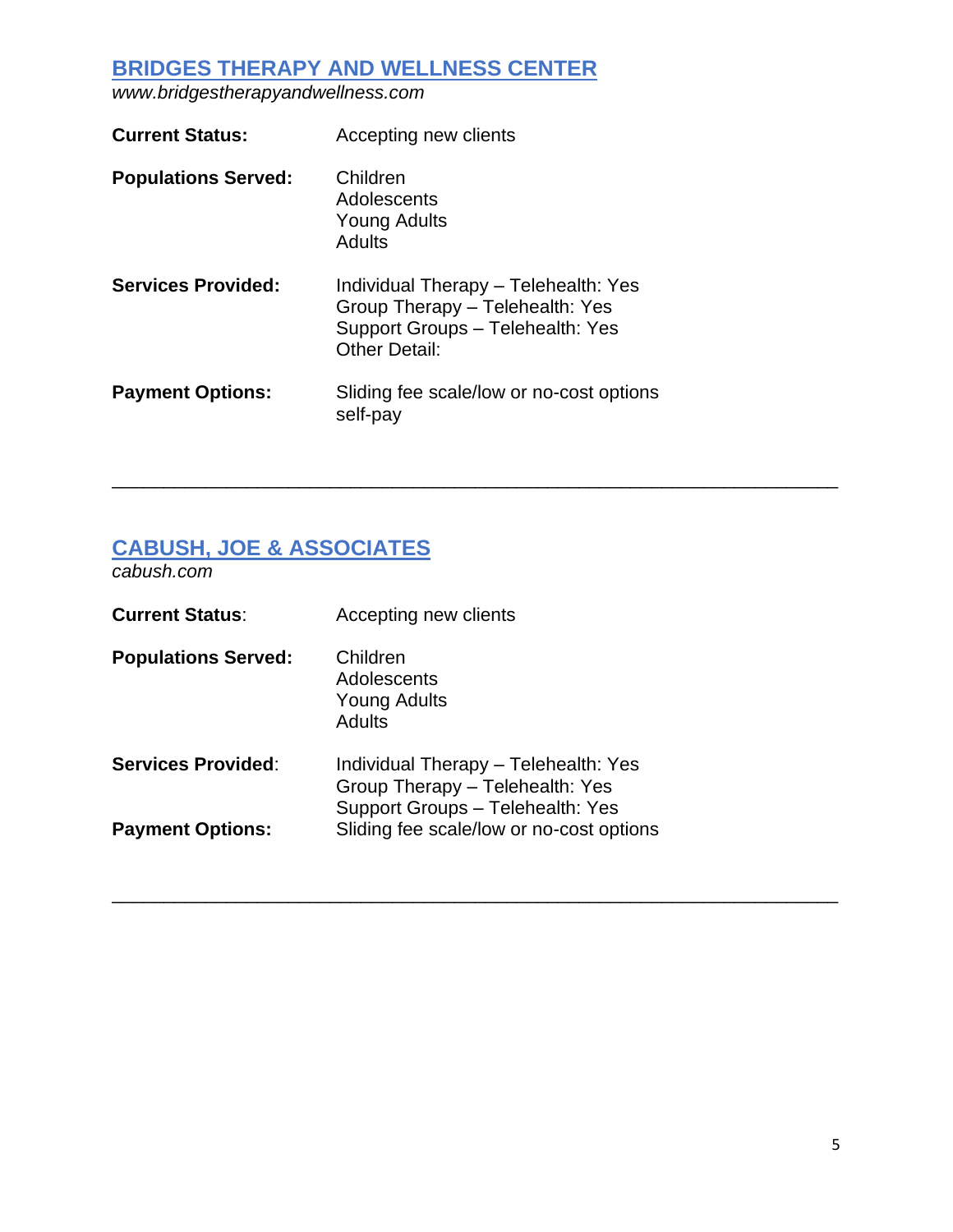# **CAPITAL MUSIC THERAPY SERVICES**

*www.capitalmts.com*

| <b>Current Status:</b>     | Accepting new clients                                                                                       |
|----------------------------|-------------------------------------------------------------------------------------------------------------|
| <b>Populations Served:</b> | Children<br>Adolescents<br><b>Young Adults</b><br>Adults                                                    |
| <b>Services Provided:</b>  | Individual Therapy - Telehealth: Yes<br>Group Therapy - Telehealth: Yes<br>Support Groups - Telehealth: Yes |
| <b>Payment Options:</b>    | Private pay                                                                                                 |

### **CARDWELL, JESSICA L., PSYD**

*www.drjcardwell.com*

| <b>Current Status:</b>     | Accepting new clients                                                                                                                                                                      |
|----------------------------|--------------------------------------------------------------------------------------------------------------------------------------------------------------------------------------------|
| <b>Populations Served:</b> | Children<br>Adolescents<br>Young Adults<br>Adults                                                                                                                                          |
| <b>Services Provided:</b>  | Individual Therapy – In-Person: Yes<br>Individual Therapy - Telehealth: Yes<br>Other - In-Person: Yes<br>Other - Telehealth: Yes<br>Other Detail: Psychological Testing and Family Therapy |
| <b>Payment Options:</b>    | Sliding fee scale/low or no-cost options                                                                                                                                                   |

\_\_\_\_\_\_\_\_\_\_\_\_\_\_\_\_\_\_\_\_\_\_\_\_\_\_\_\_\_\_\_\_\_\_\_\_\_\_\_\_\_\_\_\_\_\_\_\_\_\_\_\_\_\_\_\_\_\_\_\_\_\_\_\_\_\_\_\_\_\_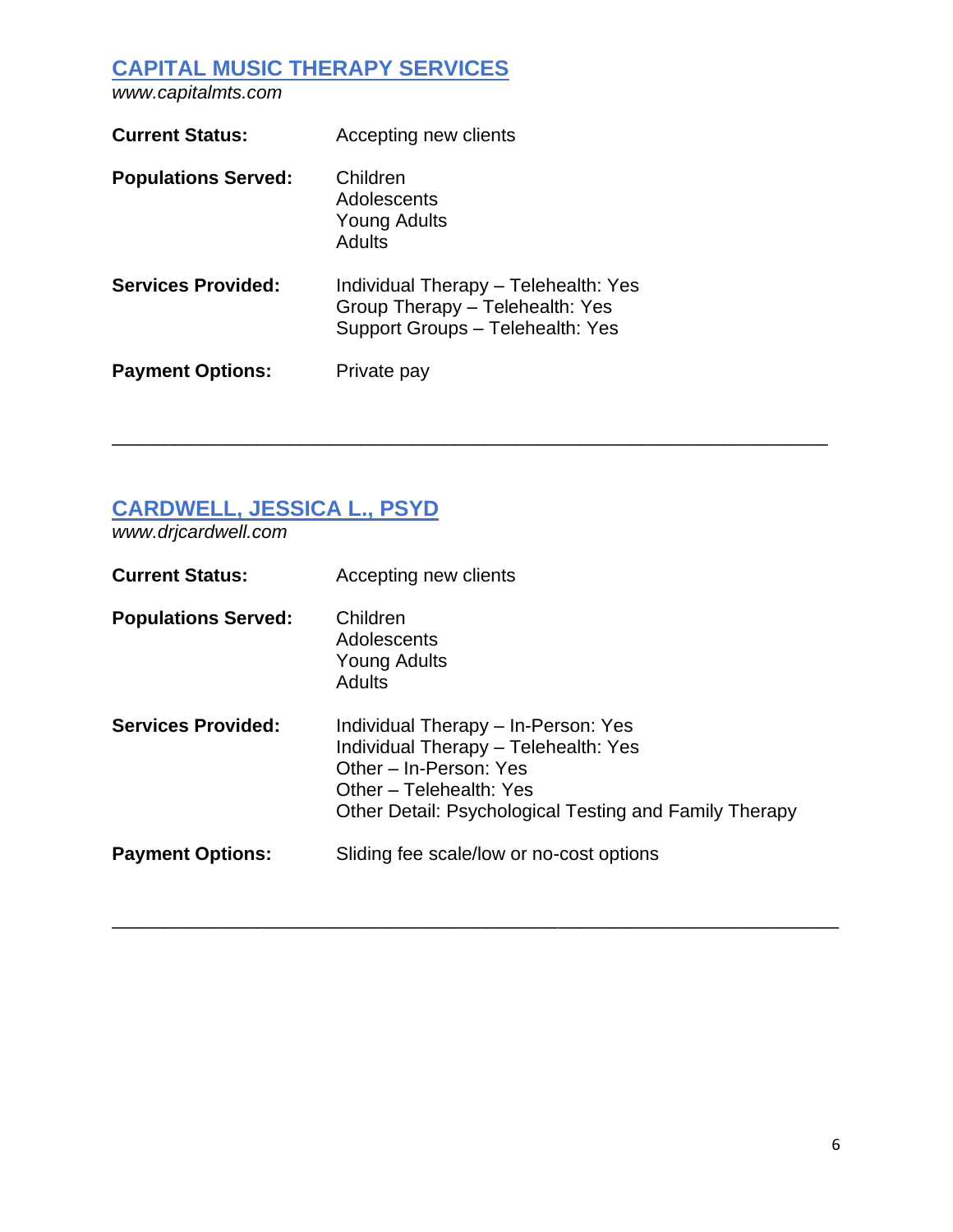## **CENTER FOR ADOPTION SUPPORT AND EDUCATION**

*Adoptionsuppor.org*

| Accepting new clients                                                                                                                                                        |
|------------------------------------------------------------------------------------------------------------------------------------------------------------------------------|
| Children<br>Adolescents<br><b>Young Adults</b><br>Adults                                                                                                                     |
| Individual Therapy - Telehealth: Yes<br>Group Therapy - Telehealth: Yes<br>Support Groups - Telehealth: Yes<br>Other - Telehealth: Yes<br><b>Other Detail: Presentations</b> |
| Private insurance<br>Sliding fee scale/low or no-cost options<br>Grants                                                                                                      |
|                                                                                                                                                                              |

# **CENTER FOR ATTACHMENT & TRAUMA SERVICES, INC.**

*[www.familyattachment.org](http://www.familyattachment.org/)*

| <b>Current Status:</b>     | Accepting new clients                                                                                                                                                                                                        |
|----------------------------|------------------------------------------------------------------------------------------------------------------------------------------------------------------------------------------------------------------------------|
| <b>Populations Served:</b> | Children<br>Adolescents<br><b>Young Adults</b><br><b>Adults</b>                                                                                                                                                              |
| <b>Services Provided:</b>  | Individual Therapy - Telehealth: Yes<br>Other - Telehealth: Yes<br>Other Detail: Family Therapy. We would also be interested in<br>developing online group therapy and parenting support<br>groups should there be a demand. |
| <b>Payment Options:</b>    | Sliding fee scale/low or no-cost options<br>We do not process insurance as payments                                                                                                                                          |

\_\_\_\_\_\_\_\_\_\_\_\_\_\_\_\_\_\_\_\_\_\_\_\_\_\_\_\_\_\_\_\_\_\_\_\_\_\_\_\_\_\_\_\_\_\_\_\_\_\_\_\_\_\_\_\_\_\_\_\_\_\_\_\_\_\_\_\_\_\_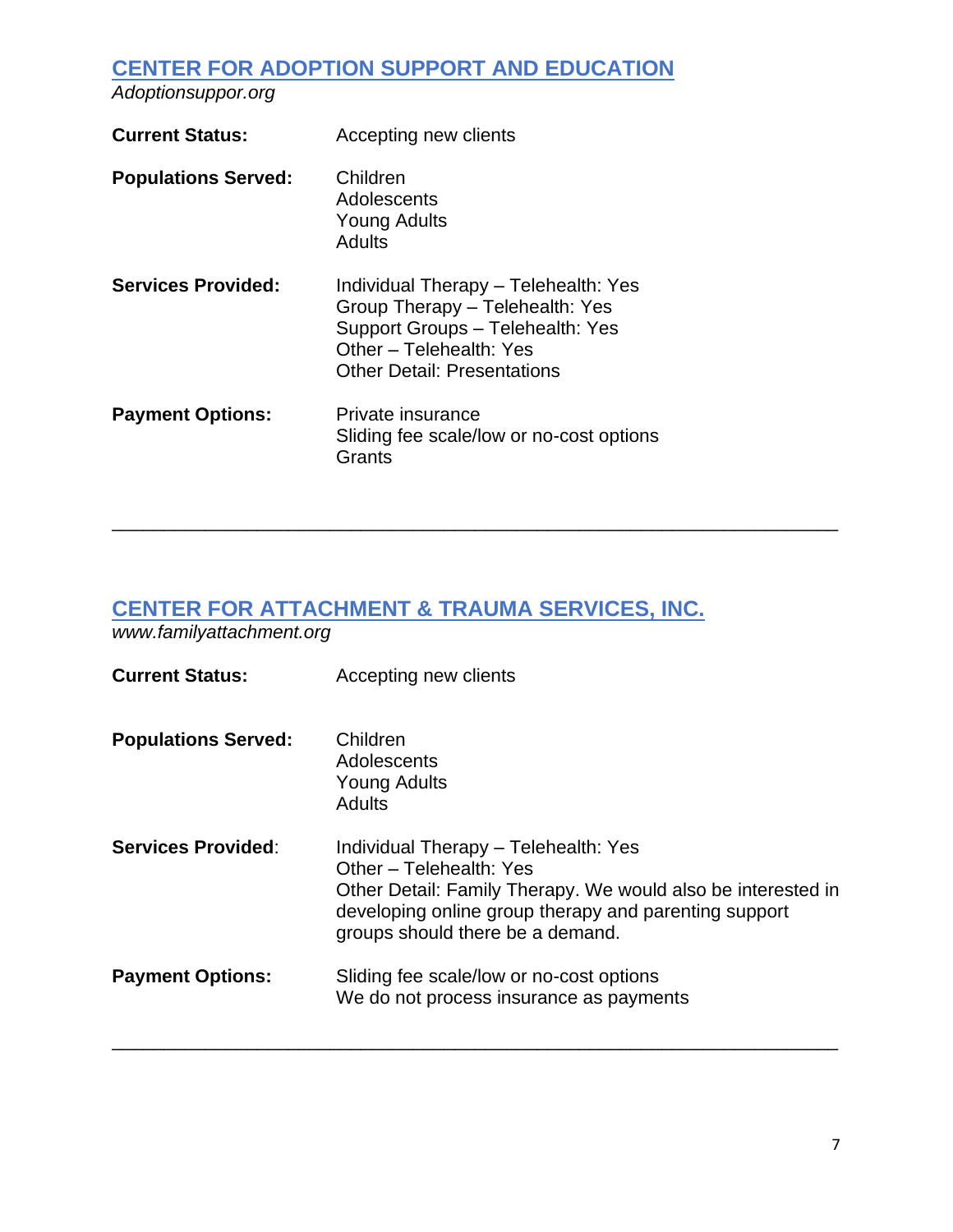# **CENTER FOR AUTISM AND RELATED DISORDERS, LLC**

*centerforautism.com*

| <b>Current Status:</b>     | Accepting new clients                                                                                                                                                                                                                                                                               |
|----------------------------|-----------------------------------------------------------------------------------------------------------------------------------------------------------------------------------------------------------------------------------------------------------------------------------------------------|
| <b>Populations Served:</b> | Children<br>Adolescents<br><b>Young Adults</b><br><b>Adults</b>                                                                                                                                                                                                                                     |
| <b>Services Provided:</b>  | Individual Therapy – In-Person: Yes<br>Individual Therapy - Telehealth: Yes<br>Group Therapy - In-Person: Yes<br>Group Therapy - Telehealth: Yes<br>Support Groups - In-Person: Yes<br>Other - In-Person: Yes<br>Other - Telehealth:<br>Other Detail: Assessments, Evaluations, and 2 for 1 Therapy |
| <b>Payment Options:</b>    | Private insurance<br>Medicaid<br><b>FFS</b>                                                                                                                                                                                                                                                         |

\_\_\_\_\_\_\_\_\_\_\_\_\_\_\_\_\_\_\_\_\_\_\_\_\_\_\_\_\_\_\_\_\_\_\_\_\_\_\_\_\_\_\_\_\_\_\_\_\_\_\_\_\_\_\_\_\_\_\_\_\_\_\_\_\_\_\_\_\_\_

\_\_\_\_\_\_\_\_\_\_\_\_\_\_\_\_\_\_\_\_\_\_\_\_\_\_\_\_\_\_\_\_\_\_\_\_\_\_\_\_\_\_\_\_\_\_\_\_\_\_\_\_\_\_\_\_\_\_\_\_\_\_\_\_\_\_\_\_\_\_

#### **CENTER FOR CLINICAL AND FORENSIC SERVICES, INC.** *ccfsinc.net*

| <b>Current Status:</b>     | Accepting new clients                                                                                                                               |
|----------------------------|-----------------------------------------------------------------------------------------------------------------------------------------------------|
| <b>Populations Served:</b> | Children<br>Adolescents<br>Young Adults<br>Adults                                                                                                   |
| <b>Services Provided:</b>  | Individual Therapy - Telehealth: Yes<br>Group Therapy - Telehealth: Yes<br>Support Groups - Telehealth: Yes<br>Other - Telehealth:<br>Other Detail: |
| <b>Payment Options:</b>    | Contract rates, self pay agreements                                                                                                                 |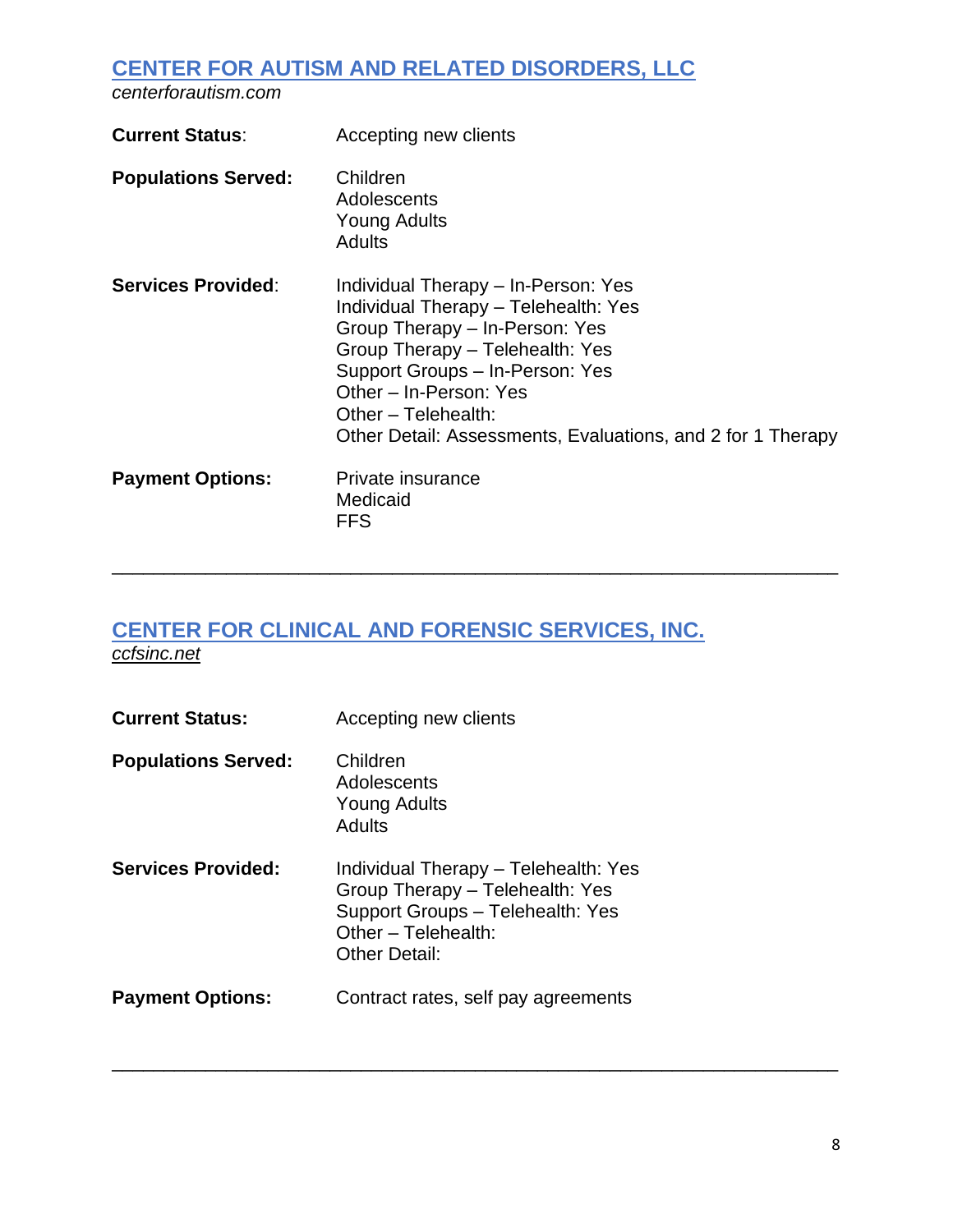**CHILD AND FAMILY COUNSELING GROUP; CANDICE HOLM, PSY.D.**

*www.childandfamilycounseling.com*

| <b>Current Status:</b>     | Accepting new clients                                                                                                               |
|----------------------------|-------------------------------------------------------------------------------------------------------------------------------------|
| <b>Populations Served:</b> | Children<br>Adolescents<br><b>Young Adults</b><br>Adults                                                                            |
| <b>Services Provided:</b>  | Individual Therapy - Telehealth: Yes<br>Other - Telehealth: Yes<br>Other Detail: Parenting/behavioral support and family<br>therapy |
| <b>Payment Options:</b>    | Sliding fee scale/low or no-cost options                                                                                            |

\_\_\_\_\_\_\_\_\_\_\_\_\_\_\_\_\_\_\_\_\_\_\_\_\_\_\_\_\_\_\_\_\_\_\_\_\_\_\_\_\_\_\_\_\_\_\_\_\_\_\_\_\_\_\_\_\_\_\_\_\_\_\_\_\_\_\_

# **COMPREHENSIVE NEUROPSYCHOLOGY, LLC, DR. SONAL PANCHOLI**

*www.compneuropsyc.com*

| <b>Current Status:</b>     | Accepting new clients                                                                                                                                                           |
|----------------------------|---------------------------------------------------------------------------------------------------------------------------------------------------------------------------------|
| <b>Populations Served:</b> | Children<br>Adolescents<br><b>Young Adults</b><br>Adults                                                                                                                        |
| <b>Services Provided:</b>  | Individual Therapy - Telehealth: Yes<br>Other - In-Person: Yes<br>Other – Telehealth: Yes<br>Other Detail: Psychological, Neuropsychological,<br>Educational, etc., Evaluations |
| <b>Payment Options:</b>    | self-pay, funding through county or state (CSA, etc.)                                                                                                                           |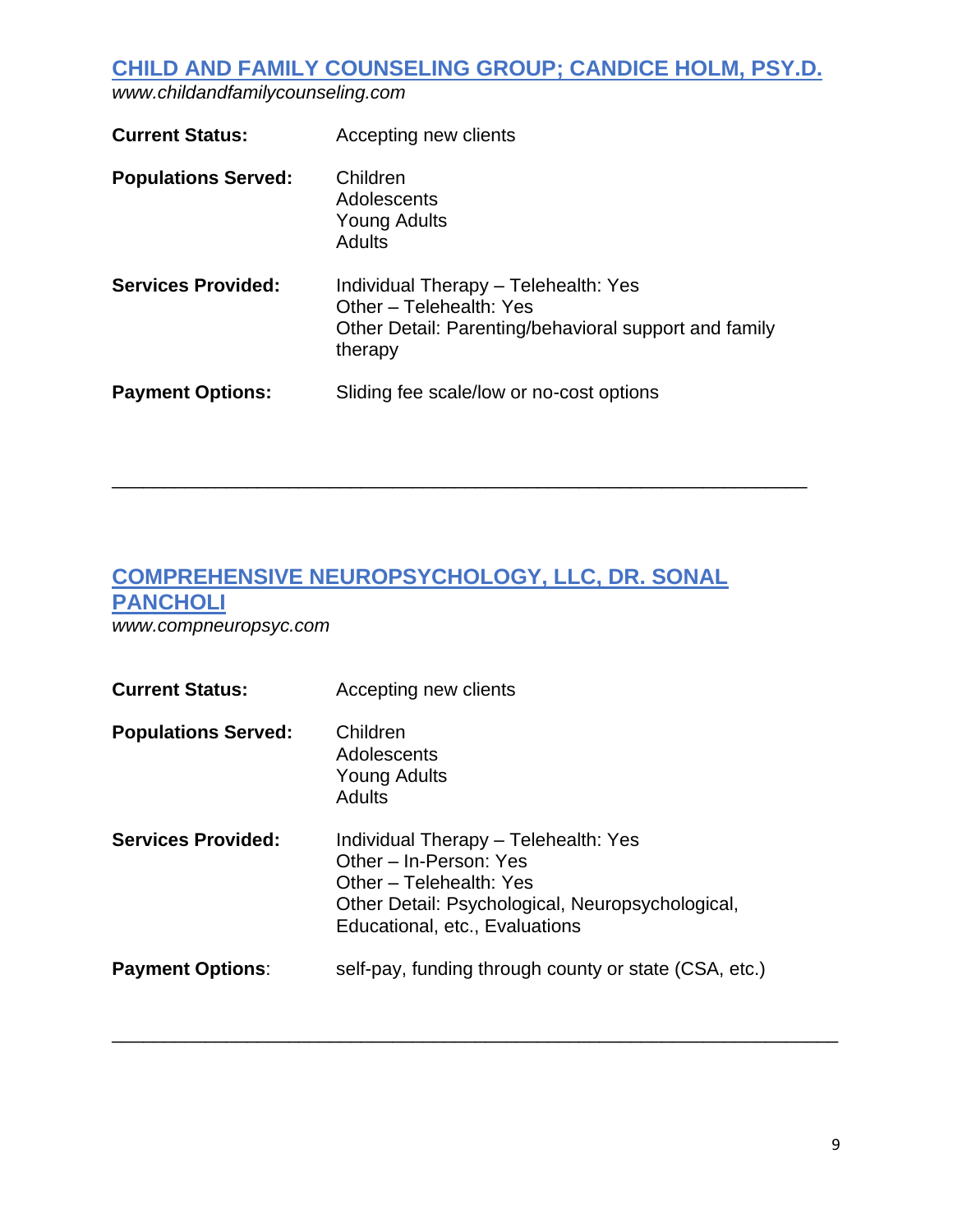#### **CONTIUUM BEHAVIORAL HEALTH**

*https://www.autismspectrumalliance.com/*

| <b>Current Status:</b>     | Accepting new clients                                                                                                                              |
|----------------------------|----------------------------------------------------------------------------------------------------------------------------------------------------|
| <b>Populations Served:</b> | Children<br>Adolescents<br><b>Young Adults</b><br>Adults                                                                                           |
| <b>Services Provided:</b>  | Individual Therapy – In-Person: Yes<br>Individual Therapy - Telehealth: Yes<br>Group Therapy - Telehealth: Yes<br>Support Groups - Telehealth: Yes |
| <b>Payment Options:</b>    | Private insurance<br>private pay                                                                                                                   |

# **COVIELLO, GEORGE S., LPC**

| <b>Current Status:</b>     | Accepting new client                                                      |
|----------------------------|---------------------------------------------------------------------------|
| <b>Populations Served:</b> | Children<br>Adolescents<br>Young Adults<br>Adults                         |
| <b>Services Provided:</b>  | Individual Therapy - Telehealth: Yes                                      |
| <b>Payment Options:</b>    | Private insurance<br>Medicaid<br>Sliding fee scale/low or no-cost options |

\_\_\_\_\_\_\_\_\_\_\_\_\_\_\_\_\_\_\_\_\_\_\_\_\_\_\_\_\_\_\_\_\_\_\_\_\_\_\_\_\_\_\_\_\_\_\_\_\_\_\_\_\_\_\_\_\_\_\_\_\_\_\_\_\_\_\_\_\_\_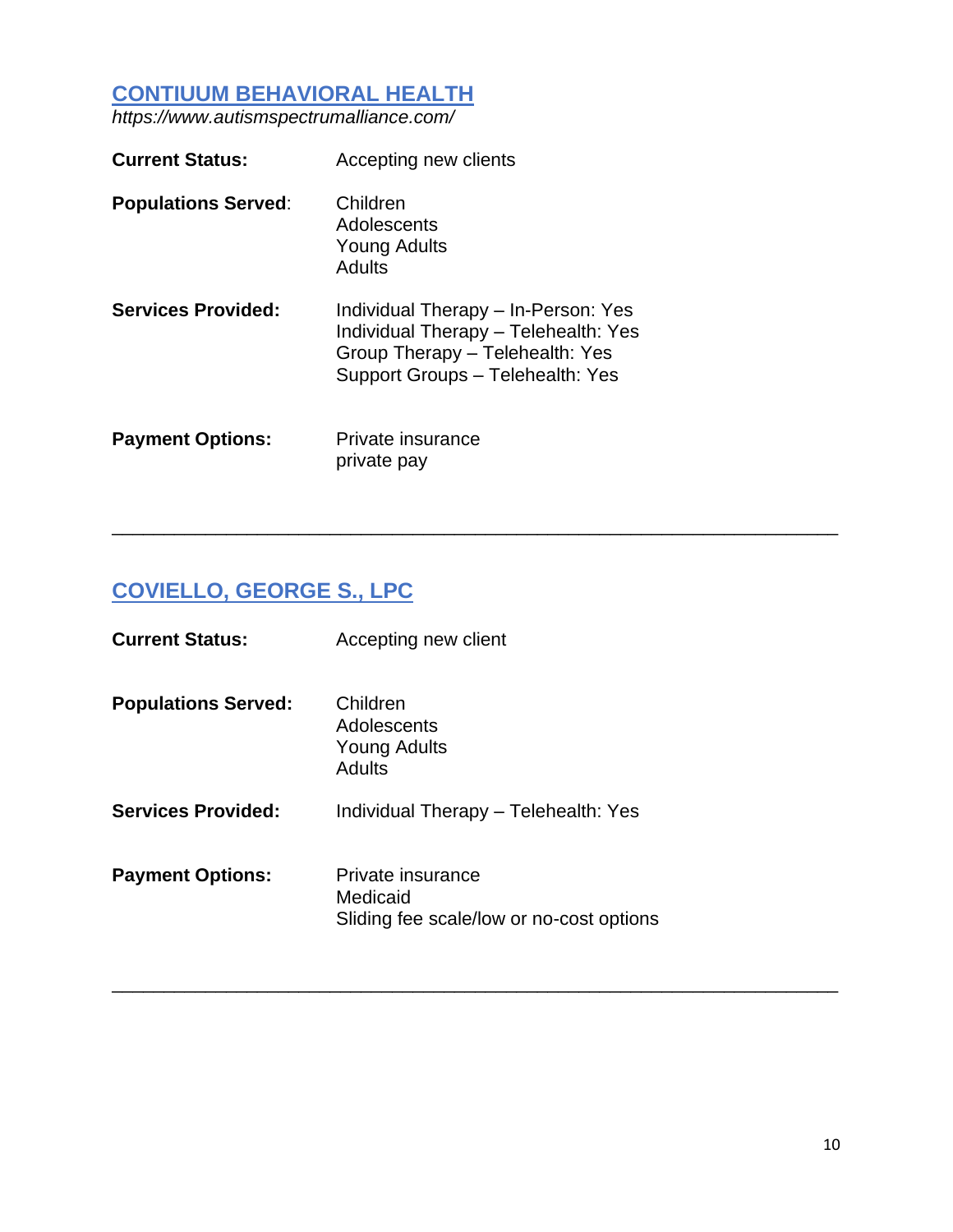# **DISCOVERY SCHOOL OF VIRGINIA (BOYS AND GIRLS)**

*www.discoveryschool.org*

| <b>Current Status:</b>     | Accepting new clients                                                                                                                                                                                                                                                                                                 |
|----------------------------|-----------------------------------------------------------------------------------------------------------------------------------------------------------------------------------------------------------------------------------------------------------------------------------------------------------------------|
| <b>Populations Served:</b> | Adolescents                                                                                                                                                                                                                                                                                                           |
| <b>Services Provided:</b>  | Individual Therapy – In-Person: Yes<br>Group Therapy - In-Person: Yes<br>Support Groups - In-Person: Yes<br>Other - In-Person: Yes<br>Other - Telehealth: Yes<br><b>Other Detail: Therapeutic Residential Services, Case</b><br>Management, Academic Services, Room & Board. All<br>through our residential services. |
| <b>Payment Options:</b>    | Private Pay; CSA/FAPT funding                                                                                                                                                                                                                                                                                         |

\_\_\_\_\_\_\_\_\_\_\_\_\_\_\_\_\_\_\_\_\_\_\_\_\_\_\_\_\_\_\_\_\_\_\_\_\_\_\_\_\_\_\_\_\_\_\_\_\_\_\_\_\_\_\_\_\_\_\_\_\_\_\_\_\_\_\_\_\_\_

\_\_\_\_\_\_\_\_\_\_\_\_\_\_\_\_\_\_\_\_\_\_\_\_\_\_\_\_\_\_\_\_\_\_\_\_\_\_\_\_\_\_\_\_\_\_\_\_\_\_\_\_\_\_\_\_\_\_\_\_\_\_\_\_\_\_\_\_\_\_

#### **DOMINION HOSPITAL**

*https://dominionhospital.com/*

| <b>Current Status:</b>     | Accepting new clients                                             |
|----------------------------|-------------------------------------------------------------------|
| <b>Populations Served:</b> | Children<br>Adolescents<br>Young Adults<br>Adults                 |
| <b>Services Provided:</b>  | Group Therapy – In-Person: Yes<br>Group Therapy - Telehealth: Yes |
| <b>Payment Options:</b>    | Private insurance                                                 |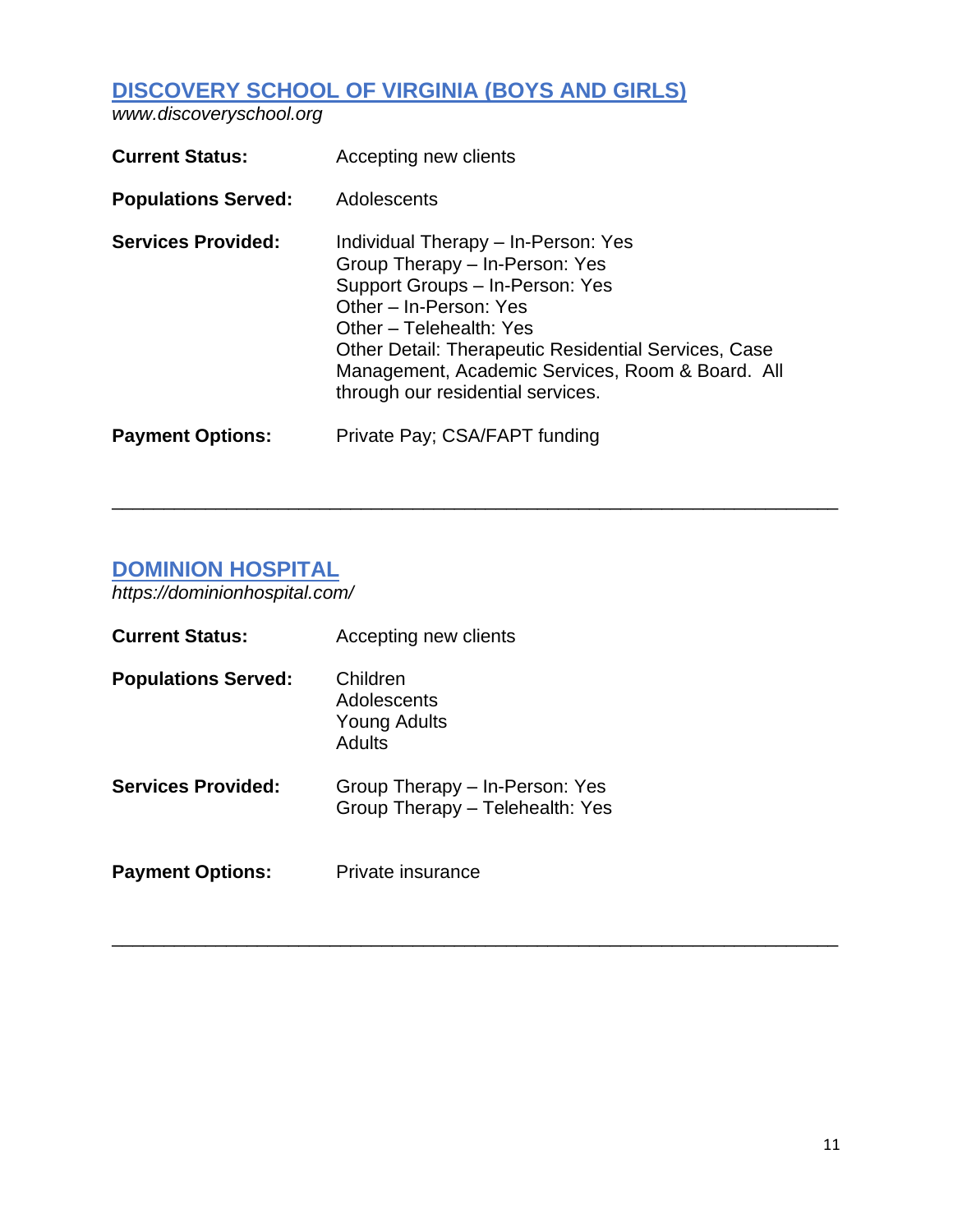**EVERWHEN THERAPY**

*www.everwhentherapy.com*

| <b>Current Status:</b>     | Accepting new clients                                         |
|----------------------------|---------------------------------------------------------------|
| <b>Populations Served:</b> | Adolescents<br><b>Young Adults</b><br>Adults                  |
| <b>Services Provided:</b>  | Individual Therapy - Telehealth - Yes                         |
| <b>Payment Options:</b>    | Private insurance<br>Sliding fee scale/low or no-cost options |

# **FAIRFAX COUNTY DEPARTMENT OF FAMILY SERVICES (DFS), DOMESTIC & SEXUAL VIOLENCE SERVICES (DSVS)**

\_\_\_\_\_\_\_\_\_\_\_\_\_\_\_\_\_\_\_\_\_\_\_\_\_\_\_\_\_\_\_\_\_\_\_\_\_\_\_\_\_\_\_\_\_\_\_\_\_\_\_\_\_\_\_\_\_\_\_\_\_\_\_\_\_\_\_\_\_\_

*https://www.fairfaxcounty.gov/familyservices/domestic-sexual-violence*

| <b>Current Status:</b>     | Not accepting new clients at this time; once we have<br>established our telehealth protocol, we may be able to<br>accept individual survivor clients.                                           |
|----------------------------|-------------------------------------------------------------------------------------------------------------------------------------------------------------------------------------------------|
| <b>Populations Served:</b> | Children<br>Adolescents<br>Young Adults<br><b>Adults</b>                                                                                                                                        |
| <b>Services Provided:</b>  | Our 24-hour domestic and sexual violence hotline remains<br>open and available at (703) 360-7273; our LAP protocol<br>remains in place. Advocacy services are being provided<br>telephonically. |
| <b>Payment Options:</b>    | Private Insurance<br>Medicaid                                                                                                                                                                   |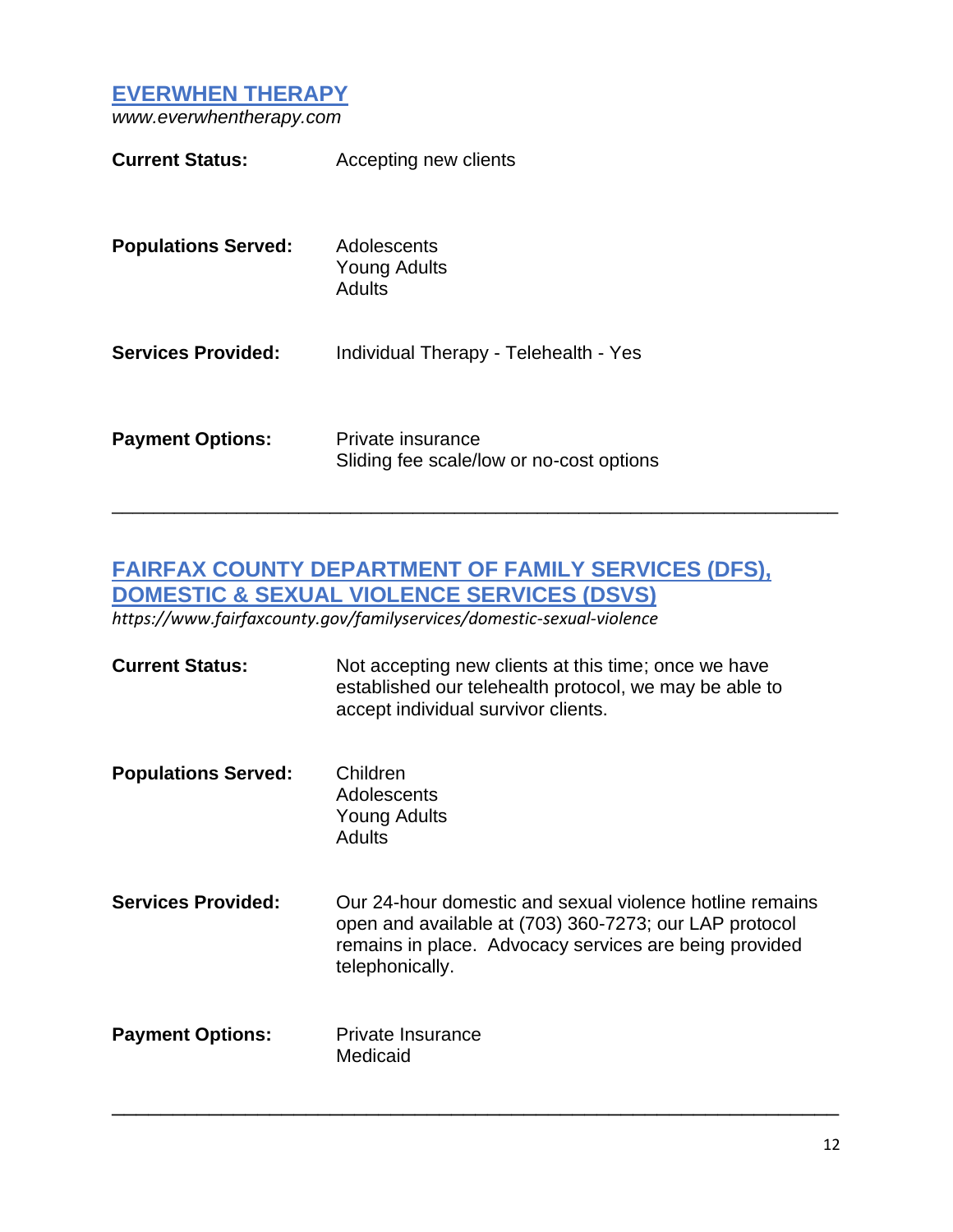# **FAIRFAX-FALLS CHURCH COMMUNITY SERVICES BOARD**

*https://www.fairfaxcounty.gov/community-services-board/*

| <b>Current Status:</b>     | Some programs are accepting new clients, some are putting<br>them on a prioritized waitlist, some are not currently<br>accepting new clients.                                                                                                                                                                                                                                                                                                                                       |
|----------------------------|-------------------------------------------------------------------------------------------------------------------------------------------------------------------------------------------------------------------------------------------------------------------------------------------------------------------------------------------------------------------------------------------------------------------------------------------------------------------------------------|
| <b>Populations Served:</b> | Children<br>Adolescents<br>Young Adults<br><b>Adults</b>                                                                                                                                                                                                                                                                                                                                                                                                                            |
| <b>Services Provided:</b>  | Individual Therapy - In-Person: Yes<br>Individual Therapy - Telehealth: Yes<br>Group Therapy - In-Person: Yes<br>Group Therapy - Telehealth: Yes<br>Support Groups - In-Person: Yes<br>Support Groups - Telehealth: Yes<br>Other - In-Person: Yes<br>Other - Telehealth: Yes<br>Other Detail: Psychotherapy Groups, case management,<br>intake for County programs, family therapy, clinical<br>supervision, supported employment/education, peer support,<br>medication management |
| <b>Payment Options:</b>    | Private insurance<br>Medicaid<br>Sliding fee scale/low or no-cost options<br>Self-pay                                                                                                                                                                                                                                                                                                                                                                                               |

# **FAIRFAX MENTAL HEALTH AND WELLNESS, VERONICA DORAN**

| <b>Current Status:</b>     | Accepting new clients                                                    |
|----------------------------|--------------------------------------------------------------------------|
| <b>Populations Served:</b> | Children<br>Adolescents                                                  |
| <b>Services Provided:</b>  | Individual Therapy - Telehealth - Yes<br>Group Therapy - Telehealth: Yes |
| <b>Payment Options:</b>    | Private insurance                                                        |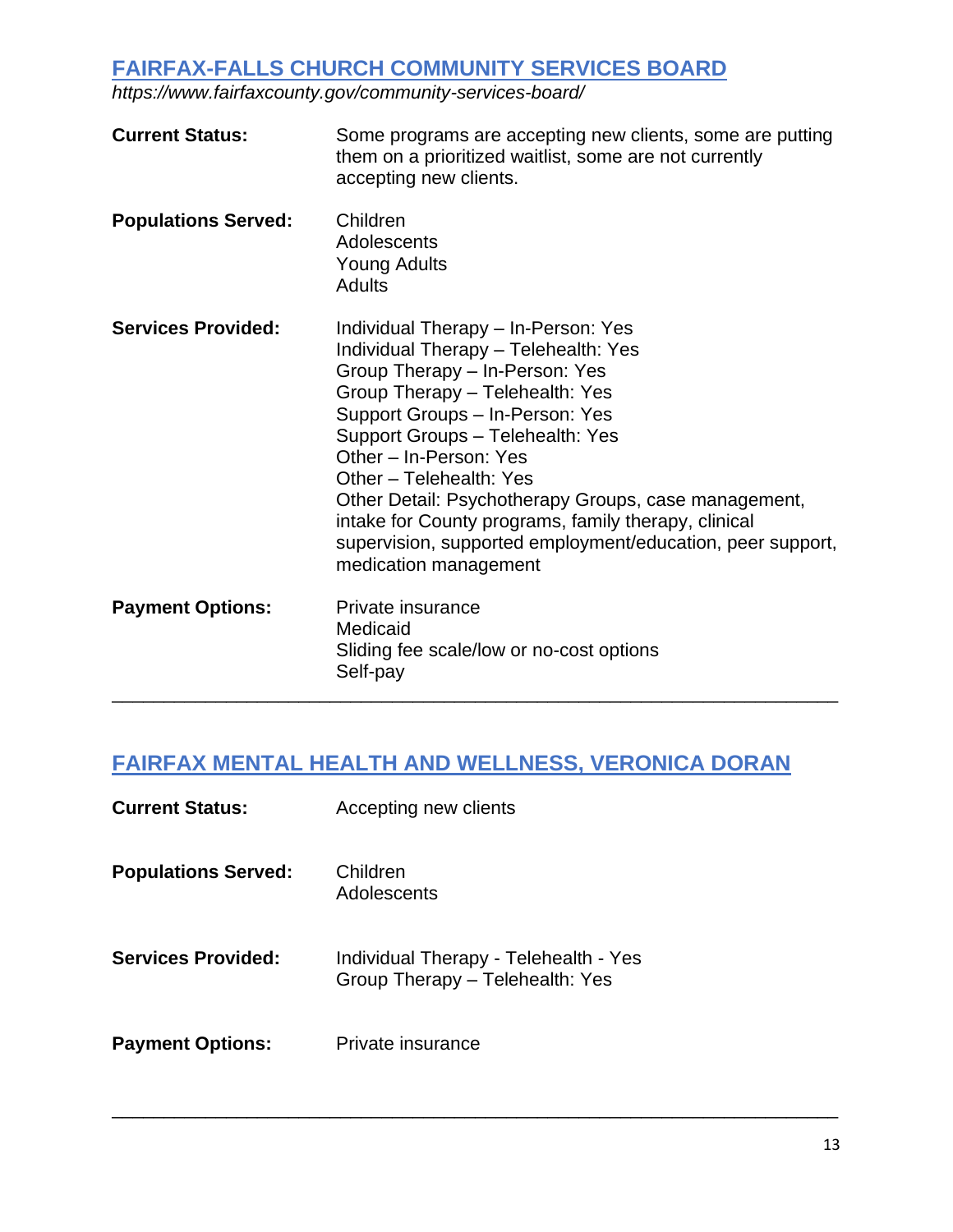# **FAMILY COUNSELING CENTER OF GREATER WASHINGTON**

*www.fccgw.org*

| <b>Current Status:</b>     | Accepting new clients                                                       |
|----------------------------|-----------------------------------------------------------------------------|
| <b>Populations Served:</b> | Children<br>Adolescents<br><b>Young Adults</b><br><b>Adults</b>             |
| <b>Services Provided:</b>  | Individual Therapy - In-Person: Yes<br>Individual Therapy - Telehealth: Yes |
| <b>Payment Options:</b>    | Sliding fee scale/low or no-cost options                                    |

# **FAMILY INSIGHT, PC**

*www.familyinsight.net*

| <b>Current Status:</b>     | Accepting new clients                                                                                                                         |
|----------------------------|-----------------------------------------------------------------------------------------------------------------------------------------------|
| <b>Populations Served:</b> | Children<br>Adolescents<br>Young Adults<br>Adults                                                                                             |
| <b>Services Provided:</b>  | Individual Therapy - Telehealth: Yes<br>Other - In-Person: Yes<br>Other - Telehealth: Yes<br>Other Detail: ABA Parent Support; ABA Telehealth |
| <b>Payment Options:</b>    | Private insurance<br>Medicaid<br>CSA                                                                                                          |

\_\_\_\_\_\_\_\_\_\_\_\_\_\_\_\_\_\_\_\_\_\_\_\_\_\_\_\_\_\_\_\_\_\_\_\_\_\_\_\_\_\_\_\_\_\_\_\_\_\_\_\_\_\_\_\_\_\_\_\_\_\_\_\_\_\_\_\_\_\_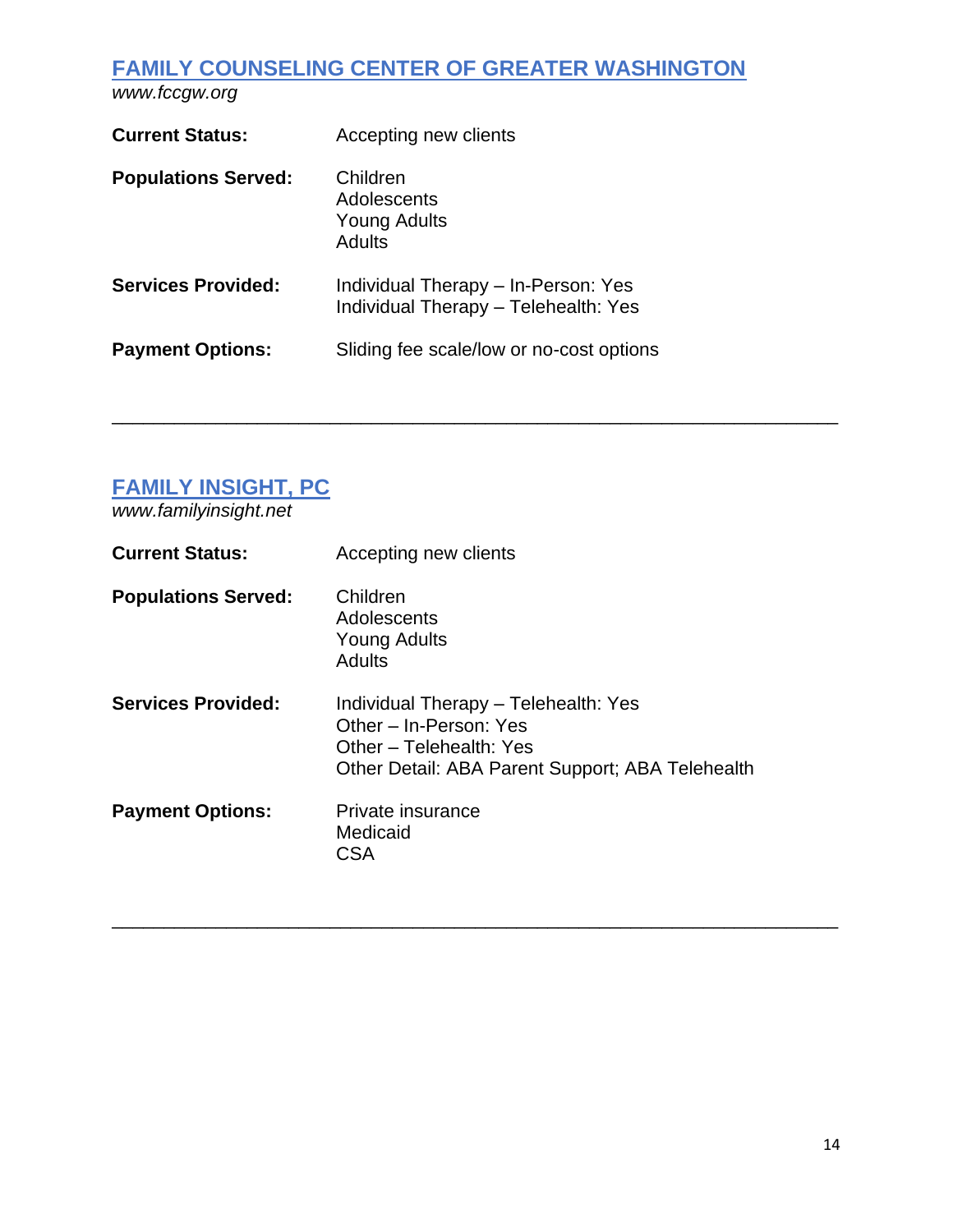#### **FAMILY PRIORTY, LLC** *https://familypriority.com/*

| <b>Current Status:</b>     | Accepting new clients                                                     |
|----------------------------|---------------------------------------------------------------------------|
| <b>Populations Served:</b> | Children<br>Adolescents                                                   |
| <b>Services Provided:</b>  | Individual Therapy - Telehealth: Yes<br><b>Other - Telehealth - Yes</b>   |
| <b>Payment Options:</b>    | Private insurance<br>Medicaid<br>CSA funding<br>Private Insurance for ABA |

\_\_\_\_\_\_\_\_\_\_\_\_\_\_\_\_\_\_\_\_\_\_\_\_\_\_\_\_\_\_\_\_\_\_\_\_\_\_\_\_\_\_\_\_\_\_\_\_\_\_\_\_\_\_\_\_\_\_\_\_\_\_\_\_\_\_\_\_\_\_

\_\_\_\_\_\_\_\_\_\_\_\_\_\_\_\_\_\_\_\_\_\_\_\_\_\_\_\_\_\_\_\_\_\_\_\_\_\_\_\_\_\_\_\_\_\_\_\_\_\_\_\_\_\_\_\_\_\_\_\_\_\_\_\_\_\_\_\_\_\_

## **FAR BEYOND LLC**

*www.farbeyond.us*

| <b>Current Status:</b>     | Accepting new clients               |
|----------------------------|-------------------------------------|
| <b>Populations Served:</b> | Children<br>Adolescents             |
| <b>Services Provided:</b>  | Individual Therapy - In-Person: Yes |
| <b>Payment Options:</b>    | Private insurance<br>Medicaid       |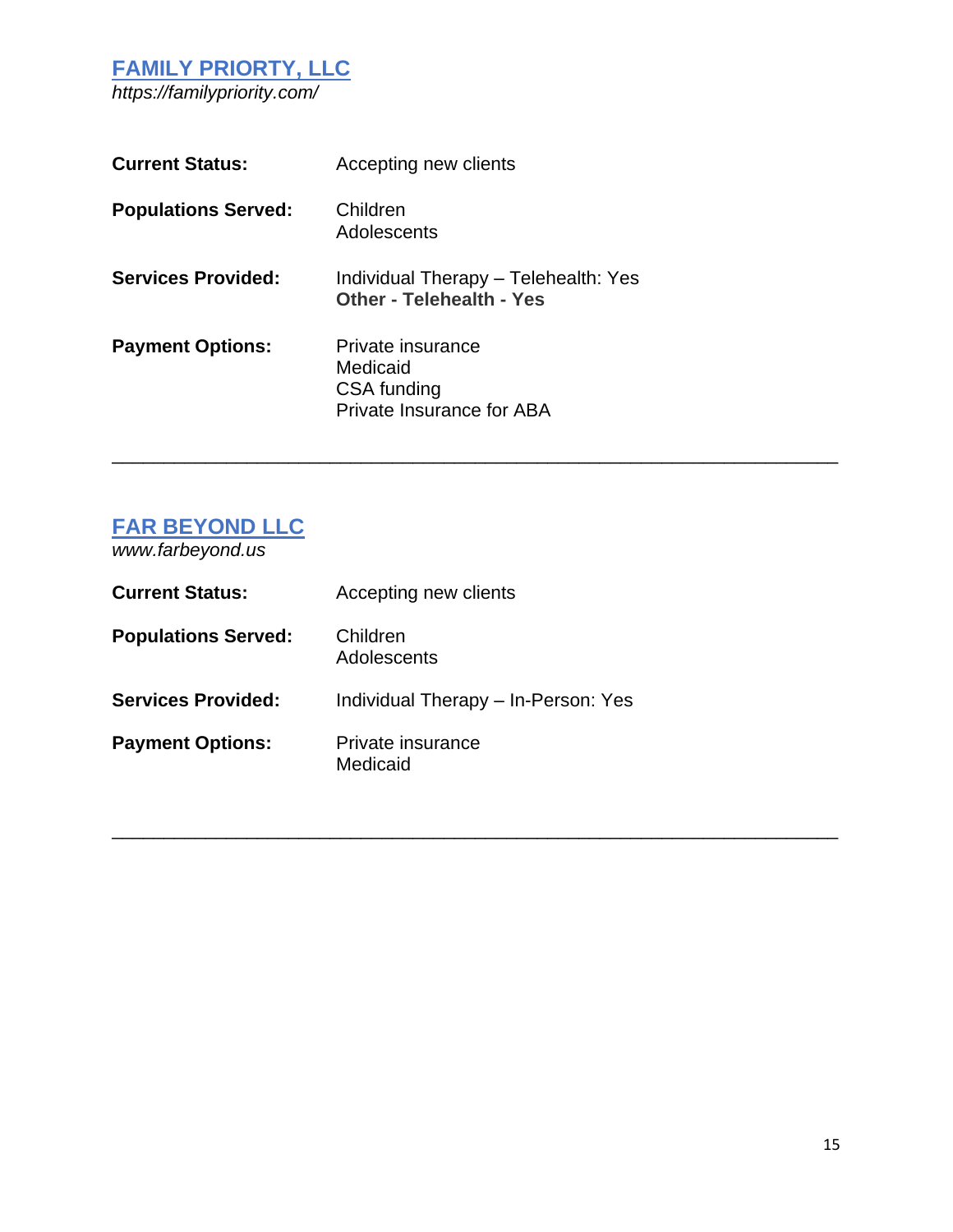#### **FOR CHILDREN'S SAKE**

*www.fcsva.org*

| <b>Current Status:</b>     | Accepting new clients                                                                                                                                                 |
|----------------------------|-----------------------------------------------------------------------------------------------------------------------------------------------------------------------|
| <b>Populations Served:</b> | Children<br>Adolescents<br><b>Young Adults</b><br>Adults                                                                                                              |
| <b>Services Provided:</b>  | Individual Therapy - Telehealth: Yes<br>Support Groups - Telehealth: Yes<br>Other – In-Person: Yes<br>Other – Telehealth: Yes<br><b>Other Detail: Case Management</b> |
| <b>Payment Options:</b>    | Private insurance<br>Medicaid<br><b>CSA Funding</b>                                                                                                                   |

\_\_\_\_\_\_\_\_\_\_\_\_\_\_\_\_\_\_\_\_\_\_\_\_\_\_\_\_\_\_\_\_\_\_\_\_\_\_\_\_\_\_\_\_\_\_\_\_\_\_\_\_\_\_\_\_\_\_\_\_\_\_\_\_\_\_\_\_\_\_

\_\_\_\_\_\_\_\_\_\_\_\_\_\_\_\_\_\_\_\_\_\_\_\_\_\_\_\_\_\_\_\_\_\_\_\_\_\_\_\_\_\_\_\_\_\_\_\_\_\_\_\_\_\_\_\_\_\_\_\_\_\_\_\_\_\_\_\_\_\_

# **FORMED FAMILIES FORWARD**

*formedfamiliesforward.org*

| <b>Current Status:</b>     | Accepting new clients                        |
|----------------------------|----------------------------------------------|
| <b>Populations Served:</b> | Adolescents<br><b>Young Adults</b><br>Adults |
| <b>Services Provided:</b>  | Support Groups - Telehealth: Yes             |
| <b>Payment Options:</b>    | Peer groups are free for participants        |
|                            |                                              |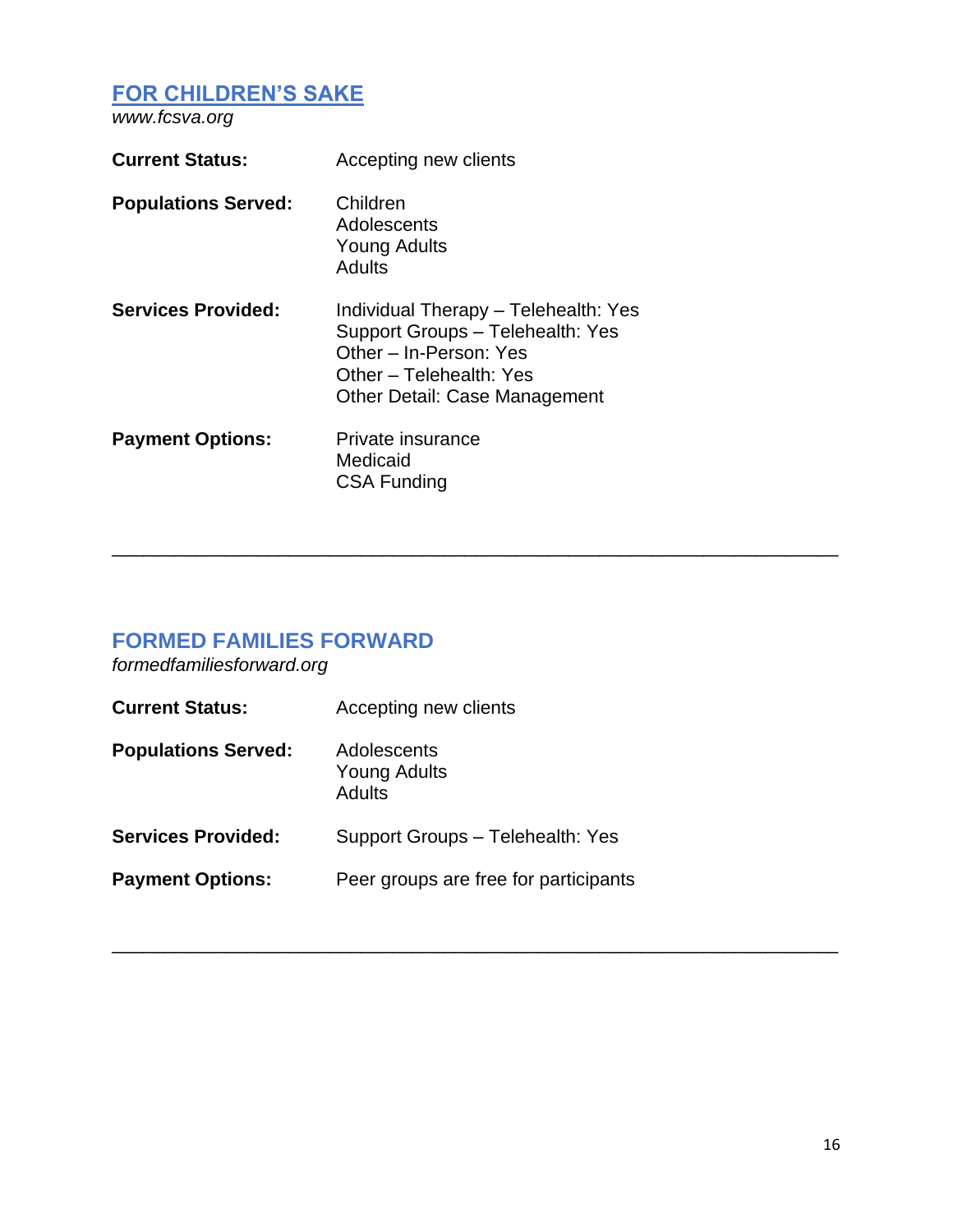### **GANTS, ERICA, PH.D.**

*www.psychologytoday.com*

| <b>Current Status:</b>     | Accepting new clients                                                       |
|----------------------------|-----------------------------------------------------------------------------|
| <b>Populations Served:</b> | Adolescents<br>Young Adults<br><b>Adults</b>                                |
| <b>Services Provided:</b>  | Individual Therapy - In-Person: Yes<br>Individual Therapy - Telehealth: Yes |
| <b>Payment Options:</b>    | Private insurance<br>Sliding fee scale/low or no-cost options               |

# **GIL INSTITUTE FOR TRAUMA RECOVERY AND EDUCATION**

\_\_\_\_\_\_\_\_\_\_\_\_\_\_\_\_\_\_\_\_\_\_\_\_\_\_\_\_\_\_\_\_\_\_\_\_\_\_\_\_\_\_\_\_\_\_\_\_\_\_\_\_\_\_\_\_\_\_\_\_\_\_\_\_\_\_\_\_\_\_

*www.gilinstitute.com*

| <b>Current Status:</b>     | Accepting new clients                                                   |
|----------------------------|-------------------------------------------------------------------------|
| <b>Populations Served:</b> | Children<br>Adolescents<br>Young Adults<br>Adults                       |
| <b>Services Provided:</b>  | Individual Therapy - Telehealth: Yes<br>Group Therapy - Telehealth: Yes |
| <b>Payment Options:</b>    | Fee for service & county Contracts                                      |

# **GOLDBERG, DR. & ASSOCIATES**

*https://www.drgoldberg.org*

| <b>Current Status:</b>     | Accepting new clients                                                       |
|----------------------------|-----------------------------------------------------------------------------|
| <b>Populations Served:</b> | Children<br>Adolescents<br>Young Adults<br>Adults                           |
| <b>Services Provided:</b>  | Individual Therapy - In-Person: Yes<br>Individual Therapy - Telehealth: Yes |
| <b>Payment Options:</b>    | Private insurance<br>Full fee, private pay using credit cards               |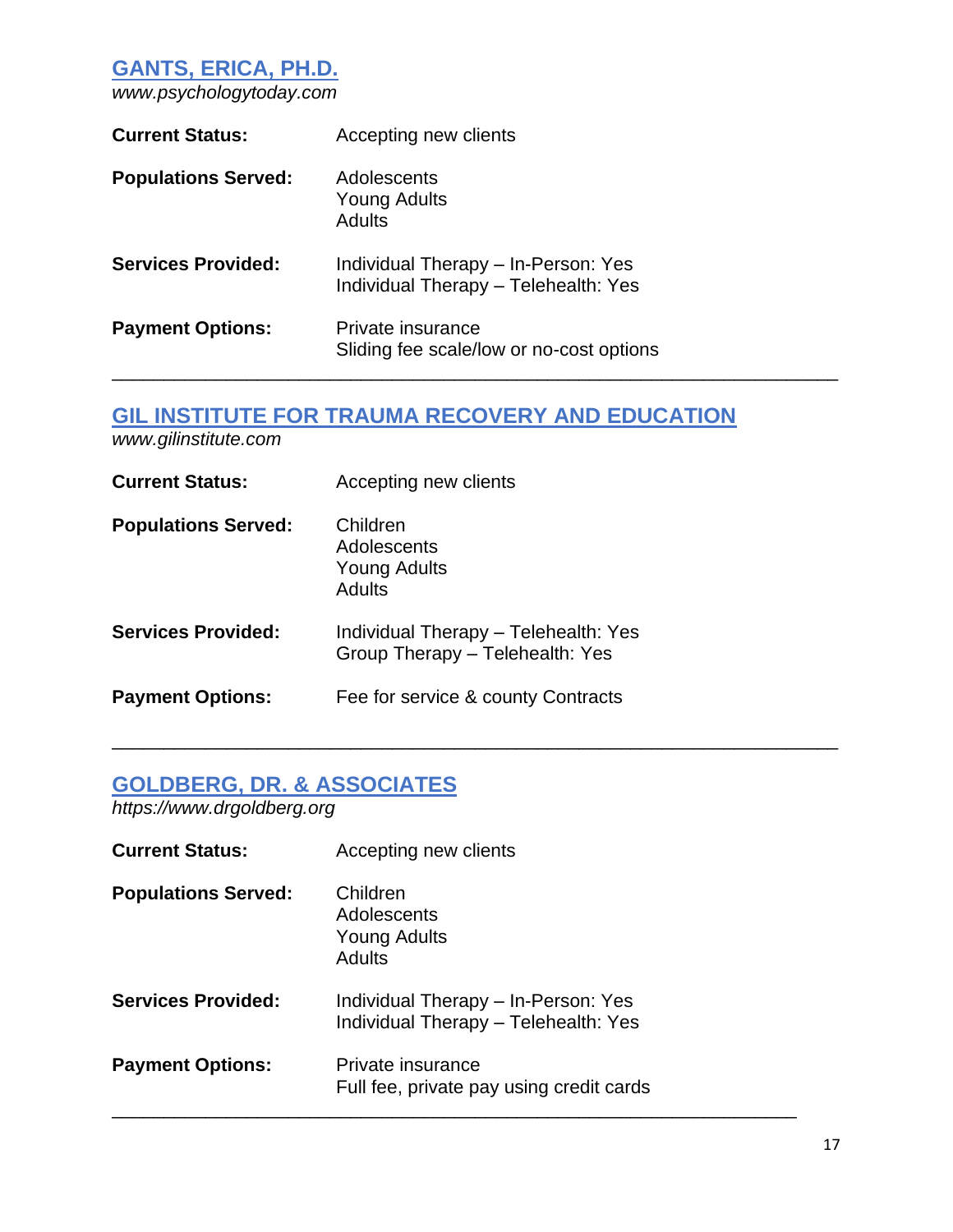**GMU CENTER FOR PSYCHOLOGICAL SERVICES** *https://psyclinic.gmu.edu/*

| <b>Current Status:</b>     | Putting new clients on a wait list                                                                                                                                |
|----------------------------|-------------------------------------------------------------------------------------------------------------------------------------------------------------------|
| <b>Populations Served:</b> | Children<br>Adolescents<br>Young Adults<br><b>Adults</b>                                                                                                          |
| <b>Services Provided:</b>  | Individual Therapy - Telehealth: Yes<br>Group Therapy - Telehealth: Yes<br>Support Groups - Telehealth: Yes<br>Other - Telehealth: Yes<br>Other Detail: workshops |
| <b>Payment Options:</b>    | Sliding fee scale/low or no-cost options                                                                                                                          |

#### **GRACE COMMUNITY CENTER**

*https://www.gcchealthsystem.org/*

| <b>Current Status:</b>     | Accepting new clients                                                                                                                                                                     |
|----------------------------|-------------------------------------------------------------------------------------------------------------------------------------------------------------------------------------------|
| <b>Populations Served:</b> | Adults                                                                                                                                                                                    |
| <b>Services Provided:</b>  | Individual Therapy - In-Person: Yes<br>Individual Therapy - Telehealth: Yes<br>Support Groups - In-Person: Yes<br>Other - In-Person: Yes<br>Other Detail: Mental health seminars/training |
| <b>Payment Options:</b>    | Sliding fee scale/low or no-cost options                                                                                                                                                  |

\_\_\_\_\_\_\_\_\_\_\_\_\_\_\_\_\_\_\_\_\_\_\_\_\_\_\_\_\_\_\_\_\_\_\_\_\_\_\_\_\_\_\_\_\_\_\_\_\_\_\_\_\_\_\_\_\_\_\_\_\_\_\_\_\_\_\_\_\_\_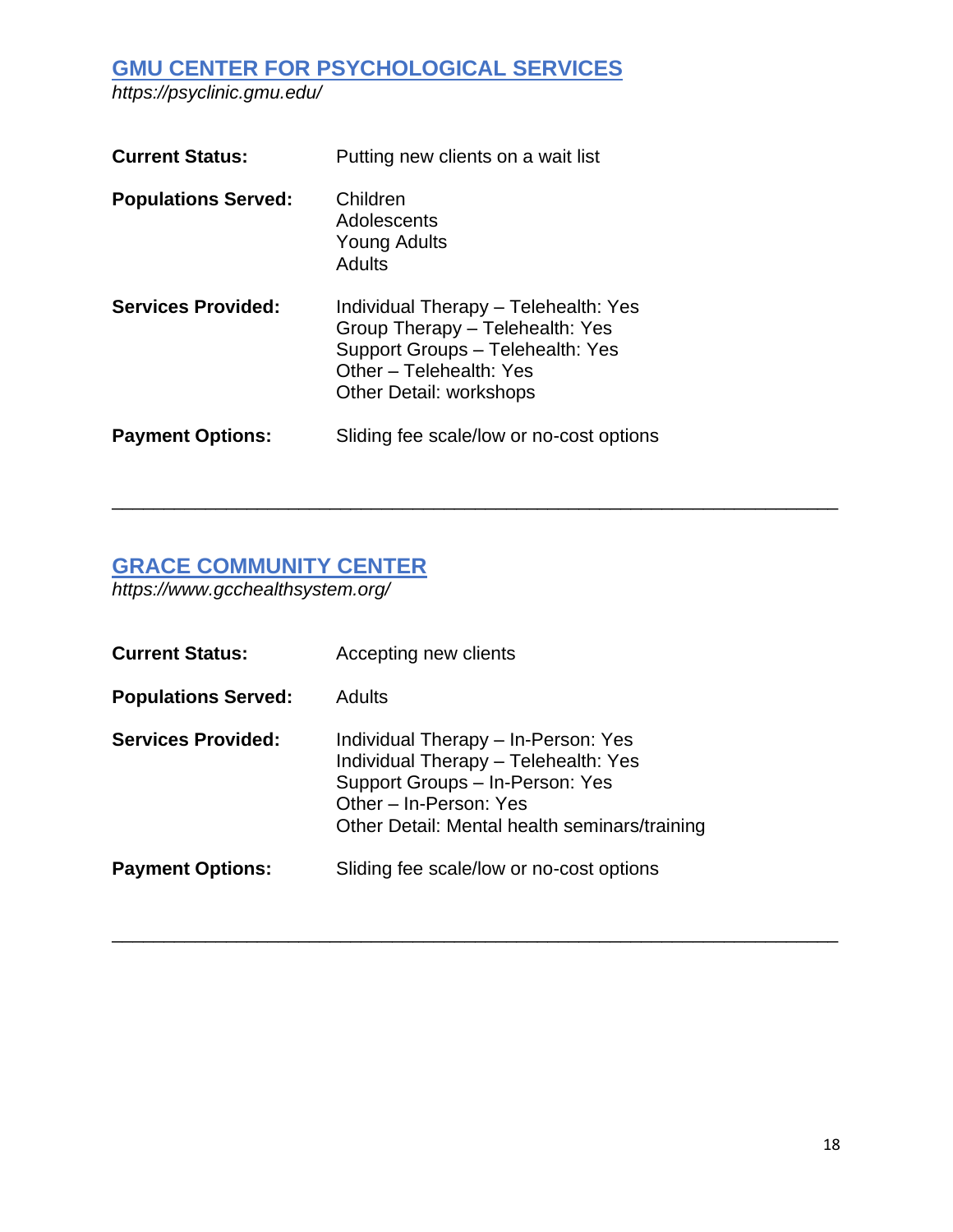## **GRAFTON INTEGRATED HEALTH NETWORK**

*www.grafton.org*

| <b>Current Status:</b>     | Accepting new clients                                                                                                                                                                                                                                                            |
|----------------------------|----------------------------------------------------------------------------------------------------------------------------------------------------------------------------------------------------------------------------------------------------------------------------------|
| <b>Populations Served:</b> | Children<br>Adolescents<br><b>Young Adults</b><br>Adults                                                                                                                                                                                                                         |
| <b>Services Provided:</b>  | Individual Therapy – In-Person: Yes<br>Individual Therapy - Telehealth: Yes<br>Group Therapy - In-Person: Yes<br>Support Groups - In-Person: Yes<br>Other - In-Person: Yes<br>Other - Telehealth: Yes<br>Other Detail: OT, SLP, ABA, Education, Developmental<br><b>Services</b> |
| <b>Payment Options:</b>    | Private insurance<br>Medicaid<br>Education                                                                                                                                                                                                                                       |

\_\_\_\_\_\_\_\_\_\_\_\_\_\_\_\_\_\_\_\_\_\_\_\_\_\_\_\_\_\_\_\_\_\_\_\_\_\_\_\_\_\_\_\_\_\_\_\_\_\_\_\_\_\_\_\_\_\_\_\_\_\_\_\_\_\_\_\_\_\_

\_\_\_\_\_\_\_\_\_\_\_\_\_\_\_\_\_\_\_\_\_\_\_\_\_\_\_\_\_\_\_\_\_\_\_\_\_\_\_\_\_\_\_\_\_\_\_\_\_\_\_\_\_\_\_\_\_\_\_\_\_\_\_\_\_\_\_\_\_\_

# **GRANATO GROUP**

*http://granatogroup.com/*

| <b>Current Status:</b>     | Accepting new clients                             |
|----------------------------|---------------------------------------------------|
| <b>Populations Served:</b> | Children<br>Adolescents<br>Young Adults<br>Adults |
| <b>Services Provided:</b>  | Individual Therapy - Telehealth: Yes              |
| <b>Payment Options:</b>    | Private insurance                                 |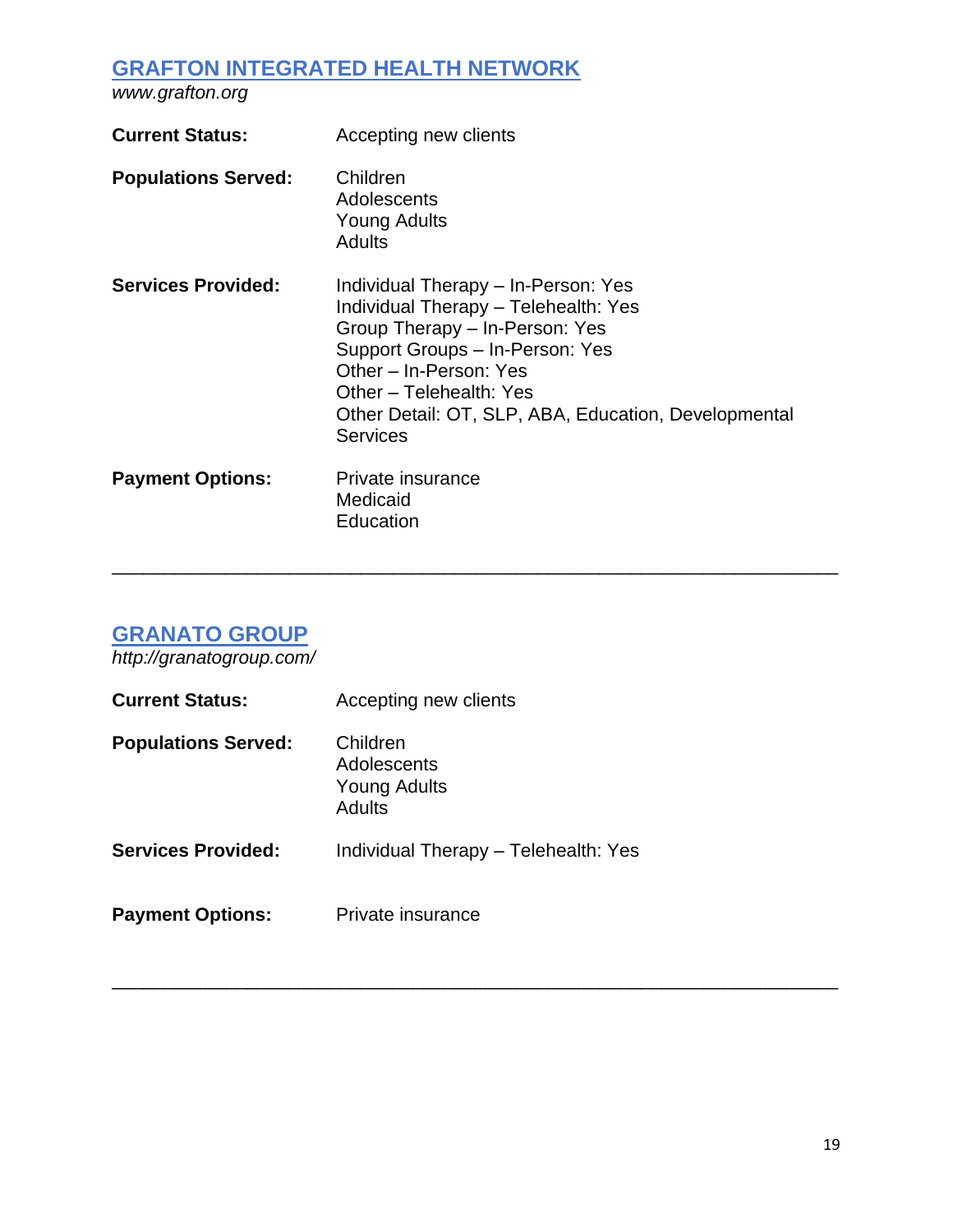# **GROUP THERAPY ASSOCIATES**

*www.grouptherapyassociates.com*

| <b>Current Status:</b>     | Accepting new clients                                                                                        |
|----------------------------|--------------------------------------------------------------------------------------------------------------|
| <b>Populations Served:</b> | Children<br>Adolescents<br><b>Young Adults</b><br>Adults                                                     |
| <b>Services Provided:</b>  | Individual Therapy - Telehealth: Yes<br>Other - Telehealth: Yes<br>Other Detail: Couples and family therapy  |
| <b>Payment Options:</b>    | Private insurance<br>Sliding fee scale/low or no-cost options<br>Low cost available with our clinical intern |

#### **HARBOR POINT BEHAVIORAL HEALTH CENTER**

*harborpointbhc.com*

| <b>Current Status:</b>     | Accepting new clients                                                                                                                                                                             |
|----------------------------|---------------------------------------------------------------------------------------------------------------------------------------------------------------------------------------------------|
| <b>Populations Served:</b> | Children<br>Adolescents                                                                                                                                                                           |
| <b>Services Provided:</b>  | Individual Therapy – In-Person: Yes<br>Group Therapy - In-Person: Yes<br>Other - In-Person: Yes<br>Other - Telehealth: Yes<br>Other Detail: Clinical Treatment team meetings and parent<br>visits |
| <b>Payment Options:</b>    | Private insurance<br>Medicaid<br><b>FAPT/CSA Funding</b>                                                                                                                                          |

\_\_\_\_\_\_\_\_\_\_\_\_\_\_\_\_\_\_\_\_\_\_\_\_\_\_\_\_\_\_\_\_\_\_\_\_\_\_\_\_\_\_\_\_\_\_\_\_\_\_\_\_\_\_\_\_\_\_\_\_\_\_\_\_\_\_\_\_\_\_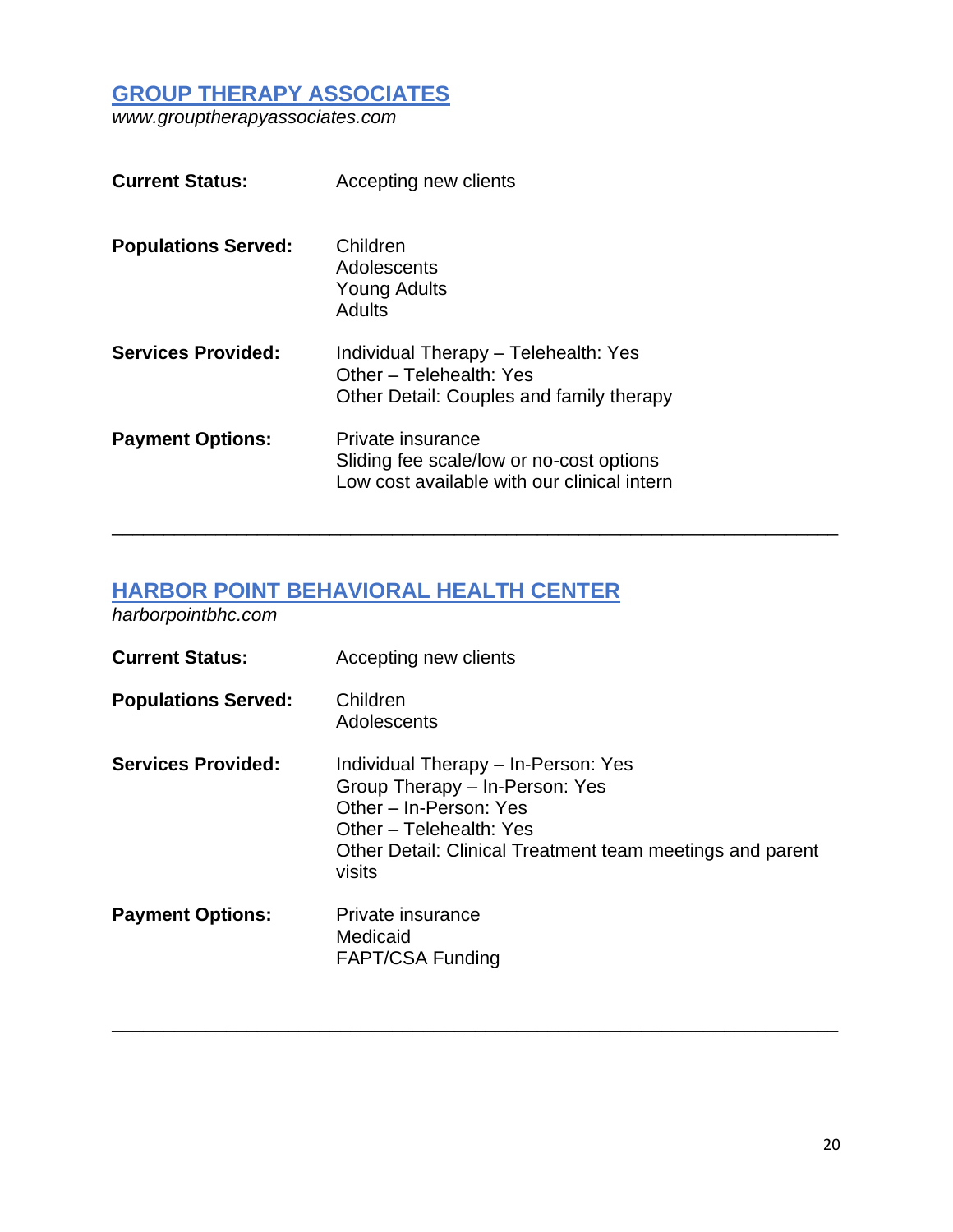#### **HEALTH CONNECT AMERICA**

*www.healthconnectamerica.com*

| <b>Current Status:</b>     | Accepting new clients; Limited on going in the home for<br>services, but accepting outpatient and tele-serviecs.                                                                                                                        |
|----------------------------|-----------------------------------------------------------------------------------------------------------------------------------------------------------------------------------------------------------------------------------------|
| <b>Populations Served:</b> | Children<br>Adolescents<br><b>Young Adults</b><br><b>Adults</b>                                                                                                                                                                         |
| <b>Services Provided:</b>  | Individual Therapy - In-Person: Yes<br>Individual Therapy - Telehealth: Yes<br>Group Therapy - Telehealth: Yes<br>Support Groups - Telehealth: Yes<br>Other - In-Person: Yes<br>Other - Telehealth: Yes<br>Other Detail: IIH, ABA, MHSB |
| <b>Payment Options:</b>    | Private insurance<br>Medicaid<br>Sliding fee scale/low or no-cost options                                                                                                                                                               |

\_\_\_\_\_\_\_\_\_\_\_\_\_\_\_\_\_\_\_\_\_\_\_\_\_\_\_\_\_\_\_\_\_\_\_\_\_\_\_\_\_\_\_\_\_\_\_\_\_\_\_\_\_\_\_\_\_\_\_\_\_\_\_\_\_\_\_\_\_\_

## **HEATHER TEDESCO, PHD**

*www.DrTedesco.com*

| <b>Current Status:</b>     | Accepting new clients                                                                           |
|----------------------------|-------------------------------------------------------------------------------------------------|
| <b>Populations Served:</b> | Adults: Adults                                                                                  |
| <b>Services Provided:</b>  | Other - Telehealth: Yes<br>Other Detail: Parenting strategies (I am an applied<br>psychologist) |
| <b>Payment Options:</b>    | Insurance does not cover applied psychology                                                     |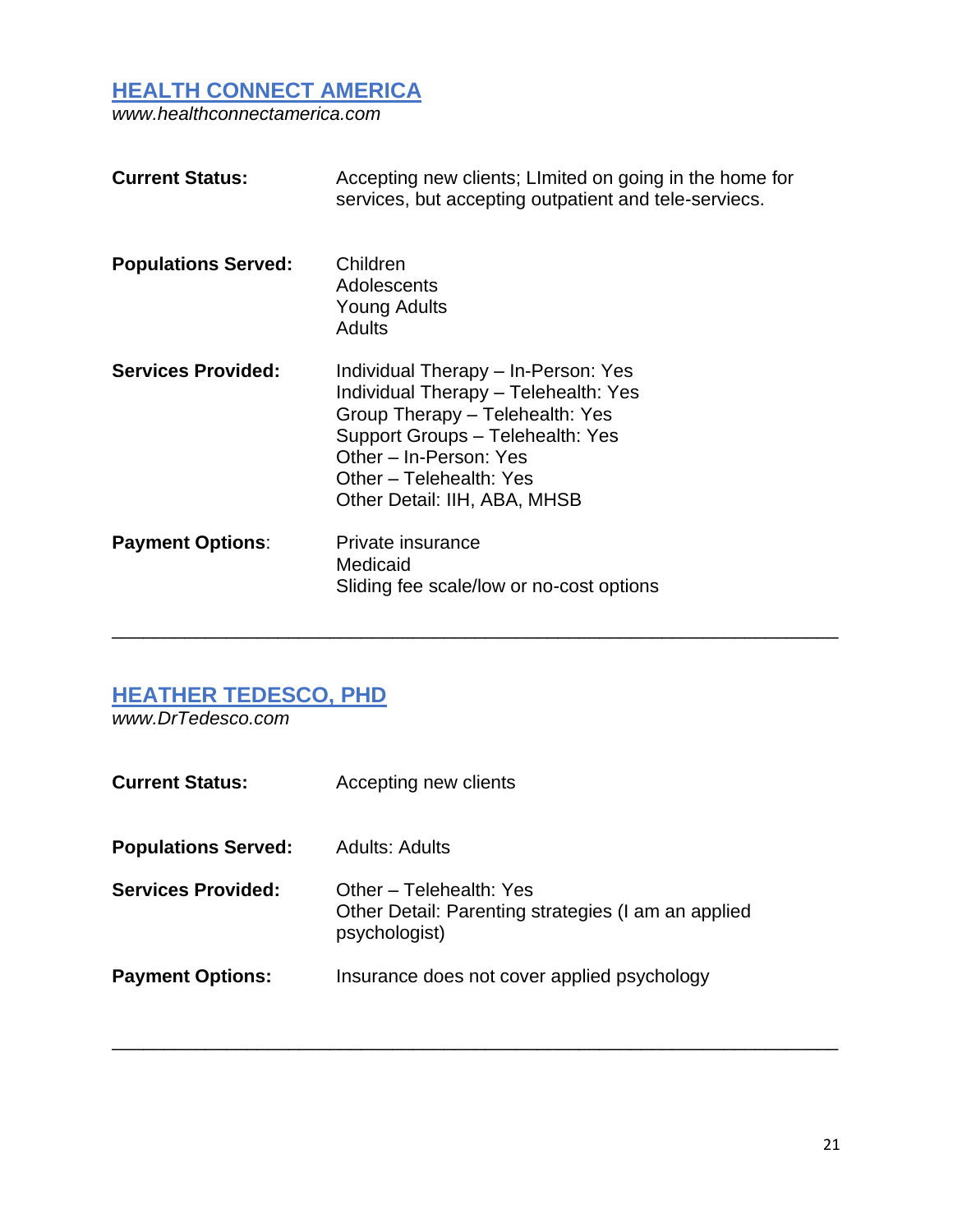#### **HERITAGE MULTICULTURAL PROGRAMS & SERVICES, INC**

*https://www.heritagemulticultural.com*

| <b>Current Status:</b>     | Accepting new clients                                                                                                                                                                                               |
|----------------------------|---------------------------------------------------------------------------------------------------------------------------------------------------------------------------------------------------------------------|
| <b>Populations Served:</b> | Children<br>Adolescents<br><b>Young Adults</b><br><b>Adults</b>                                                                                                                                                     |
| <b>Services Provided:</b>  | Individual Therapy - Telehealth: Yes<br>Group Therapy - Telehealth: Yes<br>Other Detail: Intensive in home services, Mentoring, some<br>assessments (DUI, DWI, Parenting) other telehealth services<br>as requested |
| <b>Payment Options:</b>    | Private insurance<br>Medicaid<br>FAPT, Counties and other agency sponsorship                                                                                                                                        |

\_\_\_\_\_\_\_\_\_\_\_\_\_\_\_\_\_\_\_\_\_\_\_\_\_\_\_\_\_\_\_\_\_\_\_\_\_\_\_\_\_\_\_\_\_\_\_\_\_\_\_\_\_\_\_\_\_\_\_\_\_\_\_\_\_\_\_\_\_\_

\_\_\_\_\_\_\_\_\_\_\_\_\_\_\_\_\_\_\_\_\_\_\_\_\_\_\_\_\_\_\_\_\_\_\_\_\_\_\_\_\_\_\_\_\_\_\_\_\_\_\_\_\_\_\_\_\_\_\_\_\_\_\_\_\_\_\_\_\_\_

# **HOEKSTRA, DIANE, PHD, LLC**

*drdianehoekstra.com*

| <b>Current Status:</b>     | Accepting new clients                                                       |
|----------------------------|-----------------------------------------------------------------------------|
| <b>Populations Served:</b> | Adolescents<br><b>Young Adults</b><br><b>Adults</b>                         |
| <b>Services Provided:</b>  | Individual Therapy – In-Person: Yes<br>Individual Therapy - Telehealth: Yes |
| <b>Payment Options:</b>    | Sliding fee scale/low or no-cost options                                    |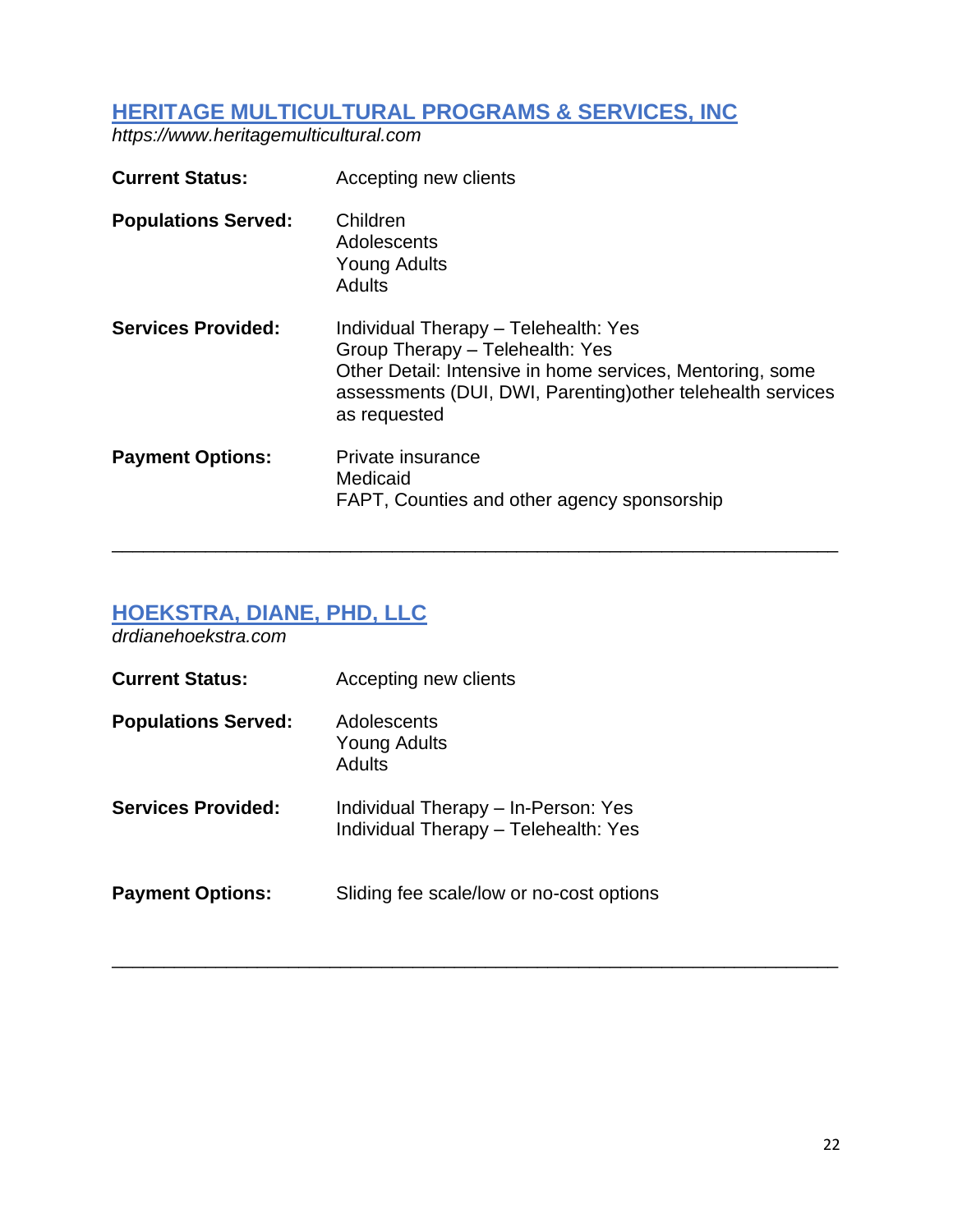## **HOPESPRING CHILD & FAMILY CLINIC, LLC**

*https://hopespringchildandfamily.com/*

| <b>Current Status:</b>     | Accepting new clients                                                                                                                                                                       |
|----------------------------|---------------------------------------------------------------------------------------------------------------------------------------------------------------------------------------------|
| <b>Populations Served:</b> | Children<br>Adolescents<br>Young Adults<br><b>Adults</b>                                                                                                                                    |
| <b>Services Provided:</b>  | Individual Therapy – In-Person: Yes<br>Individual Therapy - Telehealth: Yes<br>Other - In-Person: Yes<br>Other – Telehealth: Yes<br>Other Detail: Parent education, mental health serminars |
| <b>Payment Options:</b>    | Private insurance<br>Out of pocket fee/self pay                                                                                                                                             |

\_\_\_\_\_\_\_\_\_\_\_\_\_\_\_\_\_\_\_\_\_\_\_\_\_\_\_\_\_\_\_\_\_\_\_\_\_\_\_\_\_\_\_\_\_\_\_\_\_\_\_\_\_\_\_\_\_\_\_\_\_\_\_\_\_\_\_\_\_\_

## **IMPROVING OUTCOMES, LLC**

*ImprovingOutcomes.com*

| <b>Current Status:</b>     | Accepting new clients                                                                                                                                                                                                                 |
|----------------------------|---------------------------------------------------------------------------------------------------------------------------------------------------------------------------------------------------------------------------------------|
| <b>Populations Served:</b> | Children<br>Adolescents                                                                                                                                                                                                               |
| <b>Services Provided:</b>  | Individual Therapy - In-Person: Yes<br>Individual Therapy - Telehealth: Yes<br>Other - In-Person: Yes<br>Other - Telehealth: Yes<br>Other Detail: Family Support Services, Individual Support<br>Services, Intensive in Home Services |
| <b>Payment Options:</b>    | Private insurance<br>Medicaid<br>Sliding fee scale/low or no-cost options                                                                                                                                                             |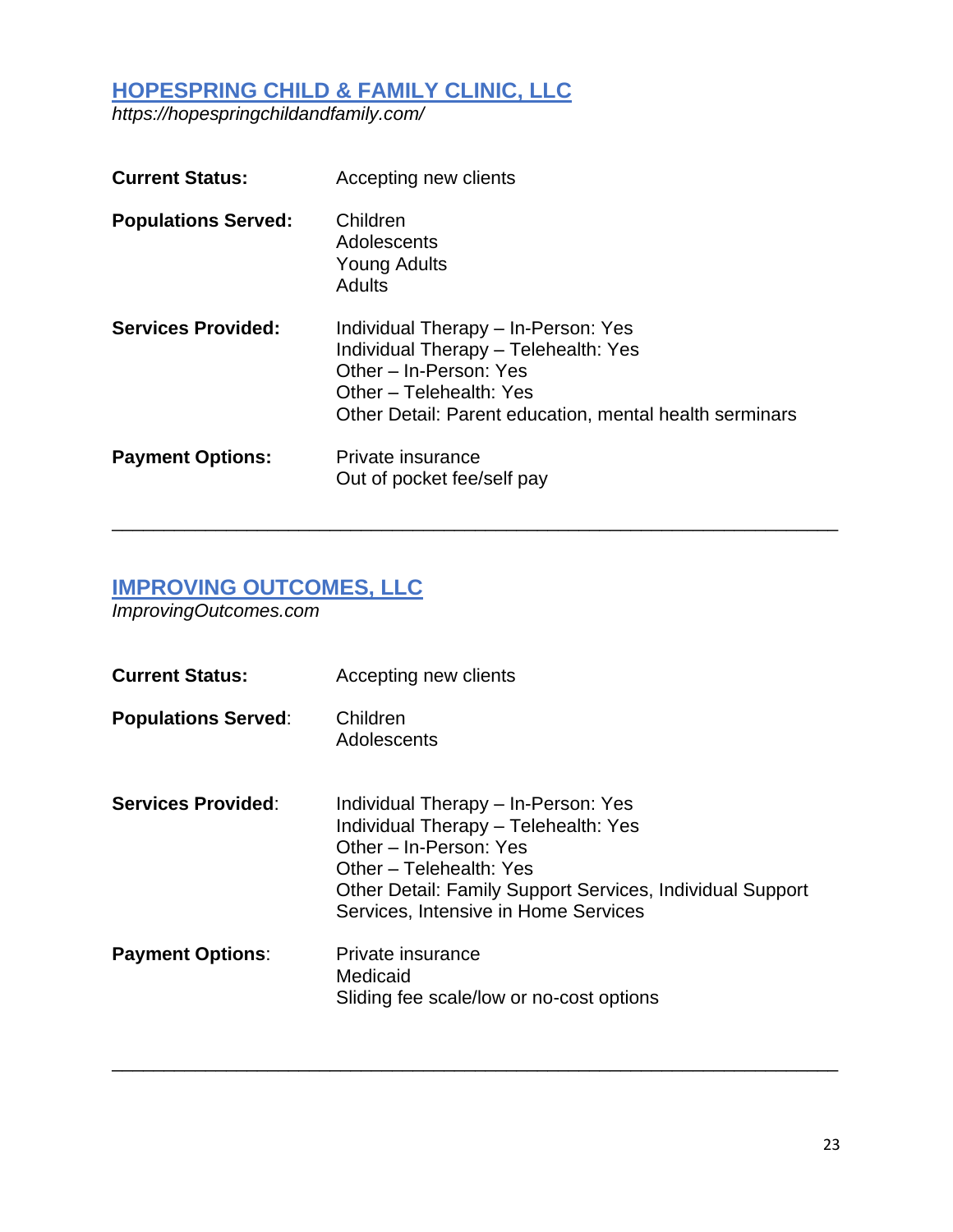#### **INOVA KELLAR CENTER**

*https://www.inova.org/our-services/inova-kellar-center*

| <b>Current Status:</b>     | It depends. Limited access to medication management                                                                                                                                                                          |
|----------------------------|------------------------------------------------------------------------------------------------------------------------------------------------------------------------------------------------------------------------------|
| <b>Populations Served:</b> | Children: Children<br>Adolescents: Adolescents                                                                                                                                                                               |
| <b>Services Provided:</b>  | Individual Therapy - Telehealth: Yes<br>Group Therapy - Telehealth: Yes<br>Support Groups - Telehealth: Yes<br>Other - Telehealth: Yes<br>Other Detail: Medication Management, Intake,<br>Psychological/Educational Testing. |
| <b>Payment Options:</b>    | Private insurance<br>Medicaid<br>Sliding fee scale/low or no-cost options                                                                                                                                                    |

\_\_\_\_\_\_\_\_\_\_\_\_\_\_\_\_\_\_\_\_\_\_\_\_\_\_\_\_\_\_\_\_\_\_\_\_\_\_\_\_\_\_\_\_\_\_\_\_\_\_\_\_\_\_\_\_\_\_\_\_\_\_\_\_\_\_\_\_\_\_

# **INSPIRED LIFE PSYCHOLOGICAL SERVICES**

*https://www.inspiredlifepsychsvcs.com/*

| <b>Current Status:</b>     | Accepting new clients                                                                                                                                     |
|----------------------------|-----------------------------------------------------------------------------------------------------------------------------------------------------------|
| <b>Populations Served:</b> | Children<br>Adolescents<br><b>Young Adults</b><br><b>Adults</b>                                                                                           |
| <b>Services Provided:</b>  | Individual Therapy - In-Person: Yes<br>Individual Therapy - Telehealth: Yes<br>Other Detail: Couples and family therapy; Limited<br>psychological testing |
| <b>Payment Options:</b>    | Private insurance<br>Sliding fee scale/low or no-cost options                                                                                             |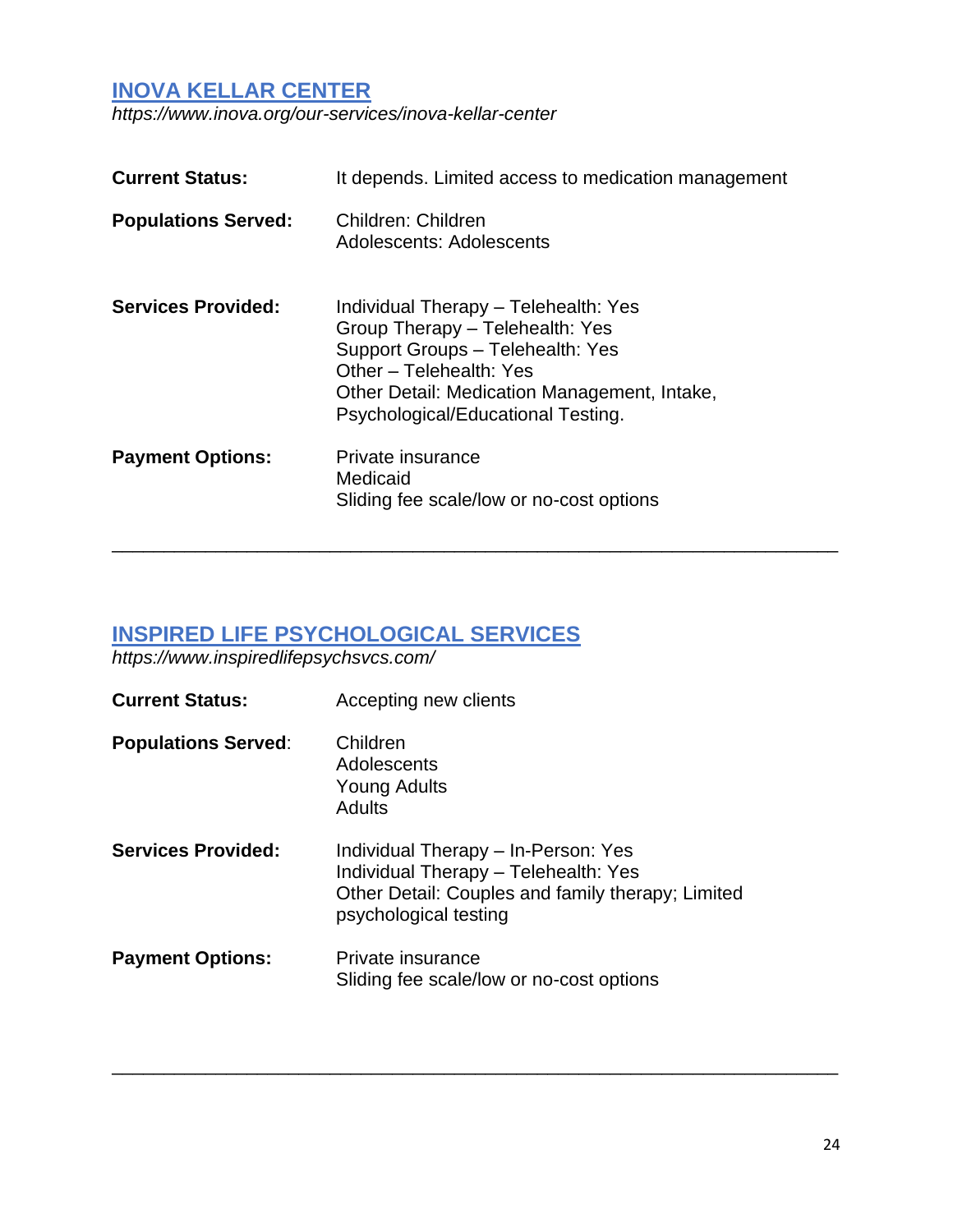# **JONES, JOCELYN**

| <b>Current Status:</b>     | Accepting new clients                                                                                                                                  |
|----------------------------|--------------------------------------------------------------------------------------------------------------------------------------------------------|
| <b>Populations Served:</b> | Children<br>Adolescents<br><b>Young Adults</b><br><b>Adults</b>                                                                                        |
| <b>Services Provided:</b>  | Individual Therapy – In-Person: No<br>Individual Therapy - Telehealth: Yes<br>Other – Telehealth: Yes<br>Other Detail: Family Therapy, Couples Therapy |
| <b>Payment Options:</b>    | Sliding fee scale/low or no-cost options                                                                                                               |

\_\_\_\_\_\_\_\_\_\_\_\_\_\_\_\_\_\_\_\_\_\_\_\_\_\_\_\_\_\_\_\_\_\_\_\_\_\_\_\_\_\_\_\_\_\_\_\_\_\_\_\_\_\_\_\_\_\_\_\_\_\_\_\_\_\_\_\_\_\_

\_\_\_\_\_\_\_\_\_\_\_\_\_\_\_\_\_\_\_\_\_\_\_\_\_\_\_\_\_\_\_\_\_\_\_\_\_\_\_\_\_\_\_\_\_\_\_\_\_\_\_\_\_\_\_\_\_\_\_\_\_\_\_\_\_\_\_\_\_\_

## **KIDS IN FOCUS**

*stepstoneyouth.com*

| <b>Current Status:</b>     | Accepting new clients                                                                                                                                                                                                   |
|----------------------------|-------------------------------------------------------------------------------------------------------------------------------------------------------------------------------------------------------------------------|
| <b>Populations Served:</b> | Children<br>Adolescents                                                                                                                                                                                                 |
| <b>Services Provided:</b>  | Individual Therapy - In-Person: Yes<br>Individual Therapy - Telehealth: Yes<br>Group Therapy - In-Person: Yes<br>Group Therapy - Telehealth: Yes<br>Support Groups - In-Person: Yes<br>Support Groups - Telehealth: Yes |
| <b>Payment Options:</b>    | Private insurance<br>Medicaid                                                                                                                                                                                           |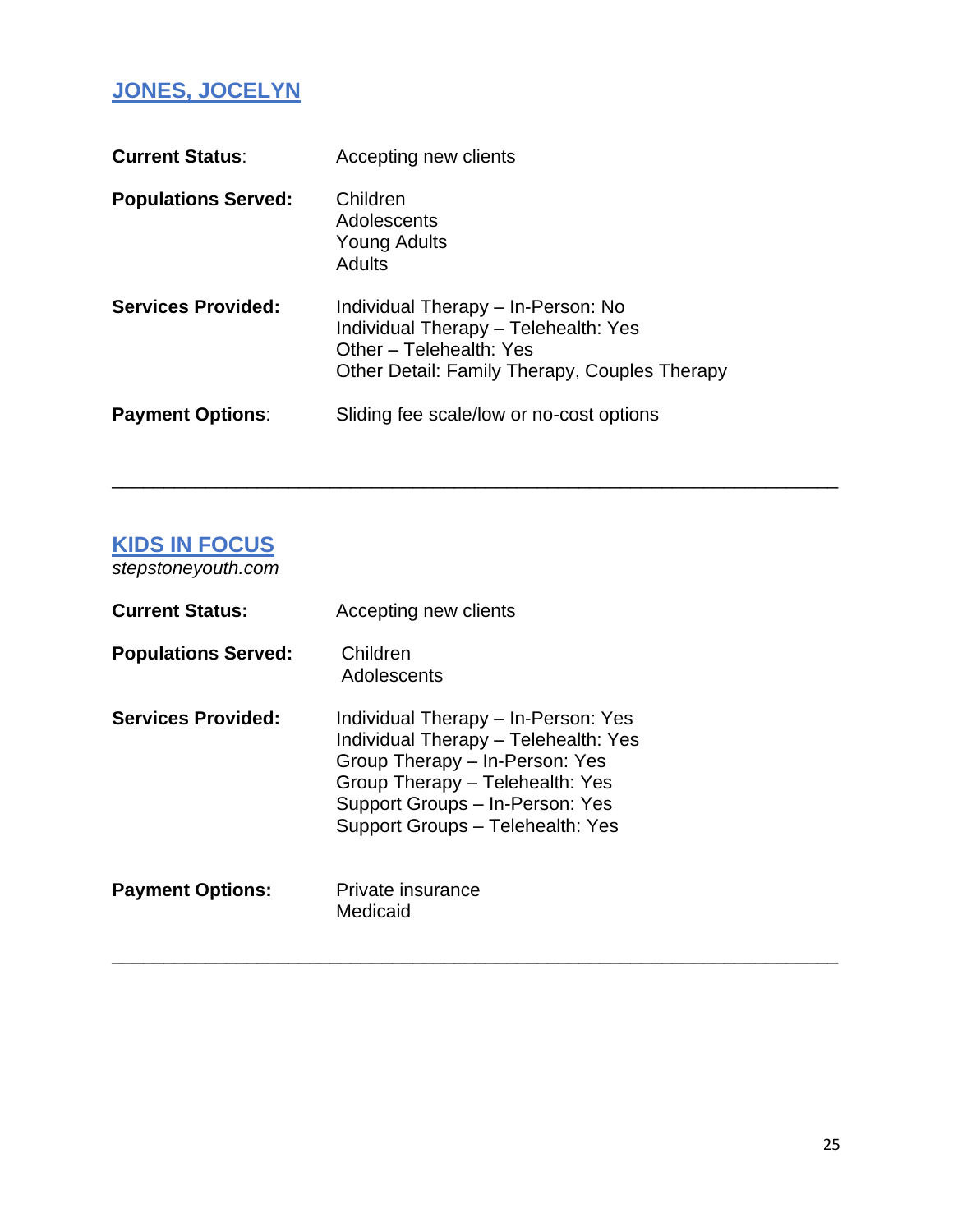# **LEVINE, LAURIE, LCSW, LLC**

*laurielevinelcsw.com*

| <b>Current Status:</b>     | Accepting new clients                                                                                            |
|----------------------------|------------------------------------------------------------------------------------------------------------------|
| <b>Populations Served:</b> | Children<br>Adolescents<br>Young Adults<br>Adults                                                                |
| <b>Services Provided:</b>  | Individual Therapy - Telehealth: Yes<br>Other - Telehealth: Yes<br>Other Detail: Family Therapy, Couples Therapy |
| <b>Payment Options:</b>    | Sliding fee scale/low or no-cost options<br>Self-pay                                                             |

\_\_\_\_\_\_\_\_\_\_\_\_\_\_\_\_\_\_\_\_\_\_\_\_\_\_\_\_\_\_\_\_\_\_\_\_\_\_\_\_\_\_\_\_\_\_\_\_\_\_\_\_\_\_\_\_\_\_\_\_\_\_\_\_\_\_\_\_\_\_

### **LIFEWORKS OUTREACH SERVICES**

*familyteamwork.net*

| <b>Current Status:</b>     | Accepting new clients                                                                                                                        |
|----------------------------|----------------------------------------------------------------------------------------------------------------------------------------------|
| <b>Populations Served:</b> | Children<br>Adolescents<br><b>Young Adults</b><br><b>Adults</b>                                                                              |
| <b>Services Provided:</b>  | Individual Therapy - Telehealth: Yes<br>Other - Telehealth: Yes<br>Other Detail: MHS, Family Therapy, Parent Coaching.<br>Mentoring, Respite |
| <b>Payment Options:</b>    | Private insurance<br>Medicaid<br>Sliding fee scale/low or no-cost options<br>CSA, self-pay                                                   |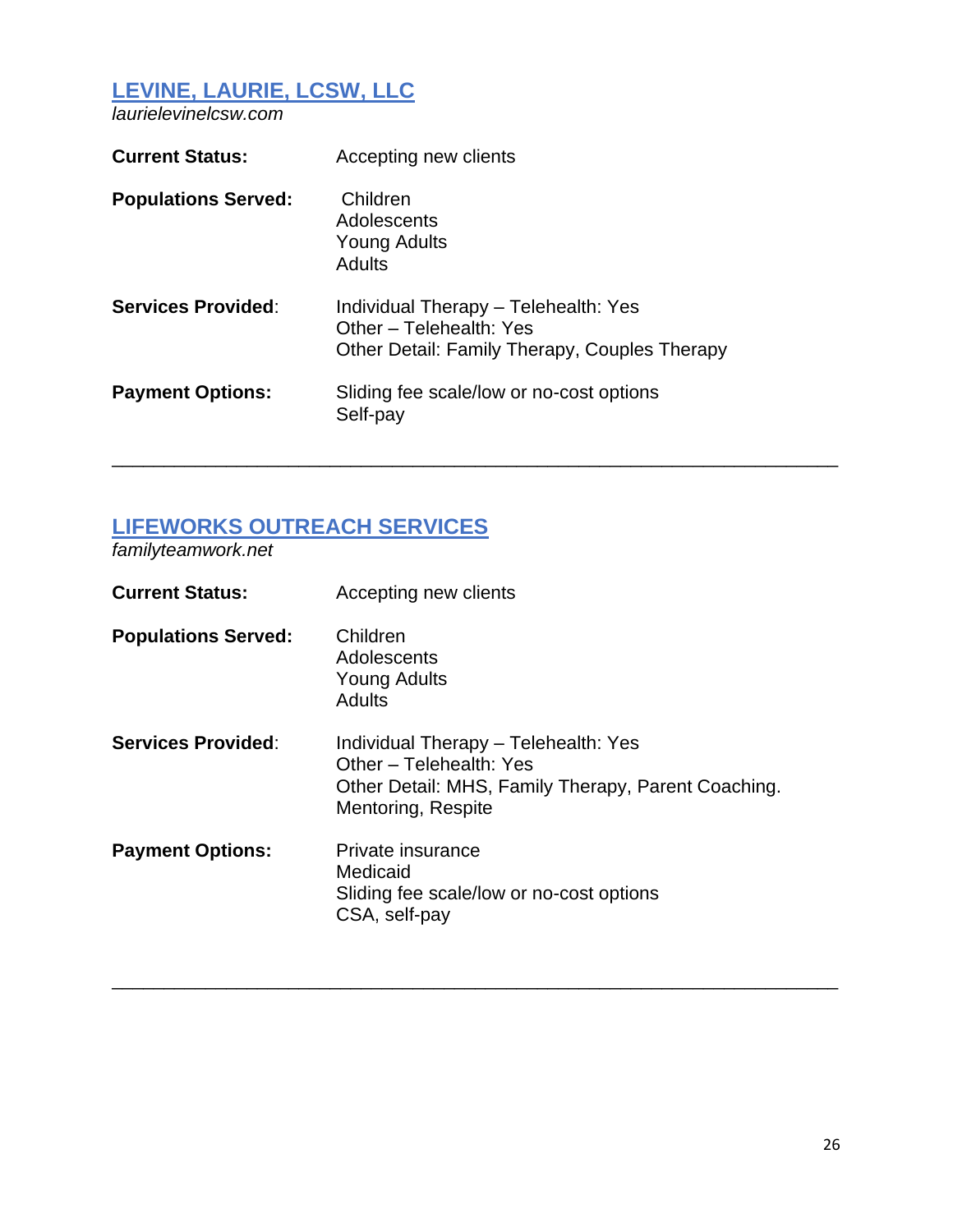### **MOVING FORWARD PLC**

*www.movingforwardplc.com*

| <b>Current Status:</b>     | Accepting new clients                                                                                                                             |
|----------------------------|---------------------------------------------------------------------------------------------------------------------------------------------------|
| <b>Populations Served:</b> | Children<br>Adolescents<br><b>Young Adults</b><br><b>Adults</b>                                                                                   |
| <b>Services Provided:</b>  | Individual Therapy - Telehealth: Yes<br>Group Therapy - Telehealth: Yes<br>Other - Telehealth: Yes<br>Other Detail: Family and couples counseling |
| <b>Payment Options:</b>    | Private insurance<br>Sliding fee scale/low or no-cost options<br>Self pay to get reimbursed by insurance                                          |

\_\_\_\_\_\_\_\_\_\_\_\_\_\_\_\_\_\_\_\_\_\_\_\_\_\_\_\_\_\_\_\_\_\_\_\_\_\_\_\_\_\_\_\_\_\_\_\_\_\_\_\_\_\_\_\_\_\_\_\_\_\_\_\_\_\_\_\_\_\_

\_\_\_\_\_\_\_\_\_\_\_\_\_\_\_\_\_\_\_\_\_\_\_\_\_\_\_\_\_\_\_\_\_\_\_\_\_\_\_\_\_\_\_\_\_\_\_\_\_\_\_\_\_\_\_\_\_\_\_\_\_\_\_\_\_\_\_\_\_\_

# **MULTICULTURAL CLINICAL CENTER**

*www.mccva.com*

| <b>Current Status:</b>     | Accepting new clients                                                                                                                   |
|----------------------------|-----------------------------------------------------------------------------------------------------------------------------------------|
| <b>Populations Served:</b> | Children<br>Adolescents<br><b>Young Adults</b><br>Adults                                                                                |
| <b>Services Provided:</b>  | Individual Therapy – In-Person: Yes<br>Individual Therapy - Telehealth: Yes<br>Support Groups - Telehealth: Yes<br><b>Other Detail:</b> |
| <b>Payment Options:</b>    | Private insurance<br>Medicaid<br>Sliding fee scale/low or no-cost options<br><b>CSA funded</b>                                          |
|                            |                                                                                                                                         |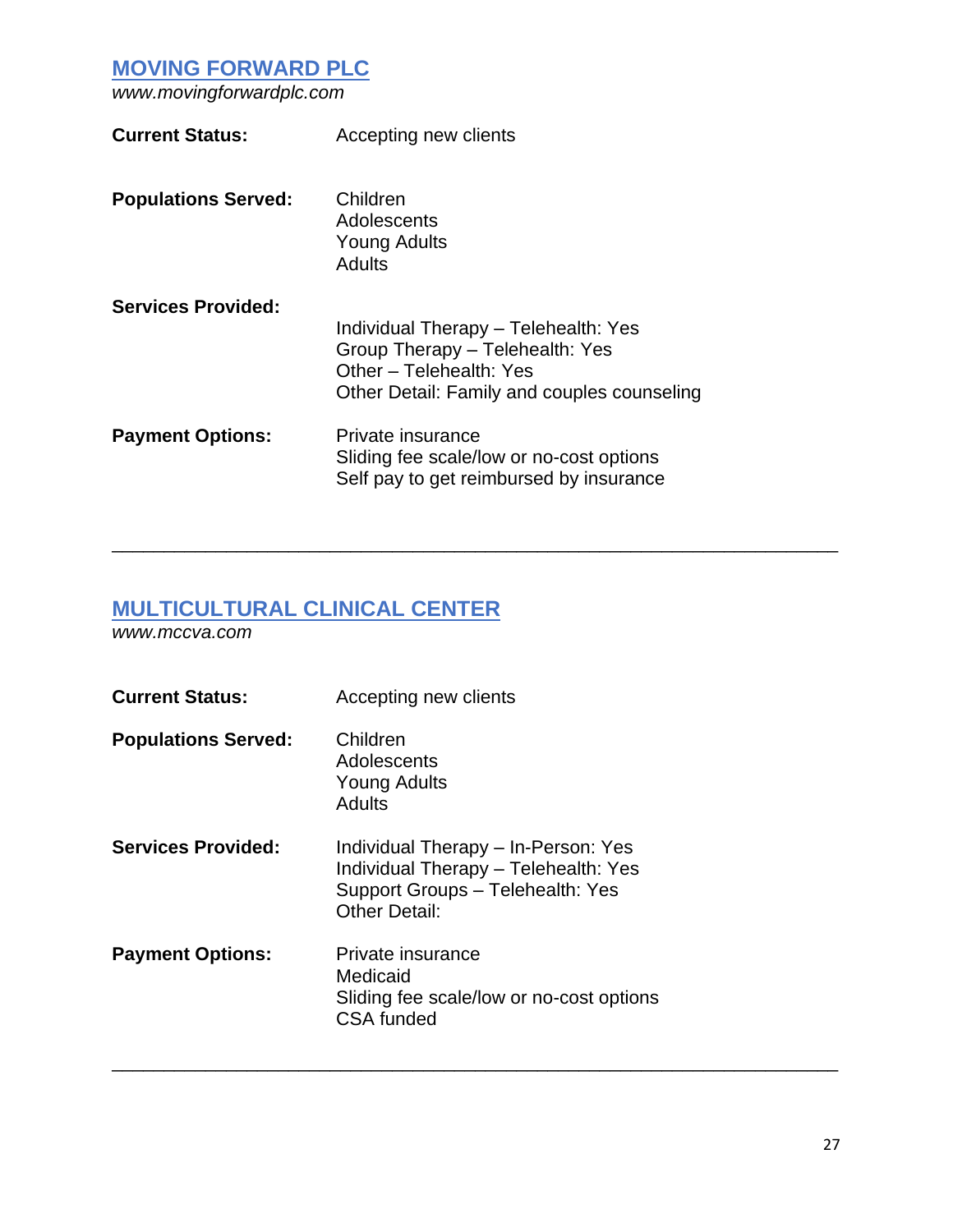## **NATIONAL COUNSELING GROUP**

*www.ncgcommunity.com*

| <b>Current Status:</b>     | Accepting new clients                                                                                                                                                                                                             |
|----------------------------|-----------------------------------------------------------------------------------------------------------------------------------------------------------------------------------------------------------------------------------|
| <b>Populations Served:</b> | Children<br>Adolescents<br><b>Young Adults</b><br>Adults                                                                                                                                                                          |
| <b>Services Provided:</b>  | Individual Therapy - Telehealth: Yes<br>Group Therapy - Telehealth: Yes<br>Support Groups - Telehealth: Yes<br>Other - In-Person: Yes<br>Other - Telehealth: Yes<br>Other Detail: Homebased Counseling on a case by case<br>basis |
| <b>Payment Options:</b>    | Medicaid and out of pocket                                                                                                                                                                                                        |

\_\_\_\_\_\_\_\_\_\_\_\_\_\_\_\_\_\_\_\_\_\_\_\_\_\_\_\_\_\_\_\_\_\_\_\_\_\_\_\_\_\_\_\_\_\_\_\_\_\_\_\_\_\_\_\_\_\_\_\_\_\_\_\_\_\_\_\_\_\_

\_\_\_\_\_\_\_\_\_\_\_\_\_\_\_\_\_\_\_\_\_\_\_\_\_\_\_\_\_\_\_\_\_\_\_\_\_\_\_\_\_\_\_\_\_\_\_\_\_\_\_\_\_\_\_\_\_\_\_\_\_\_\_\_\_\_\_\_\_\_

## **NEUROSOUND MUSIC THERAPY, LLC.**

*https://www.neurosoundmusictherapy.com/*

| <b>Current Status:</b>     | Accepting new clients                                                                                                                                                                |
|----------------------------|--------------------------------------------------------------------------------------------------------------------------------------------------------------------------------------|
| <b>Populations Served:</b> | Children<br>Adolescents<br>Young Adults<br>Adults                                                                                                                                    |
| <b>Services Provided:</b>  | Individual Therapy - Telehealth: Yes<br>Group Therapy - Telehealth: Yes<br>Support Groups - Telehealth: Yes<br>Other - Telehealth: Yes<br><b>Other Detail: Adapted Music Lessons</b> |
| <b>Payment Options:</b>    | <b>Private Pay</b>                                                                                                                                                                   |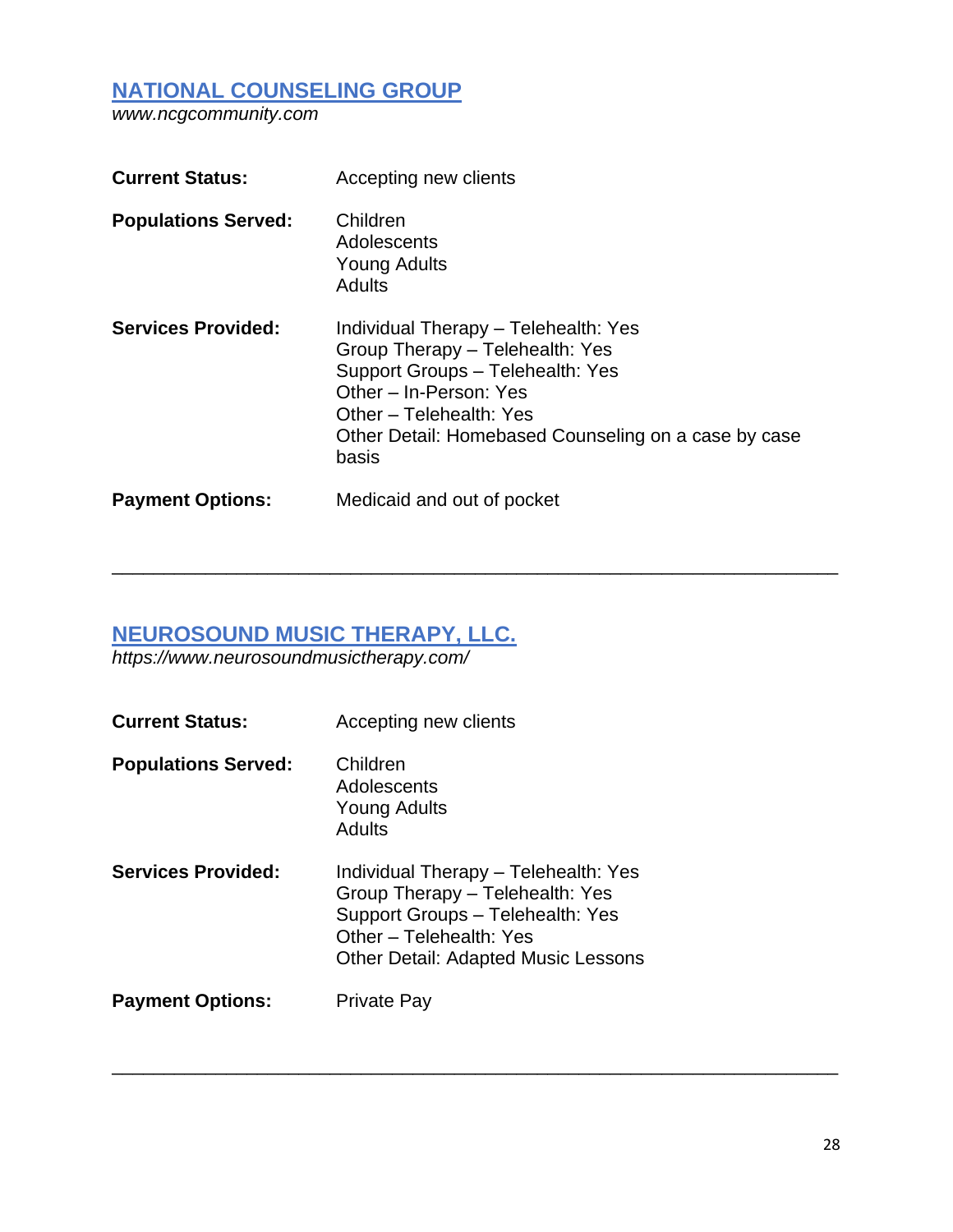## **NEWPORT NEWS BEHAVIORAL HEALTH CENTER**

*www.newportnewsbhc.com*

| <b>Current Status:</b>     | Can admit if a child is in medical care for 14 days with no<br>symptoms |
|----------------------------|-------------------------------------------------------------------------|
| <b>Populations Served:</b> | Children<br>Adolescents                                                 |
| Services Provided:         | Individual Therapy - In-Person - Yes<br>Group therapy - In-Person - Yes |
| <b>Payment Options:</b>    | Private insurance<br>Medicaid<br><b>Tricare</b>                         |

## **NORTH SPRING BEHAVIORAL HEALTHCARE**

*www.northspringleesburg.com*

| <b>Current Status:</b>     | Accepting new clients                                                                                                                                                                                                                                                                    |
|----------------------------|------------------------------------------------------------------------------------------------------------------------------------------------------------------------------------------------------------------------------------------------------------------------------------------|
| <b>Populations Served:</b> | Children<br>Adolescents                                                                                                                                                                                                                                                                  |
| <b>Services Provided:</b>  | Individual Therapy - In-Person: Yes<br>Individual Therapy - Telehealth: Yes<br>Group Therapy - In-Person: Yes<br>Group Therapy - Telehealth: Yes<br>Other - In-Person: Yes<br>Other - Telehealth: Yes<br>Other Detail: Intake and Assessment, Inpatient Acute and<br><b>RTC Services</b> |
| <b>Payment Options:</b>    | Private insurance<br>Medicaid                                                                                                                                                                                                                                                            |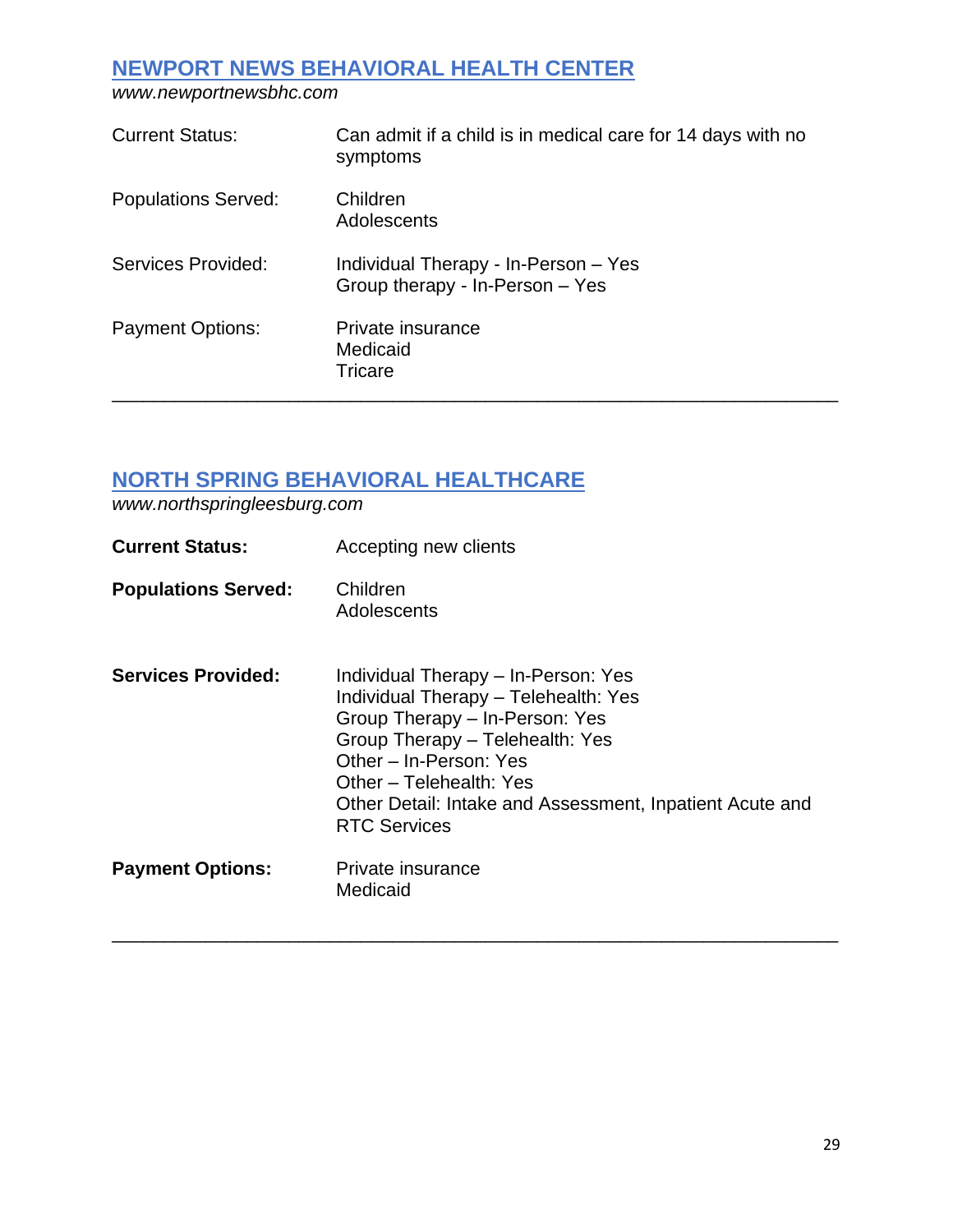# **NORTHERN VIRGINIA FAMILY SERVICE (YOUTH INITIATIVES AND MULTICULTURAL CENTER)**

*www.nvfs.org*

| <b>Current Status:</b>     | We are accepting clients on our waitlist and doing outreach /<br>triage for all waitlisted cases; we will be starting full<br>telehealth MH services, including new intakes, in May |
|----------------------------|-------------------------------------------------------------------------------------------------------------------------------------------------------------------------------------|
| <b>Populations Served:</b> | Children<br>Adolescents<br>Young Adults<br>Adults                                                                                                                                   |
| Services Provided:         | Individual Therapy - Telehealth: Yes<br>Other Detail: NOTE - Telehealth service will begin in early<br>May (and gruops may be provided at al ater date)                             |
| <b>Payment Options:</b>    | Private insurance<br>Medicaid<br>Sliding fee scale/low or no-cost options                                                                                                           |

\_\_\_\_\_\_\_\_\_\_\_\_\_\_\_\_\_\_\_\_\_\_\_\_\_\_\_\_\_\_\_\_\_\_\_\_\_\_\_\_\_\_\_\_\_\_\_\_\_\_\_\_\_\_\_\_\_\_\_\_\_\_\_\_\_\_\_\_\_\_

# **OAK HILL PSYCHOLOGICAL SERVICES**

*www.oakhillpsychological.com*

| <b>Current Status:</b>     | Accepting new clients                                                                                            |
|----------------------------|------------------------------------------------------------------------------------------------------------------|
| <b>Populations Served:</b> | Children<br>Adolescents<br><b>Young Adults</b><br>Adults                                                         |
| <b>Services Provided:</b>  | Individual Therapy - Telehealth: Yes<br>Other - Telehealth: Yes<br>Other Detail: Family therapy; couples therapy |
| <b>Payment Options:</b>    | Sliding fee scale/low or no-cost options<br>Out of Network; superbills provided                                  |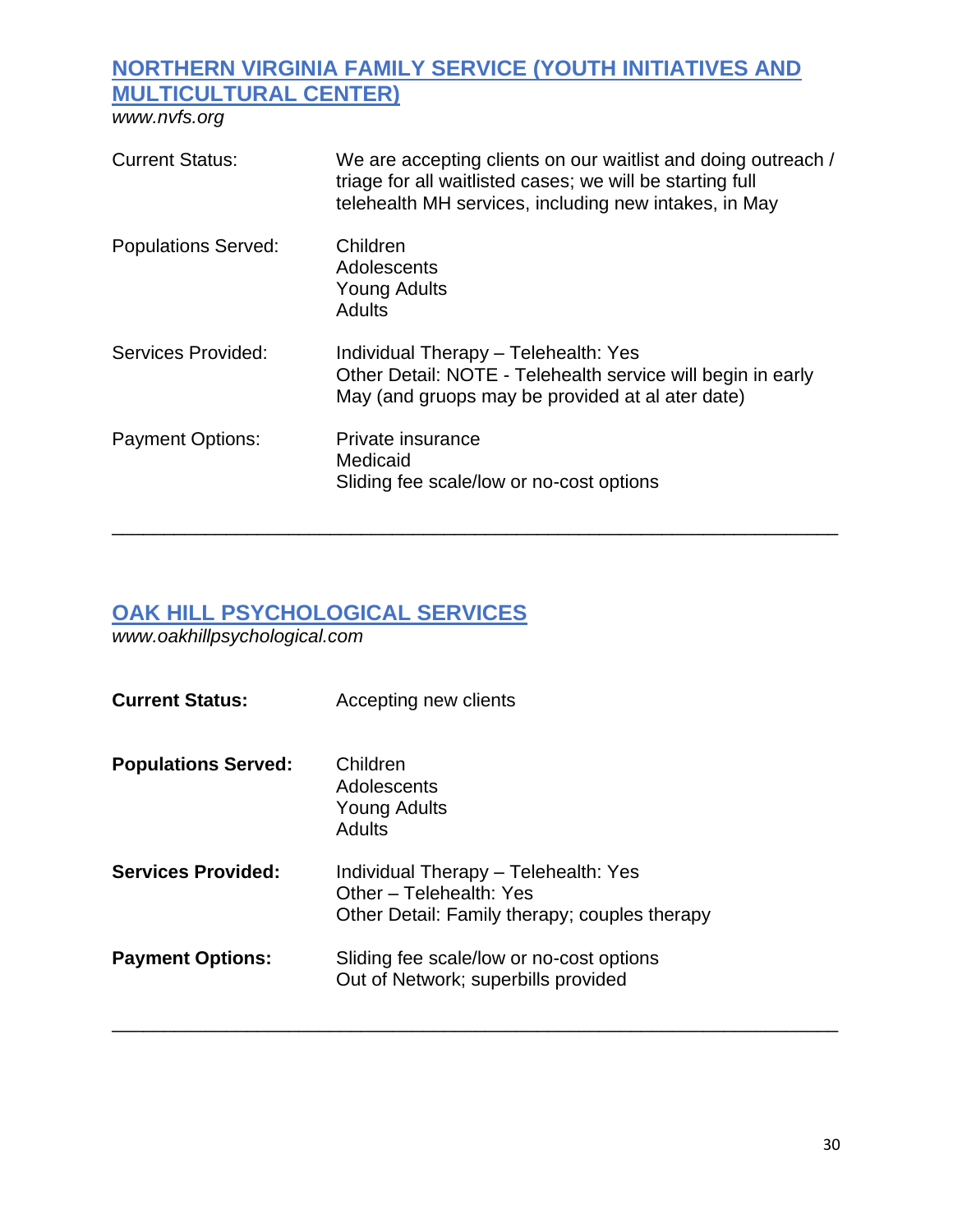# **OCCOQUAN COUNSELING LLC**

| <b>Current Status:</b>     | Accepting new clients                                                                                          |
|----------------------------|----------------------------------------------------------------------------------------------------------------|
| <b>Populations Served:</b> | Children<br>Adolescents<br>Young Adults<br>Adults                                                              |
| <b>Services Provided:</b>  | Individual Therapy - Telehealth: Yes<br>Other - Telehealth: Yes<br>Other Detail: Family therapy via telehealth |
| <b>Payment Options:</b>    | Medicaid                                                                                                       |

\_\_\_\_\_\_\_\_\_\_\_\_\_\_\_\_\_\_\_\_\_\_\_\_\_\_\_\_\_\_\_\_\_\_\_\_\_\_\_\_\_\_\_\_\_\_\_\_\_\_\_\_\_\_\_\_\_\_\_\_\_\_\_\_\_\_\_\_\_\_

\_\_\_\_\_\_\_\_\_\_\_\_\_\_\_\_\_\_\_\_\_\_\_\_\_\_\_\_\_\_\_\_\_\_\_\_\_\_\_\_\_\_\_\_\_\_\_\_\_\_\_\_\_\_\_\_\_\_\_\_

#### **PHILLIPS FAMILY PARTNERS**

*www.phillipsprograms.org*

| <b>Current Status:</b>     | Accepting new clients                                                                             |
|----------------------------|---------------------------------------------------------------------------------------------------|
| <b>Populations Served:</b> | Children<br>Adolescents<br>Young Adults<br>Adults                                                 |
| <b>Services Provided:</b>  | Individual Therapy - Telehealth: Yes<br>Group Therapy - Telehealth: Yes<br>Other Telehealth - Yes |
| <b>Payment Options:</b>    | Medicaid<br>CSA funding<br><b>Private Pay</b>                                                     |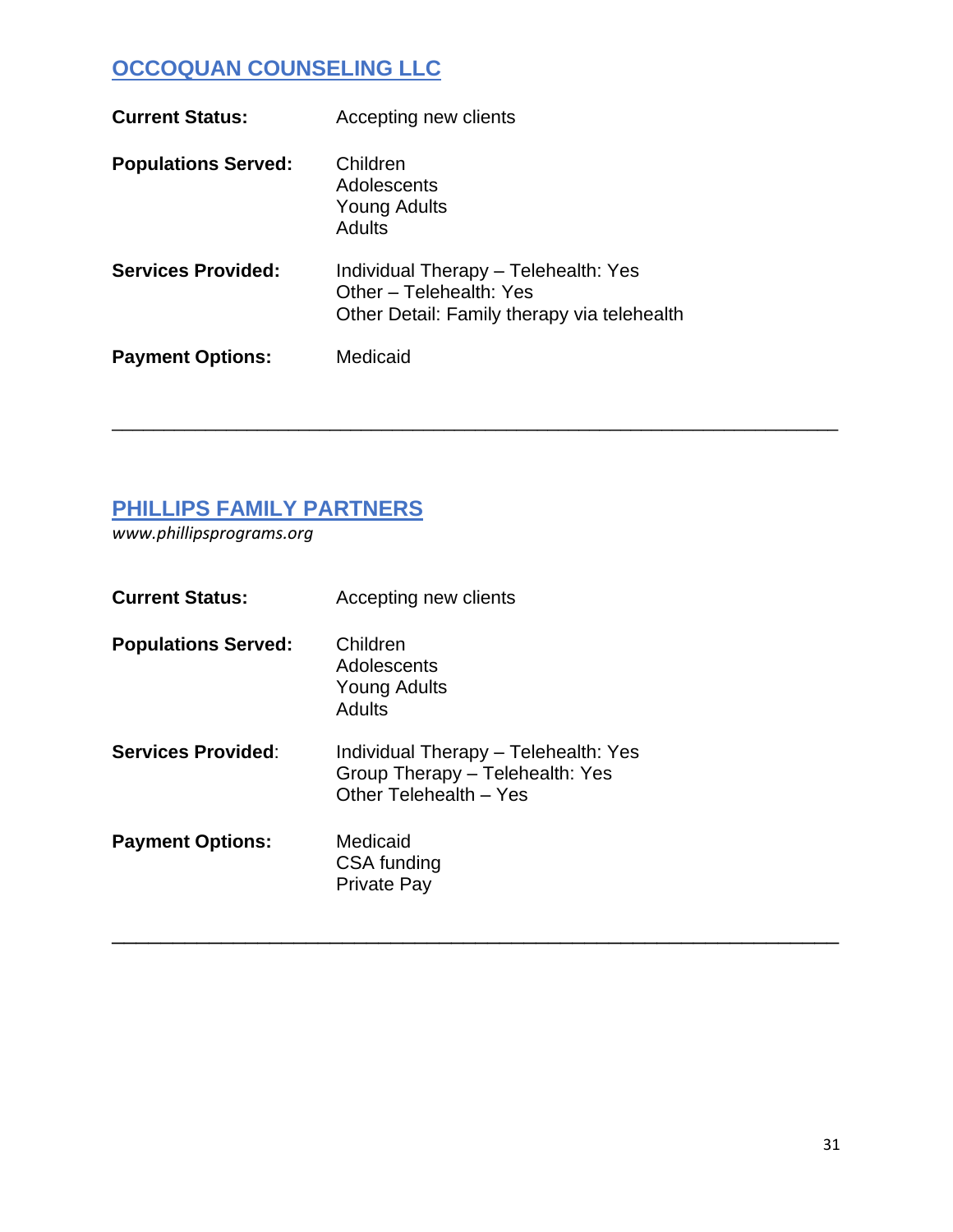# **PIPER, LYNN J., PHD, PLLC**

*www.piperphd.com*

| <b>Current Status:</b>     | Accepting new clients                                                       |
|----------------------------|-----------------------------------------------------------------------------|
| <b>Populations Served:</b> | Adolescents<br><b>Young Adults</b><br>Adults                                |
| <b>Services Provided:</b>  | Individual Therapy - In-Person: Yes<br>Individual Therapy - Telehealth: Yes |
| <b>Payment Options:</b>    | fee for service                                                             |

# **POTOMAC CENTER, INC.**

*mypotomaccenter.com*

| <b>Current Status:</b>     | Accepting new clients                                                     |
|----------------------------|---------------------------------------------------------------------------|
| <b>Populations Served:</b> | Adolescents<br>Young Adults<br><b>Adults</b>                              |
| <b>Services Provided:</b>  | Individual Therapy - Telehealth: Yes                                      |
| <b>Payment Options:</b>    | Private insurance<br>Sliding fee scale/low or no-cost options<br>Medicaid |

\_\_\_\_\_\_\_\_\_\_\_\_\_\_\_\_\_\_\_\_\_\_\_\_\_\_\_\_\_\_\_\_\_\_\_\_\_\_\_\_\_\_\_\_\_\_\_\_\_\_\_\_\_\_\_\_\_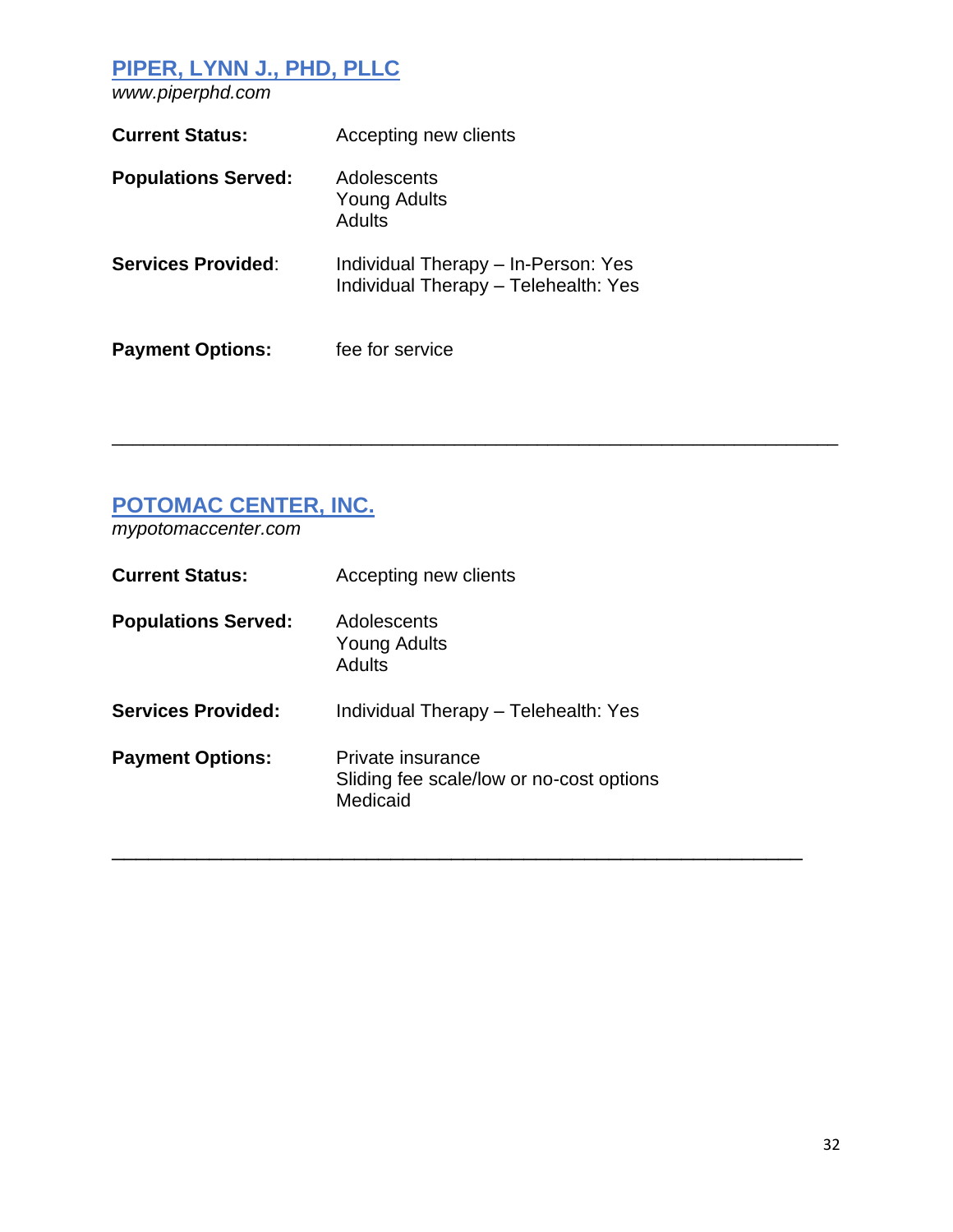# **PROFESSIONAL PSYCHOLOGICAL SERVICES**

*professionalpsych.com*

| <b>Current Status:</b>     | Accepting new clients                                                                                                                         |
|----------------------------|-----------------------------------------------------------------------------------------------------------------------------------------------|
| <b>Populations Served:</b> | Children<br>Adolescents<br><b>Young Adults</b><br>Adults                                                                                      |
| <b>Services Provided:</b>  | Individual Therapy - Telehealth: Yes<br>Group Therapy - In-Person: Yes<br>Group Therapy - Telehealth: Yes<br>Support Groups - Telehealth: Yes |
| <b>Payment Options:</b>    | Private insurance<br>Sliding fee scale/low or no-cost options                                                                                 |

#### **RESILIENCE NETWORK, THE**

*https://www.help4compassionfatigue.com/*

| <b>Current Status:</b>     | Accepting new clients                                                                                                                                                                                                                         |
|----------------------------|-----------------------------------------------------------------------------------------------------------------------------------------------------------------------------------------------------------------------------------------------|
| <b>Populations Served:</b> | Children<br>Adolescents<br>Young Adults<br><b>Adults</b>                                                                                                                                                                                      |
| <b>Services Provided:</b>  | Individual Therapy - Telehealth: Yes<br>Other - Telehealth: Yes<br>Other Detail: Resilience Skill Building (Individual Sessions<br>for youth and adolescents) and Resilience Development<br>Parent Coaching (Individual Sessions for Parents) |
| <b>Payment Options:</b>    | Private Pay and Reimbursement Support for private<br>insurance                                                                                                                                                                                |

\_\_\_\_\_\_\_\_\_\_\_\_\_\_\_\_\_\_\_\_\_\_\_\_\_\_\_\_\_\_\_\_\_\_\_\_\_\_\_\_\_\_\_\_\_\_\_\_\_\_\_\_\_\_\_\_\_\_\_\_\_\_\_\_\_\_\_\_\_\_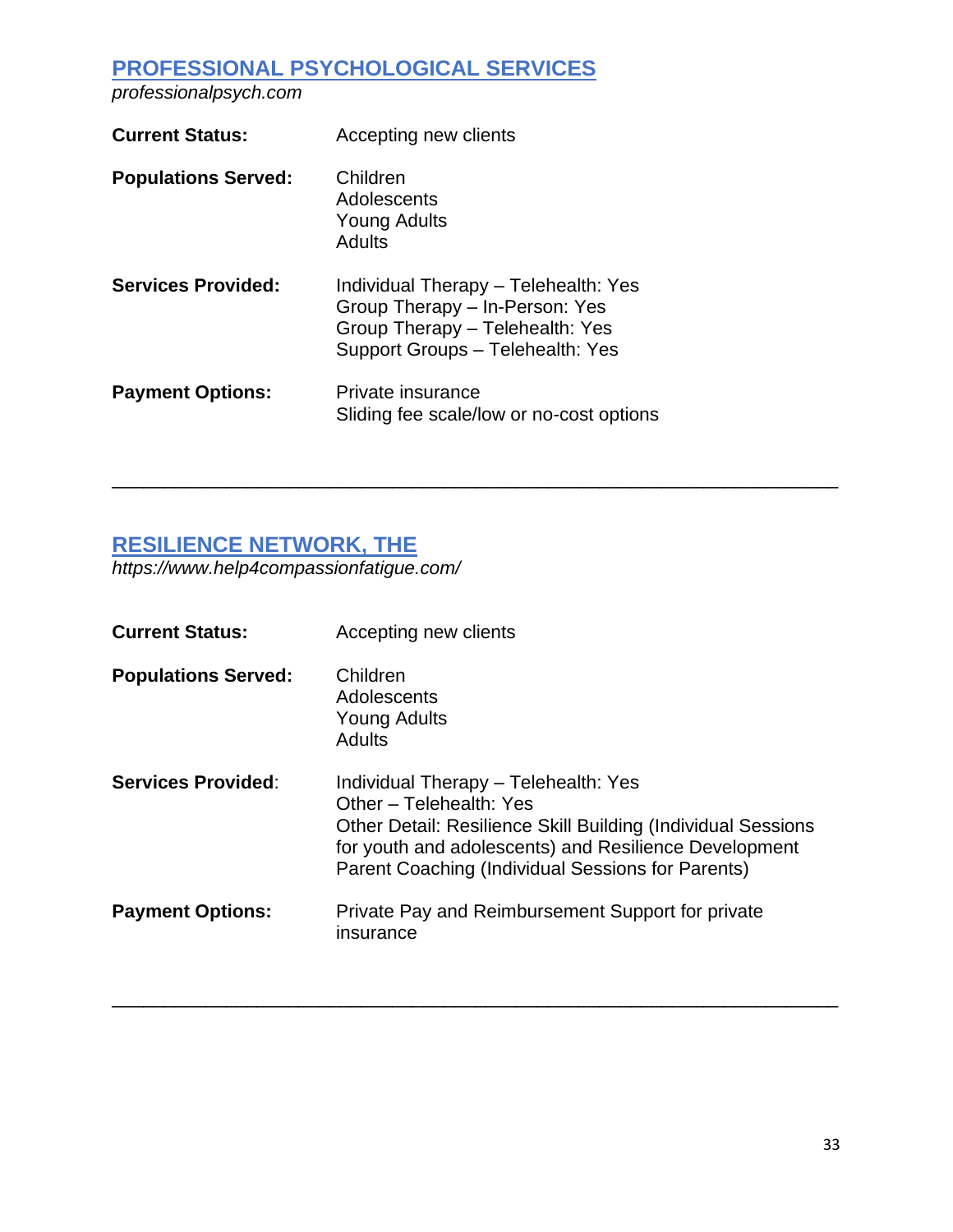# **RESILIENT YOGA FOR YOU, LLC**

*www.ResilientYoga4u.com*

| <b>Current Status:</b>     | Accepting new clients                                                                                              |
|----------------------------|--------------------------------------------------------------------------------------------------------------------|
| <b>Populations Served:</b> | Adolescents<br><b>Young Adults</b><br><b>Adults</b>                                                                |
| <b>Services Provided:</b>  | Other - Telehealth: Yes<br>Other Detail: Trauma Informed Yoga Therapy and addiction<br>recovery individual therapy |
| <b>Payment Options:</b>    | Private insurance<br>Sliding fee scale/low or no-cost options                                                      |

\_\_\_\_\_\_\_\_\_\_\_\_\_\_\_\_\_\_\_\_\_\_\_\_\_\_\_\_\_\_\_\_\_\_\_\_\_\_\_\_\_\_\_\_\_\_\_\_\_\_\_\_\_\_\_\_\_\_\_\_\_\_\_\_\_\_\_\_\_\_

\_\_\_\_\_\_\_\_\_\_\_\_\_\_\_\_\_\_\_\_\_\_\_\_\_\_\_\_\_\_\_\_\_\_\_\_\_\_\_\_\_\_\_\_\_\_\_\_\_\_\_\_\_\_\_\_\_\_\_\_

## **RIVERSIDE BEHAVIORAL HEALTH CENTER**

*https://www.riversideonline.com/rbhc/*

| <b>Current Status:</b>     | Accepting new clients                                                                                |
|----------------------------|------------------------------------------------------------------------------------------------------|
| <b>Populations Served:</b> | Children<br>Adolescents<br><b>Young Adults</b><br>Adults                                             |
| Services Provided:         | Individual Therapy - Telehealth – Yes<br>Group therapy - In-Person - Yes<br>Other - Telehealth - Yes |
| <b>Payment Options:</b>    | Private Insurance<br>Medicaid<br>Sliding fee<br>scale/low or no-cost options                         |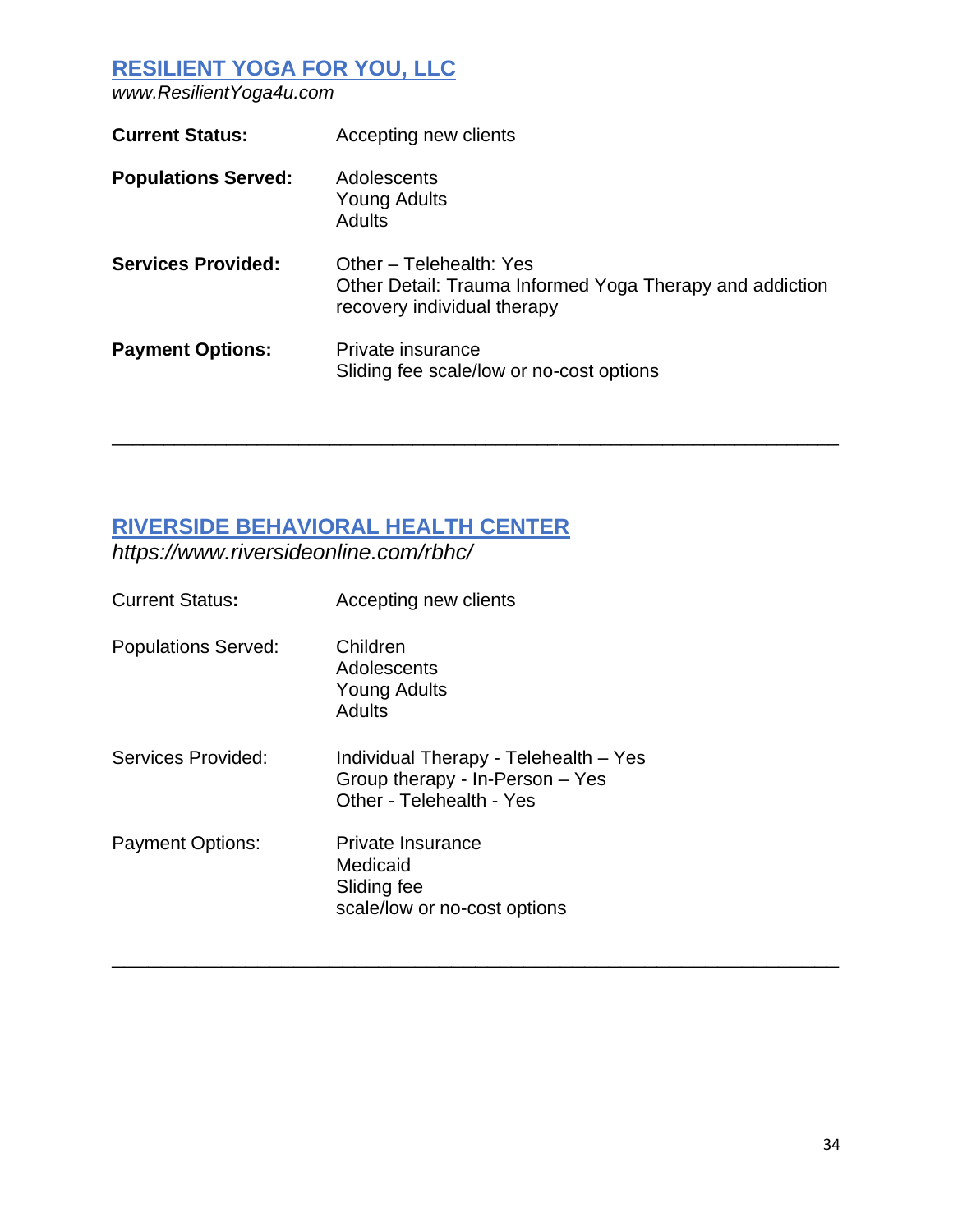**ROSS CENTER** *www.rosscenter.com*

| <b>Current Status:</b>     | Accepting new clients                                                                                         |
|----------------------------|---------------------------------------------------------------------------------------------------------------|
| <b>Populations Served:</b> | Adolescents<br>Young Adults<br>Adults                                                                         |
| <b>Services Provided:</b>  | Individual Therapy - Telehealth: Yes<br>Group therapy - Telehealth - Yes<br>Support Groups - Telehealth - Yes |
| <b>Payment Options:</b>    | Self Pay                                                                                                      |

## **RUBY, DR. LAURENTIA**

*drlruby.com*

| <b>Current Status:</b>     | Accepting new clients                                                                                                                                          |
|----------------------------|----------------------------------------------------------------------------------------------------------------------------------------------------------------|
| <b>Populations Served:</b> | Adolescents<br>Young Adults<br>Adults                                                                                                                          |
| <b>Services Provided:</b>  | Individual Therapy - In-Person: Yes<br>Individual Therapy - Telehealth: Yes<br>Other Detail: I will do in person if it's critical that therapy be in<br>person |
| <b>Payment Options:</b>    | Sliding fee scale/low or no-cost options<br>Fee for service                                                                                                    |

\_\_\_\_\_\_\_\_\_\_\_\_\_\_\_\_\_\_\_\_\_\_\_\_\_\_\_\_\_\_\_\_\_\_\_\_\_\_\_\_\_\_\_\_\_\_\_\_\_\_\_\_\_\_\_\_\_\_\_\_\_\_\_\_\_\_\_\_\_\_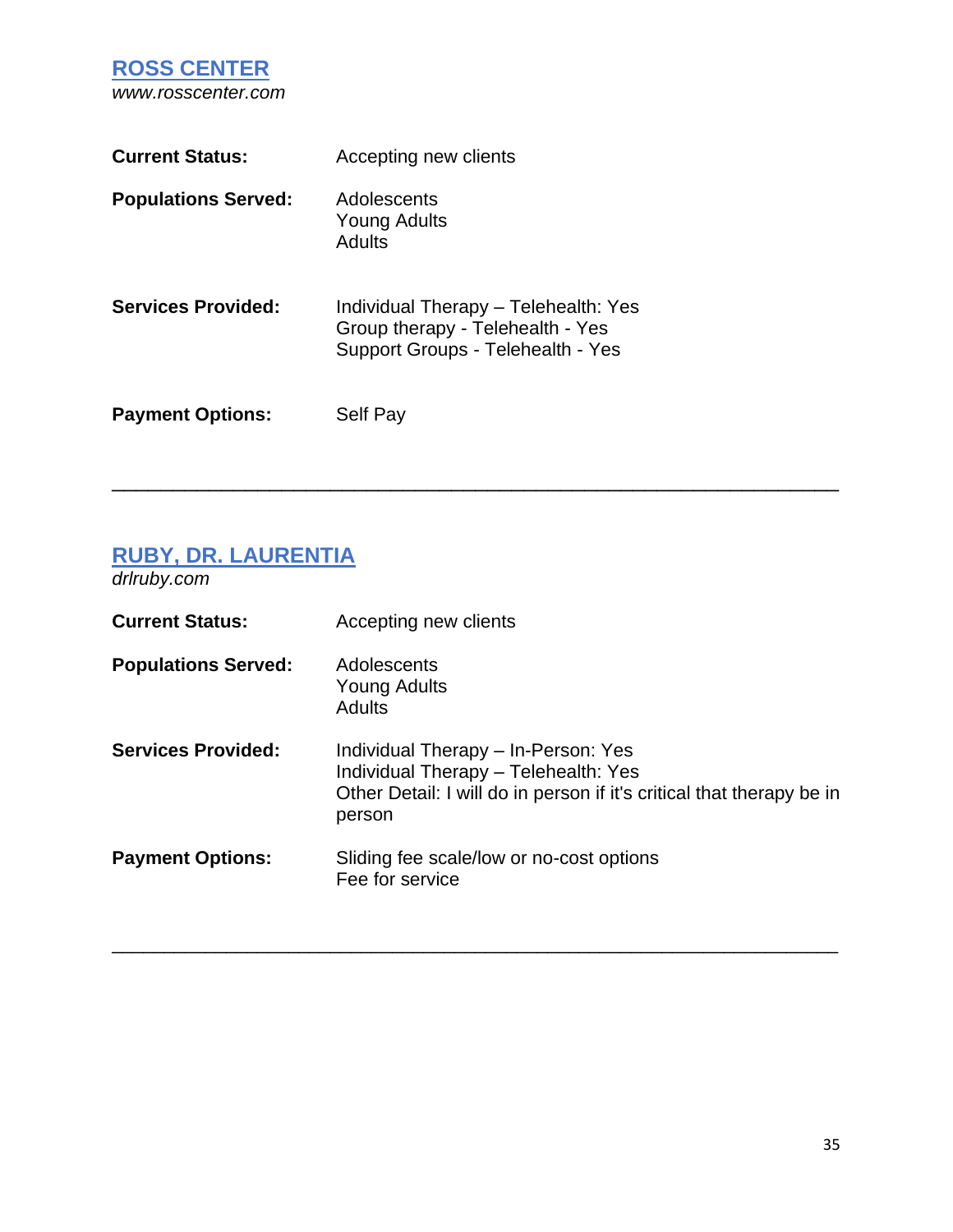**SAFESPOT**

*https://www.safespotfairfax.org/*

| <b>Current Status:</b>     | We currently have a waitlist, but will be beginning services<br>via telehealth once caseloads reduce. |
|----------------------------|-------------------------------------------------------------------------------------------------------|
| <b>Populations Served:</b> | Adolescents<br><b>Young Adults</b><br><b>Adults</b>                                                   |
| <b>Services Provided:</b>  | Individual Therapy - Telehealth - Yes<br>Other - In-Person - Yes                                      |
| <b>Payment Options:</b>    | Sliding fee scale/low or no-cost options<br>Free, no cost services only                               |

\_\_\_\_\_\_\_\_\_\_\_\_\_\_\_\_\_\_\_\_\_\_\_\_\_\_\_\_\_\_\_\_\_\_\_\_\_\_\_\_\_\_\_\_\_\_\_\_\_\_\_\_\_\_\_\_\_\_\_\_\_\_\_\_\_\_\_\_\_\_

### **SECOND STORY**

*second-story.org*

| <b>Current Status:</b>     | Shelter services are on emergency need basis, homeless<br>youth programs open and accepting new clients, after school<br>programs on hold, parent resource centers open for phone<br>calls and help online.                                                                                                                                                             |
|----------------------------|-------------------------------------------------------------------------------------------------------------------------------------------------------------------------------------------------------------------------------------------------------------------------------------------------------------------------------------------------------------------------|
| <b>Populations Served:</b> | Children<br>Adolescents<br>Young Adults<br><b>Adults</b>                                                                                                                                                                                                                                                                                                                |
| <b>Services Provided:</b>  | Individual Therapy - In-Person: Yes<br>Individual Therapy - Telehealth: Yes<br>Group Therapy - In-Person: Yes<br>Other - In-Person: Yes<br>Other Detail: Food and supplies distribution, help with benefit<br>applications, shelter services are open for emergency<br>placements, Young Mother's and Homeless Youth services<br>open for new and current clients, etc. |
| <b>Payment Options:</b>    | All services are free to clients and public                                                                                                                                                                                                                                                                                                                             |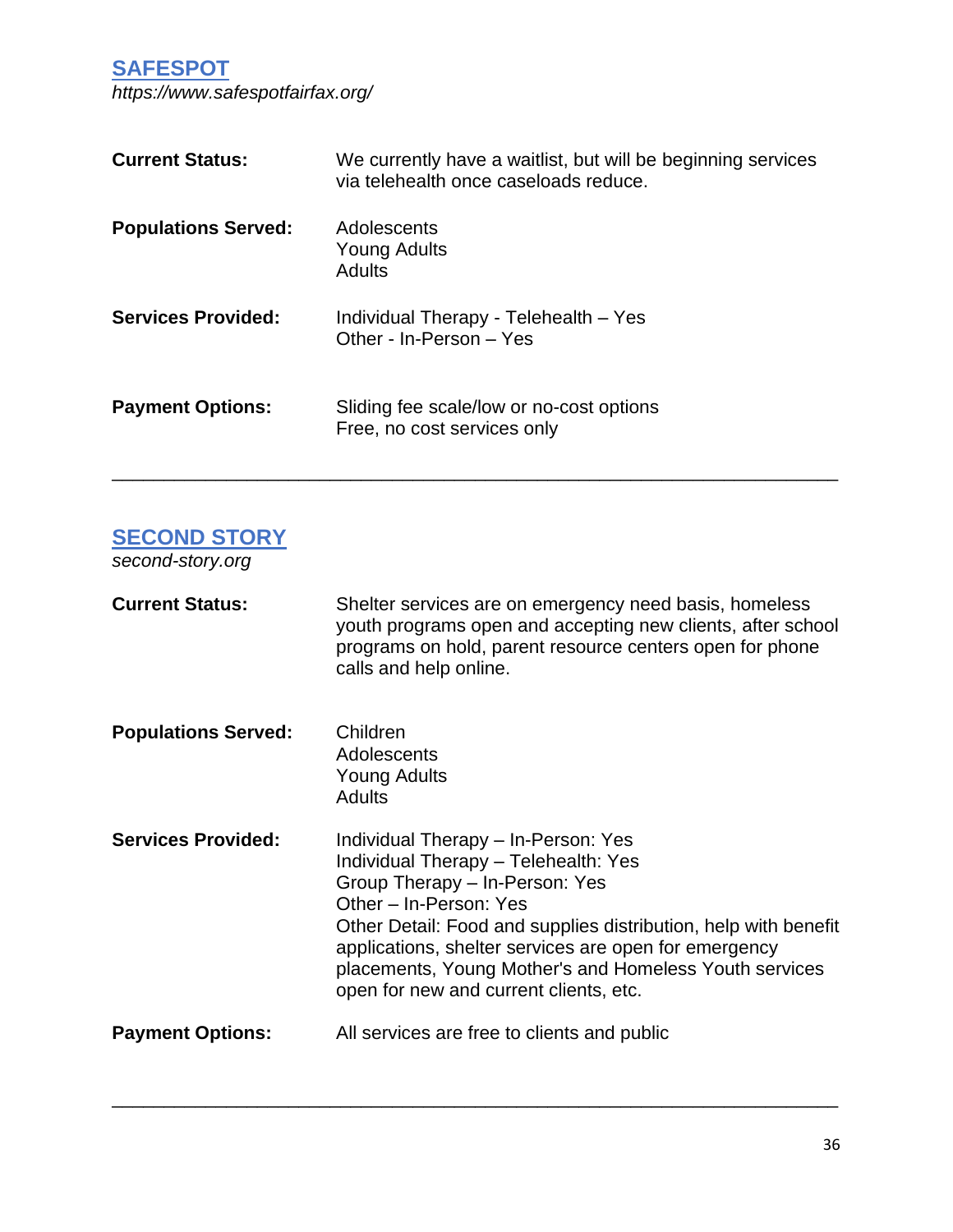# **SHERMAN, DAVID**

| <b>Current Status:</b>     | Accepting new clients                 |
|----------------------------|---------------------------------------|
| <b>Populations Served:</b> | Adolescents<br>Young Adults<br>Adults |
| <b>Services Provided:</b>  | Individual Therapy - Telehealth: Yes  |
| <b>Payment Options:</b>    | Private insurance                     |

\_\_\_\_\_\_\_\_\_\_\_\_\_\_\_\_\_\_\_\_\_\_\_\_\_\_\_\_\_\_\_\_\_\_\_\_\_\_\_\_\_\_\_\_\_\_\_\_\_\_\_\_\_\_\_\_\_\_\_\_\_\_\_\_\_\_\_\_\_\_

\_\_\_\_\_\_\_\_\_\_\_\_\_\_\_\_\_\_\_\_\_\_\_\_\_\_\_\_\_\_\_\_\_\_\_\_\_\_\_\_\_\_\_\_\_\_\_\_\_\_\_\_\_\_\_\_\_\_\_\_\_\_\_\_\_\_\_\_\_\_

### **THRIVEWORKS COUNSELING**

*https://thriveworks.com/mclean-counseling/*

| Accepting new clients                                                                                                                                                                                                                    |
|------------------------------------------------------------------------------------------------------------------------------------------------------------------------------------------------------------------------------------------|
| Children<br>Adolescents<br><b>Young Adults</b><br>Adults                                                                                                                                                                                 |
| Individual Therapy – In-Person: Yes<br>Individual Therapy - Telehealth: Yes<br>Group Therapy - Telehealth: Yes<br>Support Groups - Telehealth: Yes<br>Other - In-Person: Yes<br>Other – Telehealth: Yes<br>Other Detail: couples, family |
| Private insurance<br>self pay rates starting at \$65                                                                                                                                                                                     |
|                                                                                                                                                                                                                                          |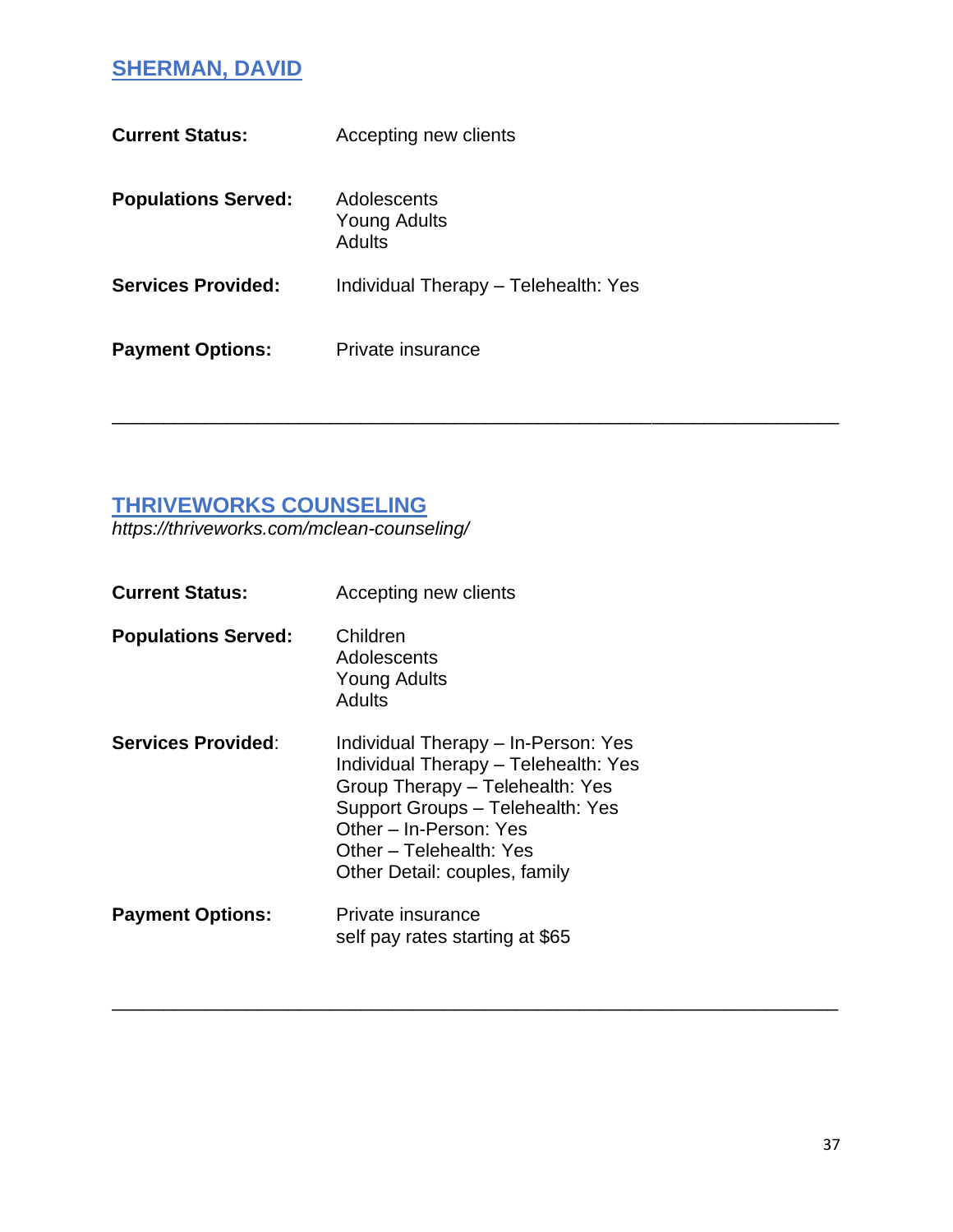**TRAUMA AND HOPE**

*traumaandhope.com*

| <b>Current Status:</b>     | Accepting new clients                                                                                                                                                  |
|----------------------------|------------------------------------------------------------------------------------------------------------------------------------------------------------------------|
| <b>Populations Served:</b> | Children<br>Adolescents<br><b>Young Adults</b><br>Adults                                                                                                               |
| <b>Services Provided:</b>  | Individual Therapy - Telehealth: Yes<br>Group Therapy - Telehealth: Yes<br>Support Groups - Telehealth:<br>Other - Telehealth: Yes<br><b>Other Detail: Assessments</b> |
| <b>Payment Options:</b>    | We are not taking insurance at this time.                                                                                                                              |

# **UMFS**

*www.umfs.org*

| <b>Current Status:</b>     | It depends. In residential not accepting COVID 19 positive<br>or exposed; TFC is dependent upon the situation;<br>community-based services are offered telehealth only |
|----------------------------|------------------------------------------------------------------------------------------------------------------------------------------------------------------------|
| <b>Populations Served:</b> | Children<br>Adolescents<br>Young Adults                                                                                                                                |
| <b>Services Provided:</b>  | Other - In-Person: Yes<br>Other - Telehealth: Yes<br>Other Detail: Residential; Treatment Foster Care; FSP;<br>Community services; Family therapy                      |
| <b>Payment Options:</b>    | Private insurance<br>Medicaid<br>CSA                                                                                                                                   |

\_\_\_\_\_\_\_\_\_\_\_\_\_\_\_\_\_\_\_\_\_\_\_\_\_\_\_\_\_\_\_\_\_\_\_\_\_\_\_\_\_\_\_\_\_\_\_\_\_\_\_\_\_\_\_\_\_\_\_\_\_\_\_\_\_\_\_\_\_\_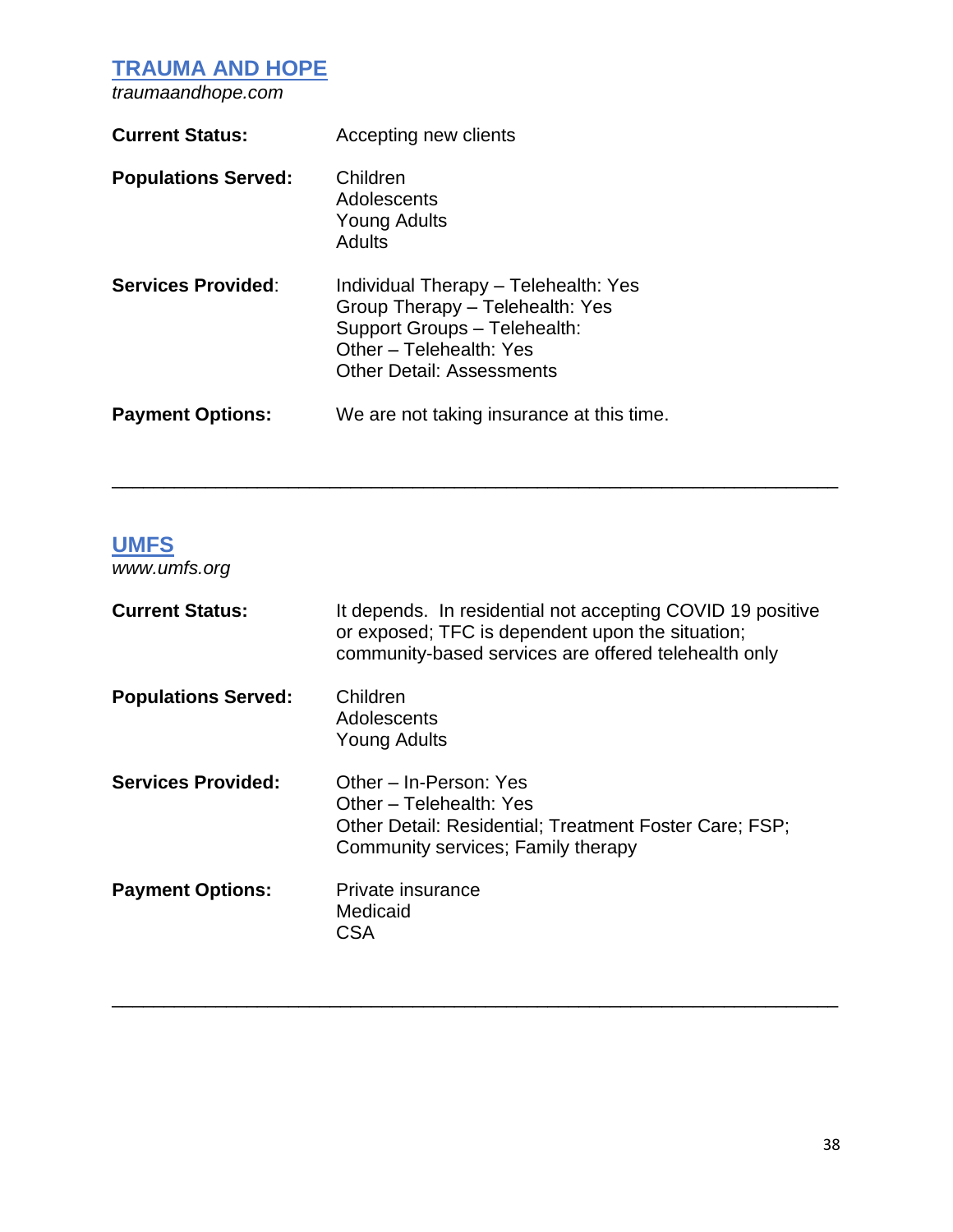**VERBAL BEGINNINGS**

*www.verbalbeginnings.com*

| <b>Current Status:</b>     | Accepting new clients                                                                                                                            |
|----------------------------|--------------------------------------------------------------------------------------------------------------------------------------------------|
| <b>Populations Served:</b> | Children<br>Adolescents                                                                                                                          |
| <b>Services Provided:</b>  | Individual Therapy – In-Person: Yes<br>Individual Therapy - Telehealth: Yes<br>Group Therapy - In-Person: Yes<br>Group Therapy - Telehealth: Yes |

**Payment Options: Private insurance** 

# **VICTORIA TRANSCULTURAL CLINICAL CENTER**

\_\_\_\_\_\_\_\_\_\_\_\_\_\_\_\_\_\_\_\_\_\_\_\_\_\_\_\_\_\_\_\_\_\_\_\_\_\_\_\_\_\_\_\_\_\_\_\_\_\_\_\_\_\_\_\_\_\_\_\_\_\_\_\_\_\_\_\_\_\_

\_\_\_\_\_\_\_\_\_\_\_\_\_\_\_\_\_\_\_\_\_\_\_\_\_\_\_\_\_\_\_\_\_\_\_\_\_\_\_\_\_\_\_\_\_\_\_\_\_\_\_\_\_\_\_\_\_\_\_\_

*www.vtccnet.com*

| <b>Current Status:</b>     | Accepting new clients                               |
|----------------------------|-----------------------------------------------------|
| <b>Populations Served:</b> | Children<br>Adolescents                             |
| <b>Services Provided:</b>  | Other - In-Person – Yes<br>Other - Telehealth – Yes |
| <b>Payment Options:</b>    | Medicaid                                            |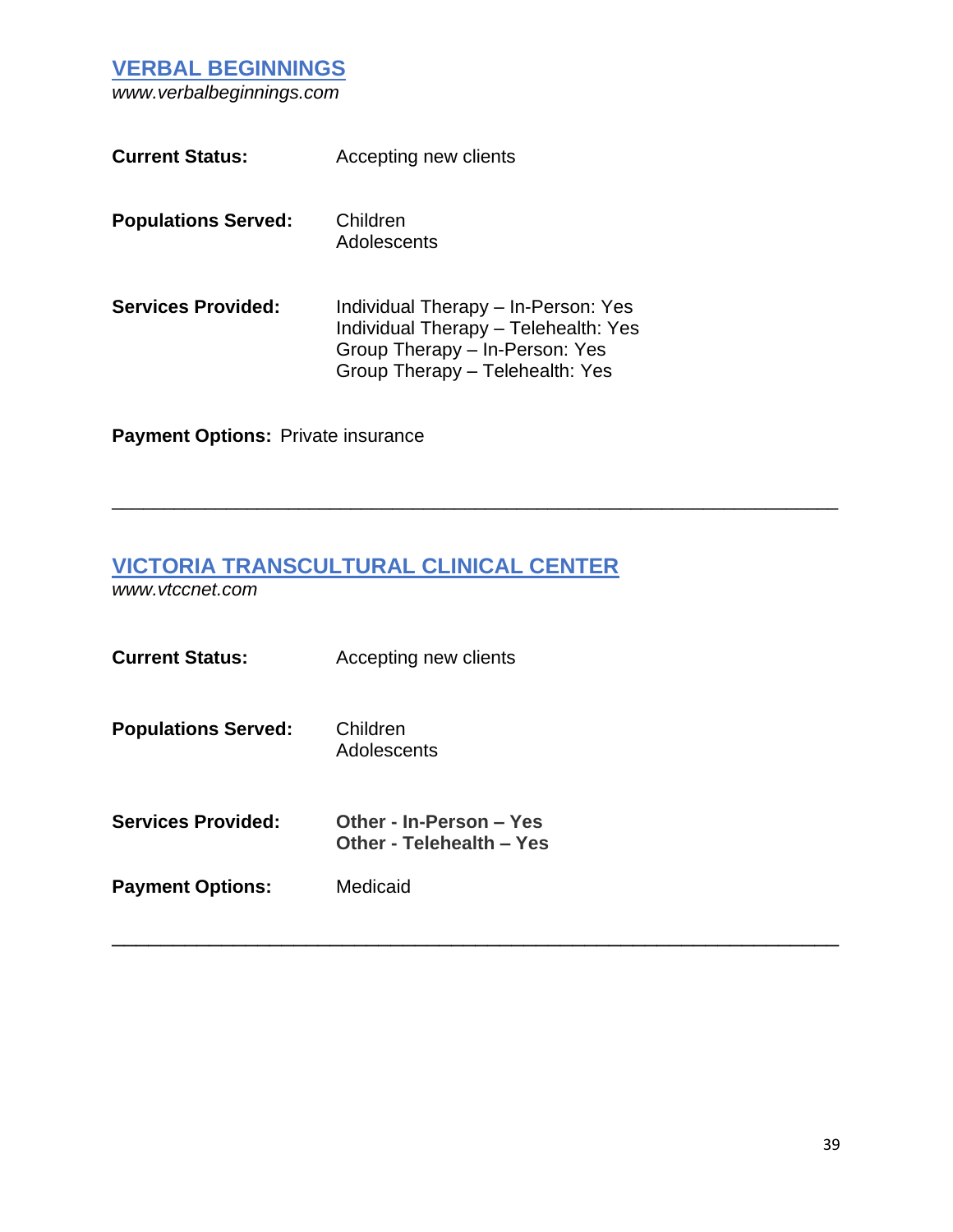### **VIRGINIA HOME BASED COUNSELING, PC**

*www.chooseyourprovider.org*

| <b>Current Status:</b>     | Accepting new clients                                                                                                                                    |
|----------------------------|----------------------------------------------------------------------------------------------------------------------------------------------------------|
| <b>Populations Served:</b> | Children<br>Adolescents<br><b>Young Adults</b><br>Adults                                                                                                 |
| <b>Services Provided:</b>  | Other – In-Person: Yes<br>Other – Telehealth: Yes<br>Other Detail: IIH and MHSS mostly telehealth but some in<br>person with precautions when necessary. |
| <b>Payment Options:</b>    | Medicaid<br><b>Self Pay</b>                                                                                                                              |

\_\_\_\_\_\_\_\_\_\_\_\_\_\_\_\_\_\_\_\_\_\_\_\_\_\_\_\_\_\_\_\_\_\_\_\_\_\_\_\_\_\_\_\_\_\_\_\_\_\_\_\_\_\_\_\_\_\_\_\_\_\_\_\_\_\_\_\_\_\_

\_\_\_\_\_\_\_\_\_\_\_\_\_\_\_\_\_\_\_\_\_\_\_\_\_\_\_\_\_\_\_\_\_\_\_\_\_\_\_\_\_\_\_\_\_\_\_\_\_\_\_\_\_\_\_\_\_\_\_\_\_\_\_\_\_\_\_\_\_\_

# **WISE FAMILY, THE, COUNSELING & ASSESSMENT**

*www.thewisefamily.com*

| Accepting new clients                                                                                                                                                                                                            |
|----------------------------------------------------------------------------------------------------------------------------------------------------------------------------------------------------------------------------------|
| Children<br>Adolescents<br><b>Young Adults</b><br><b>Adults</b>                                                                                                                                                                  |
| Individual Therapy – In-Person: Yes<br>Individual Therapy - Telehealth: Yes<br>Group Therapy - Telehealth: Yes<br>Support Groups - In-Person:<br>Support Groups - Telehealth: Yes<br>Other Detail: Family therapy via telehealth |
| Sliding fee scale/low or no-cost options<br>Private pay for service                                                                                                                                                              |
|                                                                                                                                                                                                                                  |